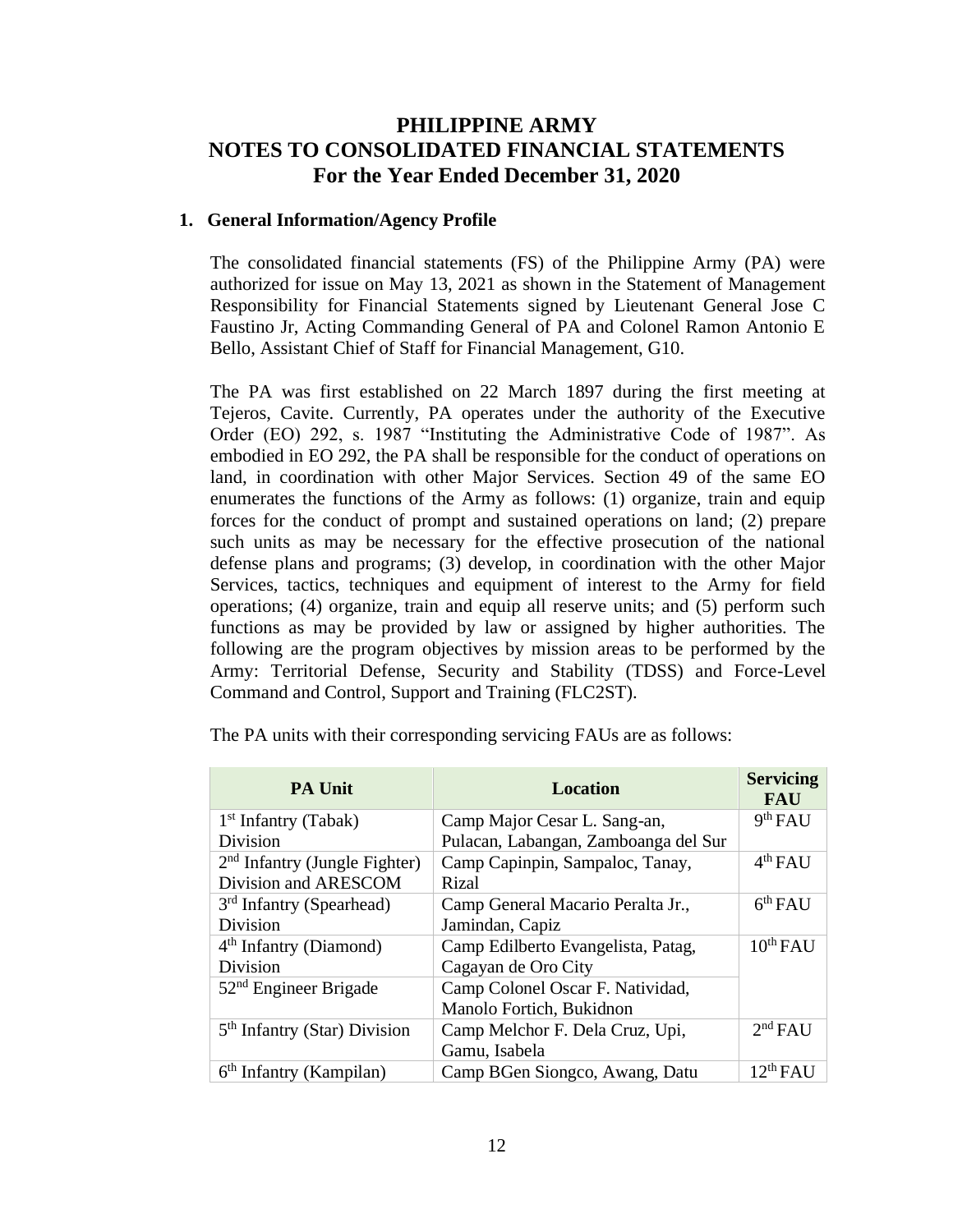| <b>PA Unit</b>                                                                                                           | <b>Location</b>                                                        | <b>Servicing</b><br><b>FAU</b>  |
|--------------------------------------------------------------------------------------------------------------------------|------------------------------------------------------------------------|---------------------------------|
| Division                                                                                                                 | Odin Sinsuat, Maguindanao                                              |                                 |
| 7 <sup>th</sup> Infantry (Kaugnay) Div.<br>AAR, SFRA, FSRR, LRR,<br>Aviation Regiment, 1st<br><b>Brigade Combat Team</b> | Fort Magsaysay, Palayan City, Nueva<br>Ecija                           | 3 <sup>rd</sup> FAU             |
| 8 <sup>th</sup> Infantry (Storm Trooper)<br>Division                                                                     | Camp Lukban, Maulong, Catbalogan<br>City, Samar                        | 8 <sup>th</sup> FAU             |
| 9 <sup>th</sup> Infantry (Spear) Division                                                                                | Camp Weene Martillana, Pili,<br><b>Camarines Sur</b>                   | 5 <sup>th</sup> FAU             |
| $10th$ Infantry (Agila) Division                                                                                         | Camp General Manuel T. Yan, Brgy.<br>Tuboran, Mawab, Compostela Valley | 11 <sup>th</sup> FAU            |
| 11 <sup>th</sup> Infantry (Alakdan) Div.                                                                                 | Camp General Teofilo Bautista, Brgy.<br>Busbus, Jolo Sulu              | 17 <sup>th</sup> FAU            |
| <b>Armor Division and</b><br><b>TRADOC</b>                                                                               | Camp O'Donnell, Capas, Tarlac                                          | 1 <sup>st</sup> FAU             |
| 51 <sup>st</sup> Engineer Brigade and<br><b>CMOR</b>                                                                     | Camp Rigoberto J. Atienza, Libis,<br>Quezon City                       | 14 <sup>th</sup> FAU            |
| $53rd$ Engineer Brigade                                                                                                  | Camp Lapu-lapu, Cebu City                                              | 7 <sup>th</sup> FAU             |
| 54 <sup>th</sup> Engineer Brigade                                                                                        | Camp General Arturo T Enrile,<br>Malagutay, Zamboanga City             | 16 <sup>th</sup> FAU            |
| 55 <sup>th</sup> Engineer Brigade                                                                                        | Brgy. Maria Cristina, Balo-i, Lanao Del<br>Norte                       | 9 <sup>th</sup> FAU             |
| ASCOM, ASR, AIR, AGH,<br>FCPA, ASPA, APAO,<br>APMC, HPA and Post Units<br>(IMCOM/HHSG)                                   | Fort Andres Bonifacio, Metro Manila                                    | <b>ASPA</b><br>Hqs/<br>15th FAU |

# **2. Statement of Compliance and Basis of Preparation of FS**

The consolidated FS have been prepared in accordance with and comply with the International Public Sector Accounting Standards (IPSASs) pursuant to COA Resolution No. 2020-01 dated January 9, 2020.

The consolidated FS have been prepared based on historical cost, unless stated otherwise. The Statement of Cash Flows is prepared using the direct method.

#### **3. Summary of Significant Accounting Policies**

#### **3.1 Basis of accounting**

The consolidated FS are prepared on an accrual basis in accordance with the IPSASs.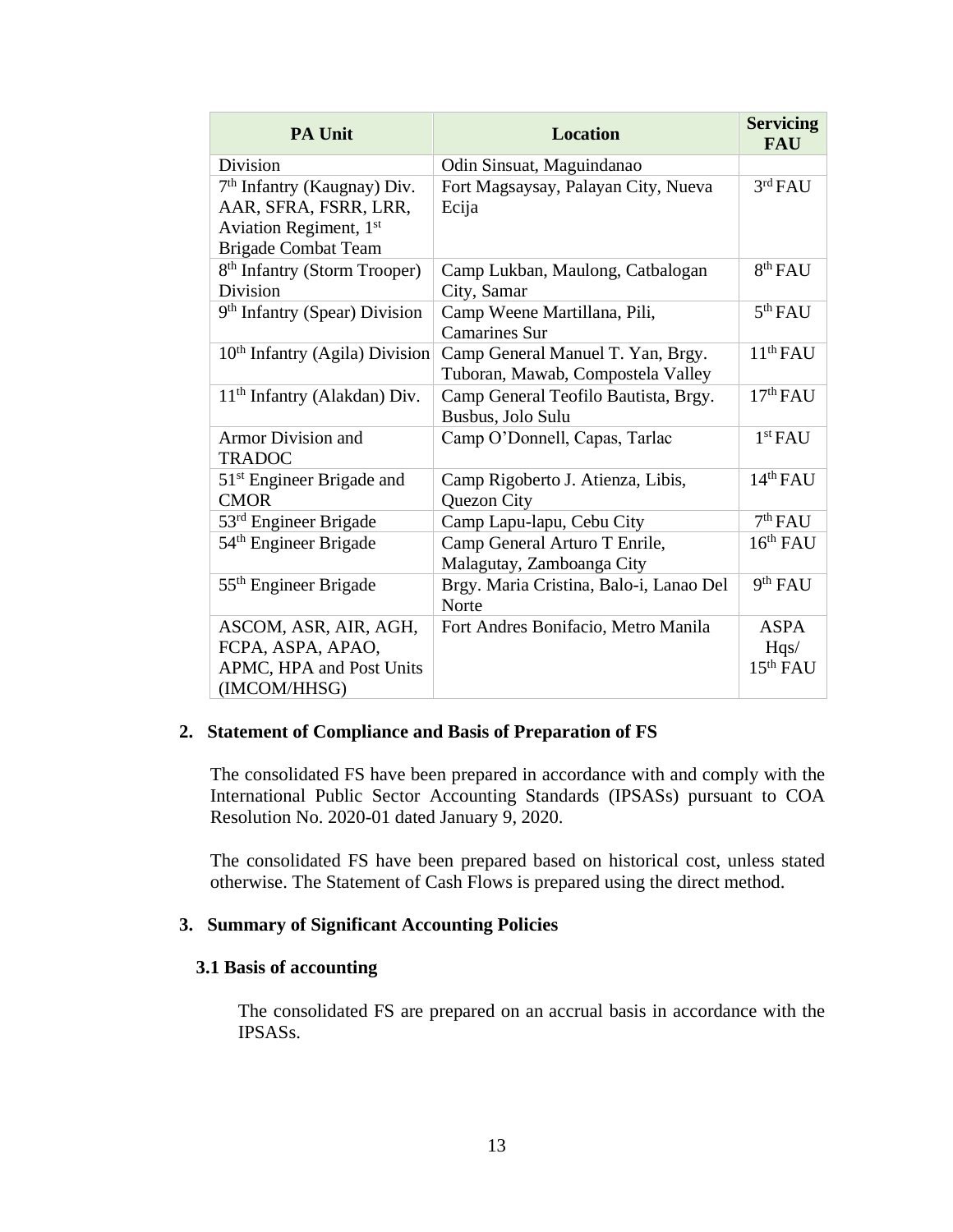## **3.2 Consolidation**

The consolidated FS reflect the assets, liabilities, revenues, and expenses of the Headquarters and 36 PA Major Units.

#### **3.3 Cash and cash equivalents**

CCE comprise of cash on hand and cash in bank. Cash on hand pertains to unremitted collections through Collecting Officer, Finance Center, Philippine Army (PA) deposited with the Treasurer of the Philippines at the following year while cash in bank pertains to local currency current account and treasury deposits.

### **3.4 Inventories**

Inventory is measured at cost upon initial recognition.

Per GAM, costs incurred in bringing each product to its present location and condition are accounted for, as follows:

- Raw materials: purchase cost using the weighted average cost method.
- Finished goods and work in progress: cost of direct materials and labor and a proportion of manufacturing overheads based on the normal operating capacity but excluding borrowing costs.

In the case of PA, it uses specific identification of costs method. Wherein, the cost of inventories of items which are not ordinarily interchangeable, and goods or services produced and segregated for specific projects are assigned by using the specific identification of their individual costs. Specific identification of costs means that specific costs are attributed to identified items of inventory.

Inventories are recognized as an expense when deployed for utilization or consumption in the ordinary course of operations of the PA.

## **3.5 Property, Plant and Equipment (PPE)**

#### *Recognition*

An item is recognized as PPE if it meets the characteristics and recognition criteria as a PPE.

The characteristics of PPE are as follows:

tangible items;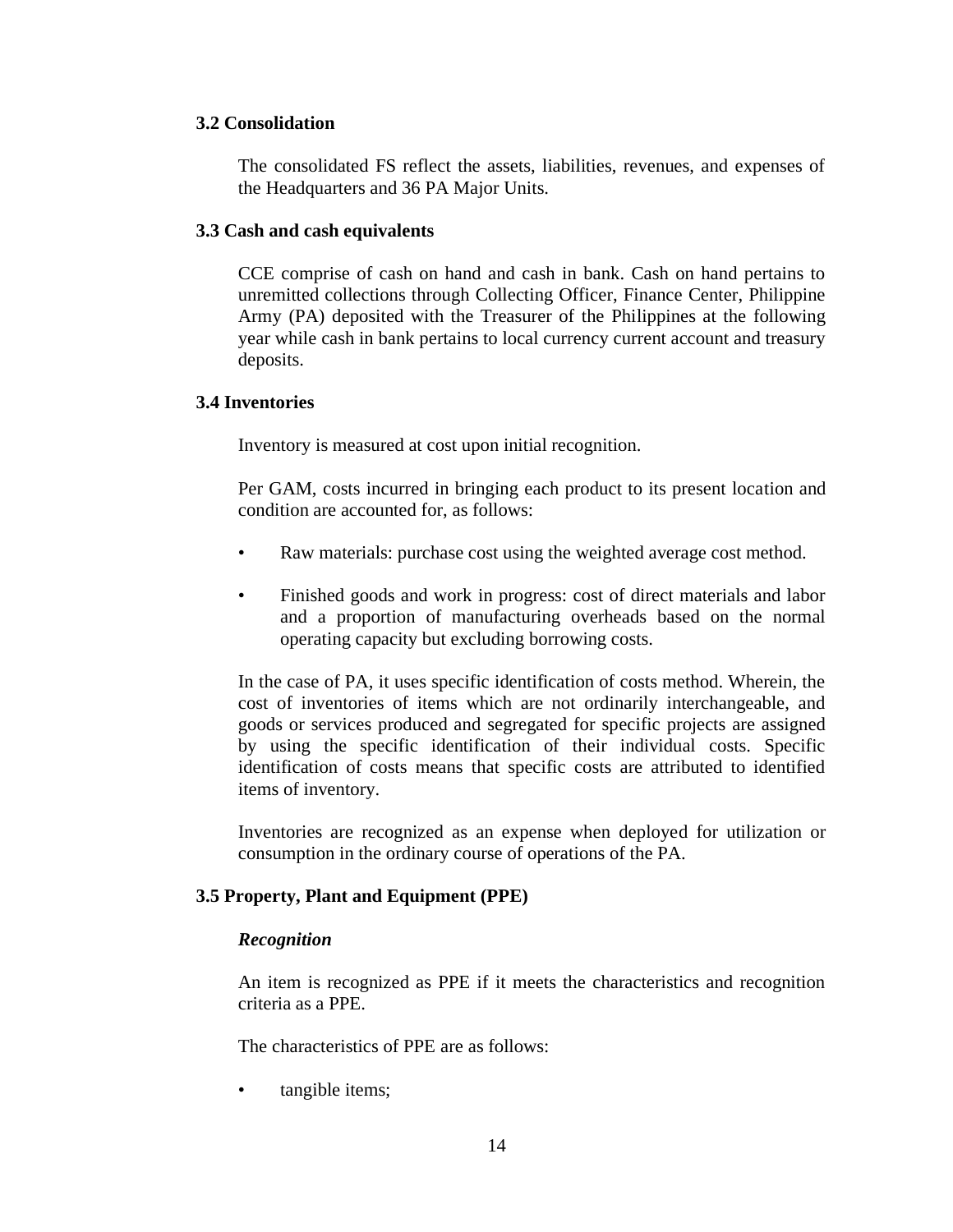- are held for use in the production or supply of goods or services, for rental to others, or for administrative purposes; and
- are expected to be used during more than one reporting period.
- An item of PPE is recognized as an asset if:
- It is probable that future economic benefits or service potential associated with the item will flow to the entity; and
- The cost or fair value (FV) of the item can be measured reliably.

### *Measurement at Recognition*

An item recognized as PPE is measured at cost.

A PPE acquired through non-exchange transaction is measured at its FV as at the date of acquisition.

The cost of the PPE is the cash price equivalent or, for PPE acquired through non-exchange transaction its cost is its FV as at recognition date.

Cost includes the following:

- Its purchase price, including import duties and non-refundable purchase taxes, after deducting trade discounts and rebates;
- expenditure that is directly attributable to the acquisition of the items; and
- initial estimate of the costs of dismantling and removing the item and restoring the site on which it is located, the obligation for which an entity incurs either when the item is acquired, or as a consequence of having used the item during a particular period for purposes other than to produce inventories during that period.
- PPE were reclassified to Semi-Expendable Property having a cost of below P15,000.00 per COA Circular Nr 2015-007.

## *Measurement After Recognition*

After recognition, all PPE are stated at cost less accumulated depreciation and impairment losses.

When significant parts of PPE are required to be replaced at intervals, the PA recognizes such parts as individual assets with specific useful lives and depreciates them accordingly. Likewise, when a major repair/replacement is done, its cost is recognized in the carrying amount of the plant and equipment as a replacement if the recognition criteria are satisfied.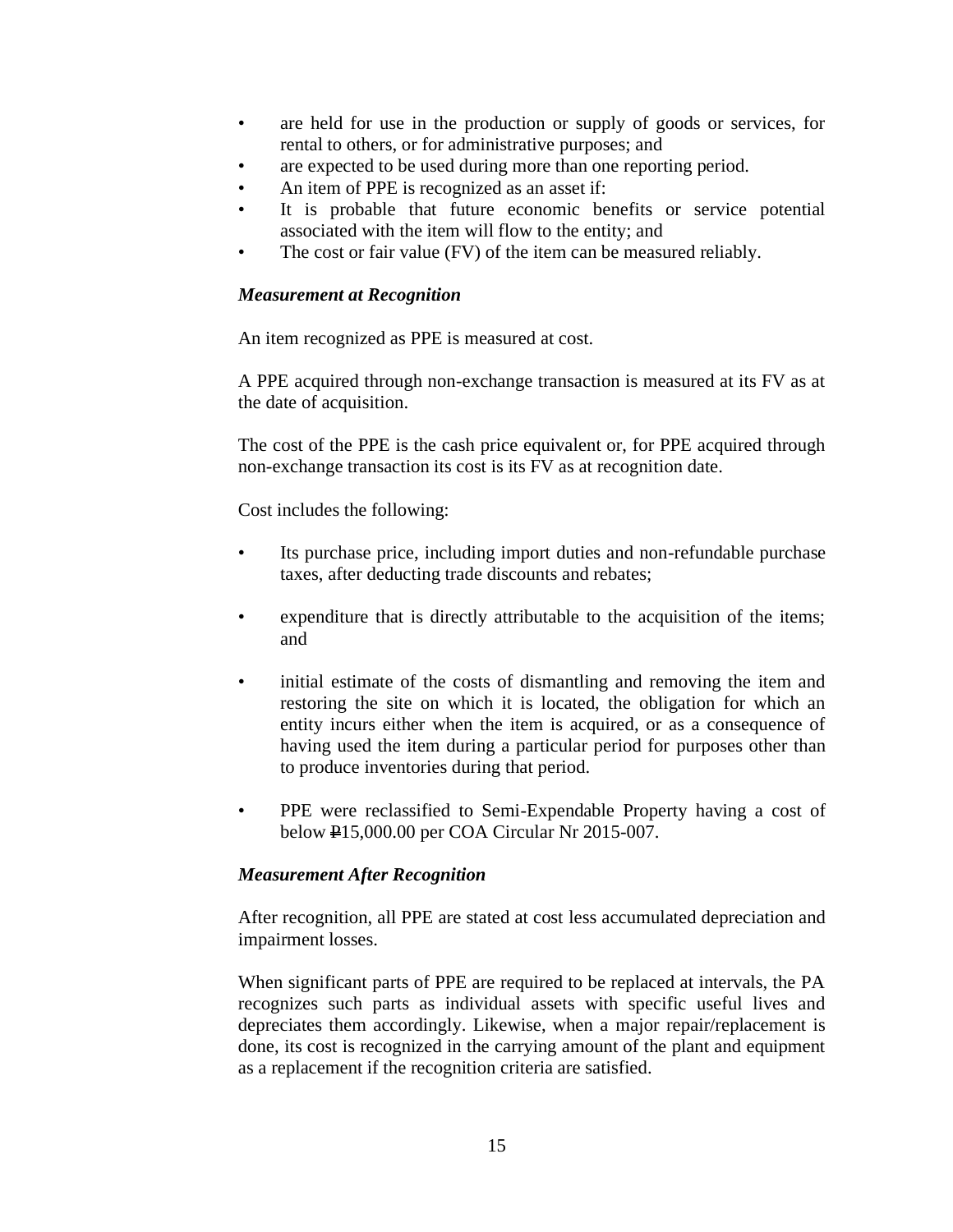All other repair and maintenance (RM) costs are recognized as expense in surplus or deficit as incurred.

#### *Depreciation*

Each part of an item of PPE with a cost that is significant in relation to the total cost of the item is depreciated separately.

The depreciation charge for each period is recognized as expense unless it is included in the cost of another asset.

#### *Initial Recognition of Depreciation*

Depreciation of an asset begins when it is available for use such as when it is in the location and condition necessary for it to be capable of operating in the manner intended by management.

For simplicity and to avoid proportionate computation, the depreciation is for one month if the PPE is available for use on or before the 15th of the month. However, if the PPE is available for use after the 15th of the month, depreciation is for the succeeding month.

#### *Depreciation Method*

The straight-line method of depreciation is adopted.

#### *Estimated Useful Life*

PA uses the Schedule on the Estimated Useful Life of PPE by classification prepared by COA under COA Circular Nr 2017-004 dated December 13, 2017. The agency is currently applying the useful life of 10 years in general, for buildings – 30 years, information and technology equipment – 5 years, motor vehicles  $-7$  years and for military, police and security equipment  $-10$ years.

PA uses a residual value equivalent to at least five percent of the cost of the PPE.

#### *Impairment*

An asset's carrying amount is written down to its recoverable amount, or recoverable service amount, if the asset's carrying amount is greater than its estimated recoverable service amount.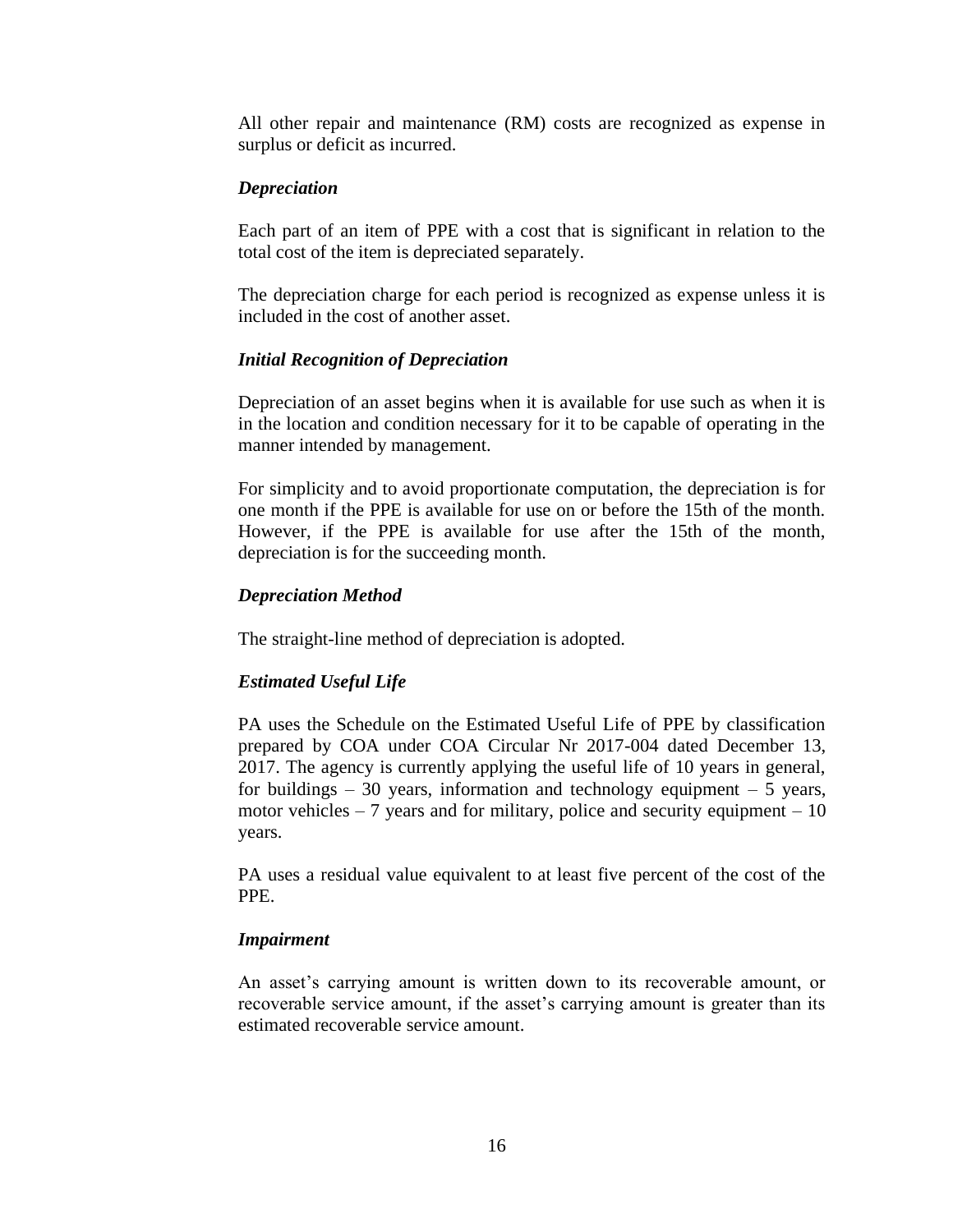#### *Derecognition*

PA derecognizes items of PPE and/or any significant part of an asset upon disposal or when no future economic benefits or service potential is expected from its continuing use. Any gain or loss arising on derecognition of the asset (calculated as the difference between the net disposal proceeds and the carrying amount of the asset) is included in the surplus or deficit when the asset is derecognized.

#### **3.6 Intangible Assets**

#### *Recognition and Measurement*

Intangible assets are recognized when the items are identifiable nonmonetary assets without physical substance; it is probable that the expected future economic benefits or service potential that are attributable to the assets will flow to the entity; and the cost or FV of the assets can be measured reliably.

Intangible assets acquired separately are initially recognized at cost.

If payment for an intangible asset is deferred beyond normal credit terms, its cost is the cash price equivalent. The difference between this amount and the total payments is recognized as interest expense over the period of credit unless it is capitalized in accordance with the capitalization treatment permitted in PPSAS 5, Borrowing Costs

## *Subsequent Measurement*

The useful life of intangible assets is assessed as either finite or infinite. Intangible assets with a finite life is amortized over its useful life.

The straight line method is adopted in the amortization of the expected pattern of consumption of the expected future economic benefits or service potential.

An intangible asset with indefinite useful lives is not amortized. Intangible assets with an indefinite useful life or an intangible asset not yet available for use were assessed for impairment whenever there is an indication that the asset may be impaired.

The amortization period and amortization method for an intangible asset with a finite useful life were reviewed at the end of each reporting period. Changes in the expected useful life or the expected pattern of consumption of future economic benefits embodied in the asset were considered to modify the amortization period or method, as appropriate, and were treated as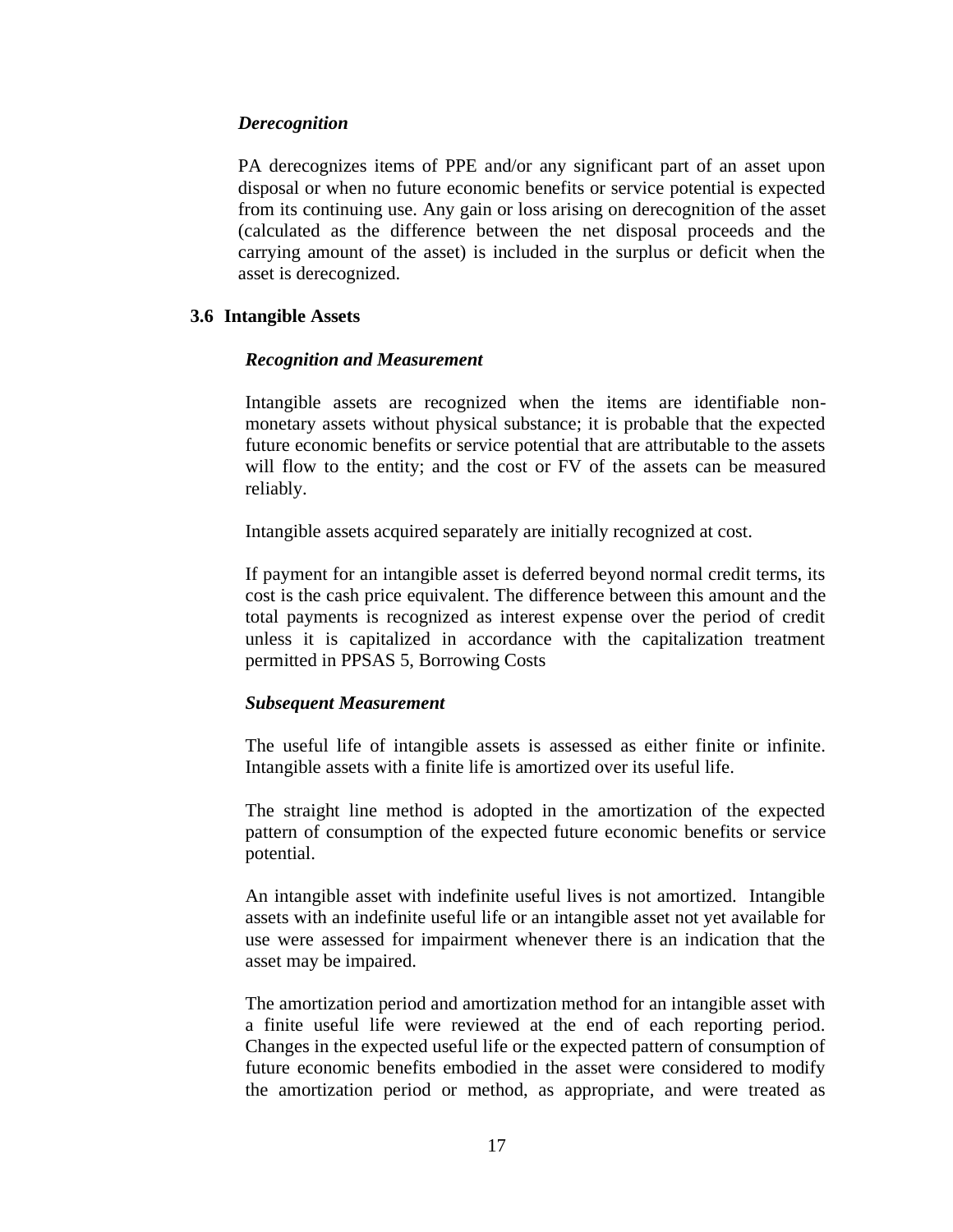changes in accounting estimates. The amortization expense on an intangible asset with a finite life is recognized in surplus or deficit as the expense category that is consistent with the nature of the intangible asset.

Gains or losses arising from derecognition of an intangible asset were measured as the difference between the net disposal proceeds and the carrying amount of the asset and were recognized in the surplus or deficit when the asset is derecognized.

#### **3.7 Changes in accounting policies and estimates**

PA recognizes the effects of changes in accounting policy retrospectively. The effects of changes in accounting policy were applied prospectively if retrospective application is impractical.

PA recognizes the effects of changes in accounting estimates prospectively by including in surplus or deficit.

PA corrects material prior period errors retrospectively in the first set of FS authorized for issue after their discovery by:

- Restating the comparative amounts for prior period(s) presented in which the error occurred; or
- If the error occurred before the earliest prior period presented, restating the opening balances of assets, liabilities and net assets/equity for the earliest prior period presented.

#### **3.8 Budget information**

The annual budget is prepared on a cash basis and is published in the government website.

A separate Statement of Comparison of Budget and Actual Amounts (SCBAA) was prepared since the budget and the FS were not prepared on comparable basis. The SCBAA was presented showing the original and final budget and the actual amounts on comparable basis to the budget. Explanatory comments are provided in the notes to the annual FS.

#### **3.9 Adjustments on Accumulated Surplus**

Fundamental errors of prior years are corrected by directly adjusting the Accumulated Surplus/(Deficit) account. Errors affecting current year's operations are charged to the current year's accounts.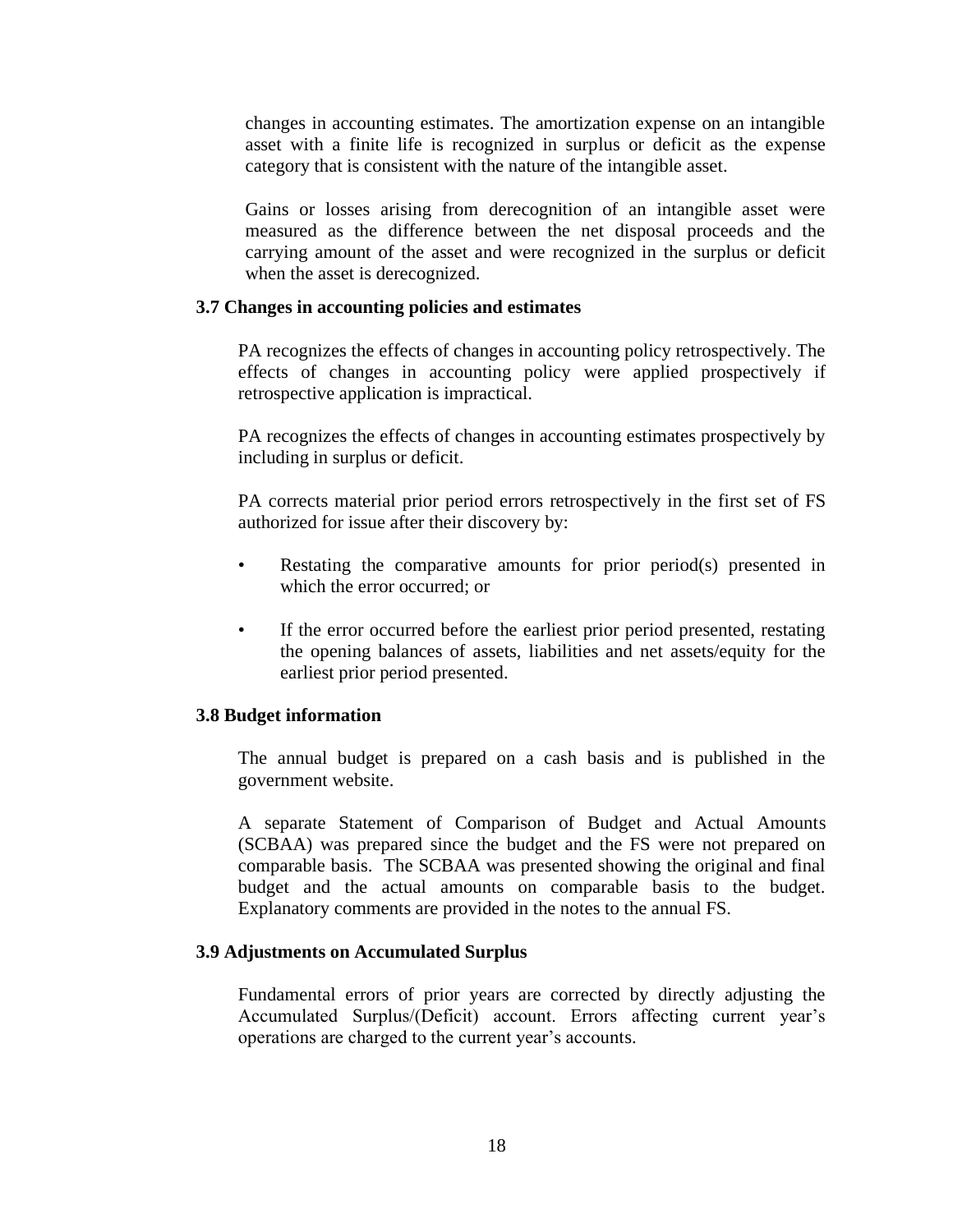#### **4. Cash and Cash Equivalents**

| <b>Accounts</b>                                |   | 2020              |    | 2019 As Restated               |
|------------------------------------------------|---|-------------------|----|--------------------------------|
| Cash - Collecting Officers                     | ₽ | 214,062.58        | P. | 12, 122, 183.54                |
| Cash in Bank-Local Currency Current<br>Account |   | 4,384,007,673.39  |    | 2,073,650,162.71               |
| Cash – Treasury/Agency Deposit, Trust          |   | 387, 267, 060. 36 |    | 400,665,865.83                 |
| <b>Total Cash and Cash Equivalents</b>         |   | P4,771,488,796.33 |    | P <sub>2</sub> ,486,438,212.08 |

**4.1** *Cash-Collecting Officers* pertains to undeposited collections for the year 2020, which will be deposited at the beginning of the following year to the appropriate LBP LCCA of either Trust Receipts, Internally Generated or Treasurer of the Philippines.

| <b>PA Unit</b>            | 2020    |            |   | 2019 As Restated         |
|---------------------------|---------|------------|---|--------------------------|
| $9th$ ID                  |         | 0.00       | ₽ | 0.30                     |
| <b>HPA and Post Units</b> |         | 214,062.58 |   | 12, 122, 183. 24         |
| <b>Total</b>              | $\bf p$ | 214,062.58 |   | $\uparrow$ 12,122,183.54 |

**4.2** *Cash in Bank – Local Currency, Current Account* pertains to current accounts maintained with LBP and UCPB. The amount includes obligated fund for payment of Re-Enlistment Clothing Allowance, Special Financial Assistance, Pay and Allowances, and Terminal Leave Benefits and Gratuity Claims of Military and Civilian Army Personnel as at 31 December 2020. It also includes collection from the AFP Housing Board and other trust liabilities, hospital income, balance of unutilized inter-agency fund transfers, reimbursable fund balance under 72-100RF and fund transfer for the opening of an irrevocable letter of credit for various procurement projects amounting to  $\text{\textbf{P}}533,329,061.19$ including interest income, net of tax of  $E91,474.58$  for the 4<sup>th</sup> Quarter 2020 under UCPB Account Nr 001401031009 for remittance to the Treasurer of the Philippines at the beginning of the following year.

| <b>PA Unit</b>                       |   | 2020          |   | <b>2019 As Restated</b> |
|--------------------------------------|---|---------------|---|-------------------------|
| 1st ID                               | ₽ | 1,108,482.24  | ₽ | 1,234,377.28            |
| $2nd$ ID                             |   | 2,643,203.52  |   | 2,446,394.81            |
| 3rd ID                               |   | 16,608,497.74 |   | 21,936,825.53           |
| 4th ID                               |   | 18,401,539.35 |   | 19,183,979.35           |
| 5th ID                               |   | 4,499,022.56  |   | 2,731,549.83            |
| 6th ID                               |   | 17,435,212.87 |   | 19,051,765.00           |
| 7th ID/FSRR/AAR/SFRA/<br>LRR/AR/1BCT |   | 3,696,167.84  |   | 16,643,755.94           |
| 8th ID                               |   | 11,473,708.35 |   | 7,868,667.43            |
| 9th ID                               |   | 1,317,087.60  |   | 2,098,246.67            |
| 10th ID                              |   | 272,350.00    |   | 37,980,414.00           |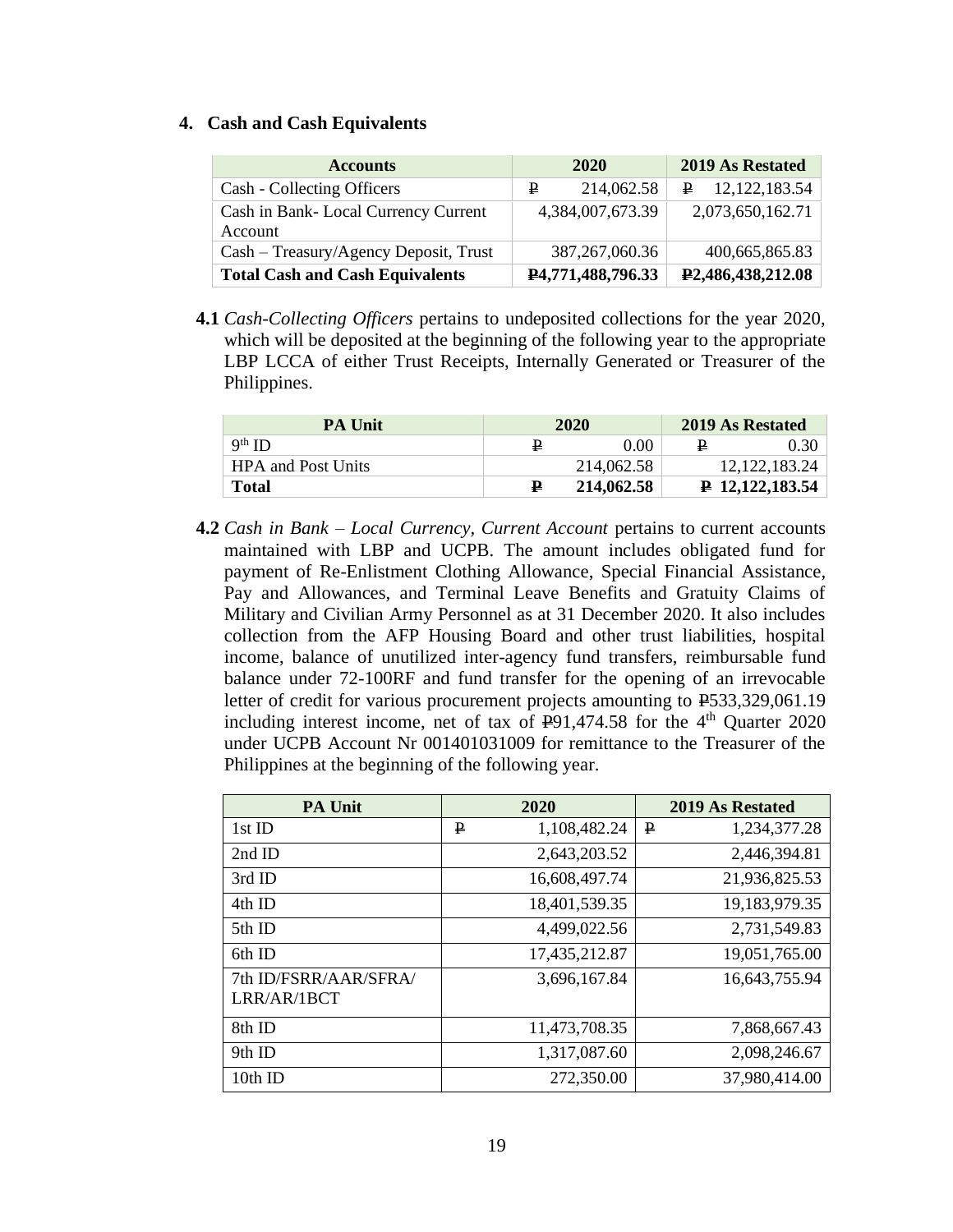| <b>PA Unit</b>            | 2020                  | 2019 As Restated      |
|---------------------------|-----------------------|-----------------------|
| 11th ID                   | -                     | 1,236,957.82          |
| <b>MID</b>                | 1,406,785.21          |                       |
| <b>TRADOC</b>             | 872,201.90            | 1,753,301.90          |
| 51st EBde                 | 399,700,415.28        | 403,659,660.69        |
| 52nd EBde                 | 3,547,362.75          | 5,452,986.04          |
| 53rd EBde                 | 120, 114, 777.08      | 120, 351, 163.88      |
| 54th EBde                 | 162,679,403.12        | 4,094,403.12          |
| <b>CMOR</b>               | 273,816.00            |                       |
| <b>HPA</b> and Post Units | 3,617,957,639.98      | 1,405,925,713.42      |
| <b>Total</b>              | 4,384,007,673.39<br>₽ | 2,073,650,162.71<br>₽ |

**4.3** *Cash-Treasury/Agency Deposit, Trust* consists of trust receipts collected and deposited with the BTr per Executive Order 1002.

| <b>PA Unit</b>                     | 2020            | <b>2019 As Restated</b> |
|------------------------------------|-----------------|-------------------------|
| 1st ID                             | P 5,288,897.23  | P<br>4,430,282.02       |
| 2nd ID                             | 687,271.48      | 1,884,312.05            |
| 3rd ID                             | 2,754,259.94    | 2,754,259.94            |
| 4th ID                             | 12,852,622.58   | 12,798,522.23           |
| 5th ID                             | 6,276,055.51    | 4,754,130.51            |
| 6th ID                             | 4,360,884.22    | 7,569,302.49            |
| 7th ID/FSRR/ AAR/SFRA/ LRR/AR/1BCT | 39,406,922.99   | 47,289,039.11           |
| 8th ID                             | 2,990,310.01    | 2,963,310.01            |
| 9th ID                             | 2,756,168.63    | 2,332,496.37            |
| 10th ID                            |                 |                         |
| 11th ID                            | 21,500.00       |                         |
| <b>MID</b>                         | 450,815.82      | 403,337.32              |
| <b>TRADOC</b>                      |                 |                         |
| 51st EBde                          | 13,420,805.56   | 12,064,765.56           |
| 52nd EBde                          | 63,797.24       | 8,169.40                |
| 53rd EBde                          | 291,209.13      | 306,209.13              |
| 54th EBde                          | 200,000.00      | 10,000.00               |
| <b>HPA</b> and Post Units          | 295,445,540.02  | 301,097,729.69          |
| <b>Total</b>                       | P387,267,060.36 | 400,665,865.83<br>₽     |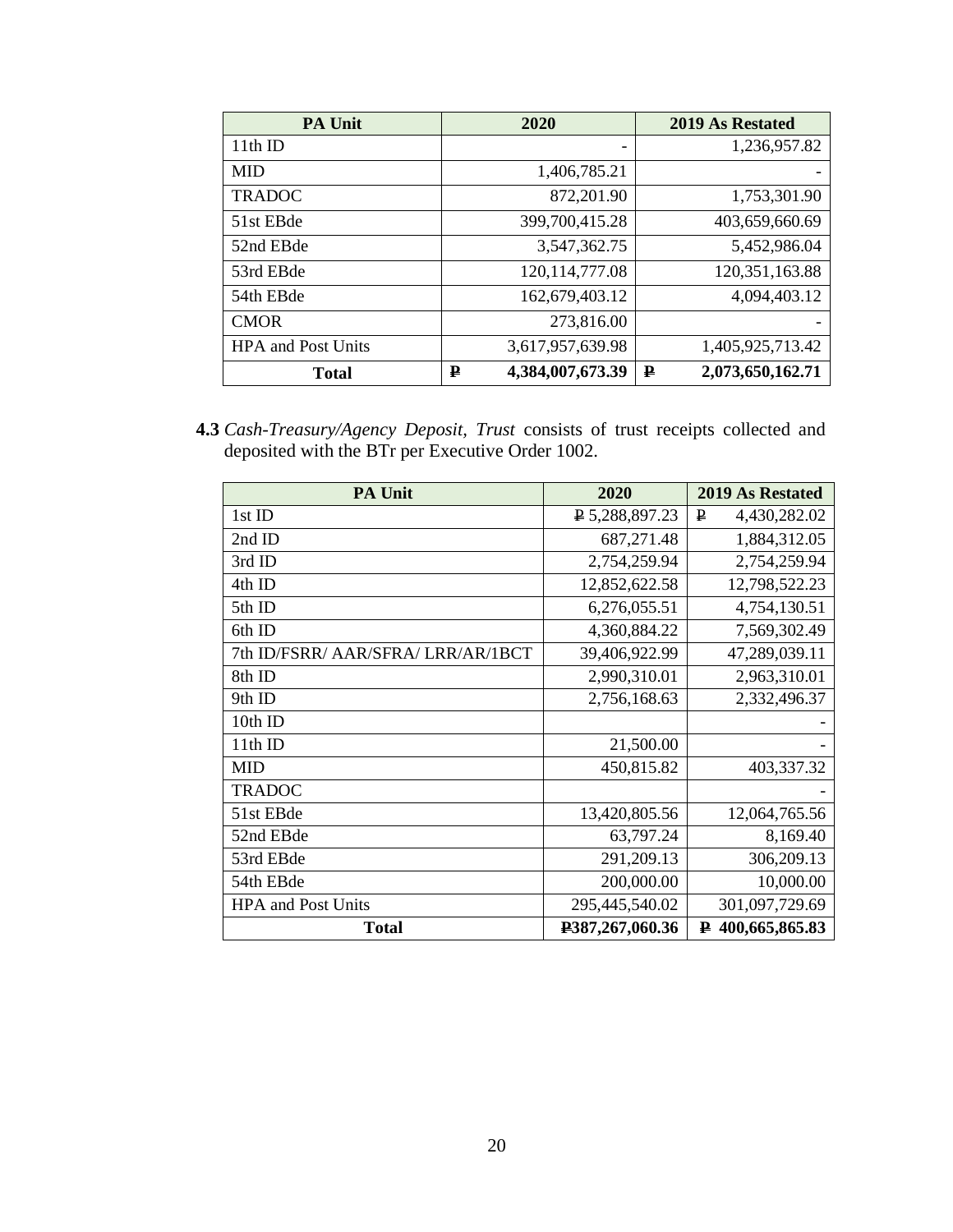# **5. Receivables**

|                          | 2020                       |                                | <b>2019 As Restated</b>         |                    |  |
|--------------------------|----------------------------|--------------------------------|---------------------------------|--------------------|--|
| <b>PA Unit</b>           | <b>Current</b>             | <b>Non-Current</b>             | <b>Current</b>                  | <b>Non-Current</b> |  |
| Accounts                 | $\mathbf{P}$<br>149,577.74 | ₽                              | 255,438.51<br>₽                 | ₽                  |  |
| Receivable               |                            |                                |                                 |                    |  |
| Due from NGAs            | 75,128,620.63              |                                | 220,984,278.65                  |                    |  |
| Due from GOCCs           | 9,123,346,667.59           | 5,811,501.92                   | 8,647,741,044.74                | 5,811,501.92       |  |
| Due from Local           | 17,813,000.00              |                                |                                 |                    |  |
| Government Unit          |                            |                                |                                 |                    |  |
| Due from                 | 727,983,798.57             |                                | 788, 787, 294. 47               |                    |  |
| <b>Operating Units</b>   |                            |                                |                                 |                    |  |
| Due from Other           | 4,138,974.62               |                                | 15,974.62                       |                    |  |
| Funds                    |                            |                                |                                 |                    |  |
| Receivables-             | 6,442,886.38               |                                | 10,407,332.37                   |                    |  |
| Disallowances/           |                            |                                |                                 |                    |  |
| Charges                  |                            |                                |                                 |                    |  |
| Due from Officers        | 27,907,257.02              | 1,193,394.40                   | 61,075,013.02                   | 207,448.40         |  |
| and Employees            |                            |                                |                                 |                    |  |
| <b>Other Receivables</b> |                            | 155,414,653.50                 | 165,530,663.21                  | 5,292,456.44       |  |
| (net of Allowance        |                            |                                |                                 |                    |  |
| for Impairment)          |                            |                                |                                 |                    |  |
| <b>Total</b>             | P9,982,910,782.55          | P <sub>162</sub> , 419, 549.82 | $\overline{P}$ 9,894,797,039.59 | ₽ 11,311,406.76    |  |

**5.1** *Accounts Receivable* represents the amount due arising from overpayment to suppliers and contract of service workers.

| <b>PA Unit</b> | Amount |            | <b>Current</b> |                  | <b>Non-Current</b> |  |
|----------------|--------|------------|----------------|------------------|--------------------|--|
| $2nd$ ID       | ₽      | 127,734.74 | ₽              | 127,734.74       | $\mathbf{P}$       |  |
| 9th ID         |        | 216.00     |                | 216.00           |                    |  |
| <b>HPA</b>     |        | 21,627.00  |                | 21,627.00        |                    |  |
| <b>Total</b>   | ₽      | 149,577.74 | ₽              | $149,577.74$   P |                    |  |

**5.1.1** Aging of the account is as follows:

| <b>PA Unit</b> | Amount       | Less than 30<br>days | <b>Less than 90</b><br>days | 91-365<br>days    | More than<br><b>365 days</b> |
|----------------|--------------|----------------------|-----------------------------|-------------------|------------------------------|
| 2nd ID         | ₽ 127,734.74 | 127,734.74           | $\mathbf{P}$                | ₽                 | ₽                            |
| 9th ID         | 216.00       | 216.00               |                             |                   | . .                          |
| <b>HPA</b>     | 21,627.00    | -                    | -                           |                   | 21,627.00                    |
| <b>Total</b>   | ₽ 149,577.74 | P 127,950.74         | ₽                           | $\mathbf{P}$<br>۰ | $\neq 21,627.00$             |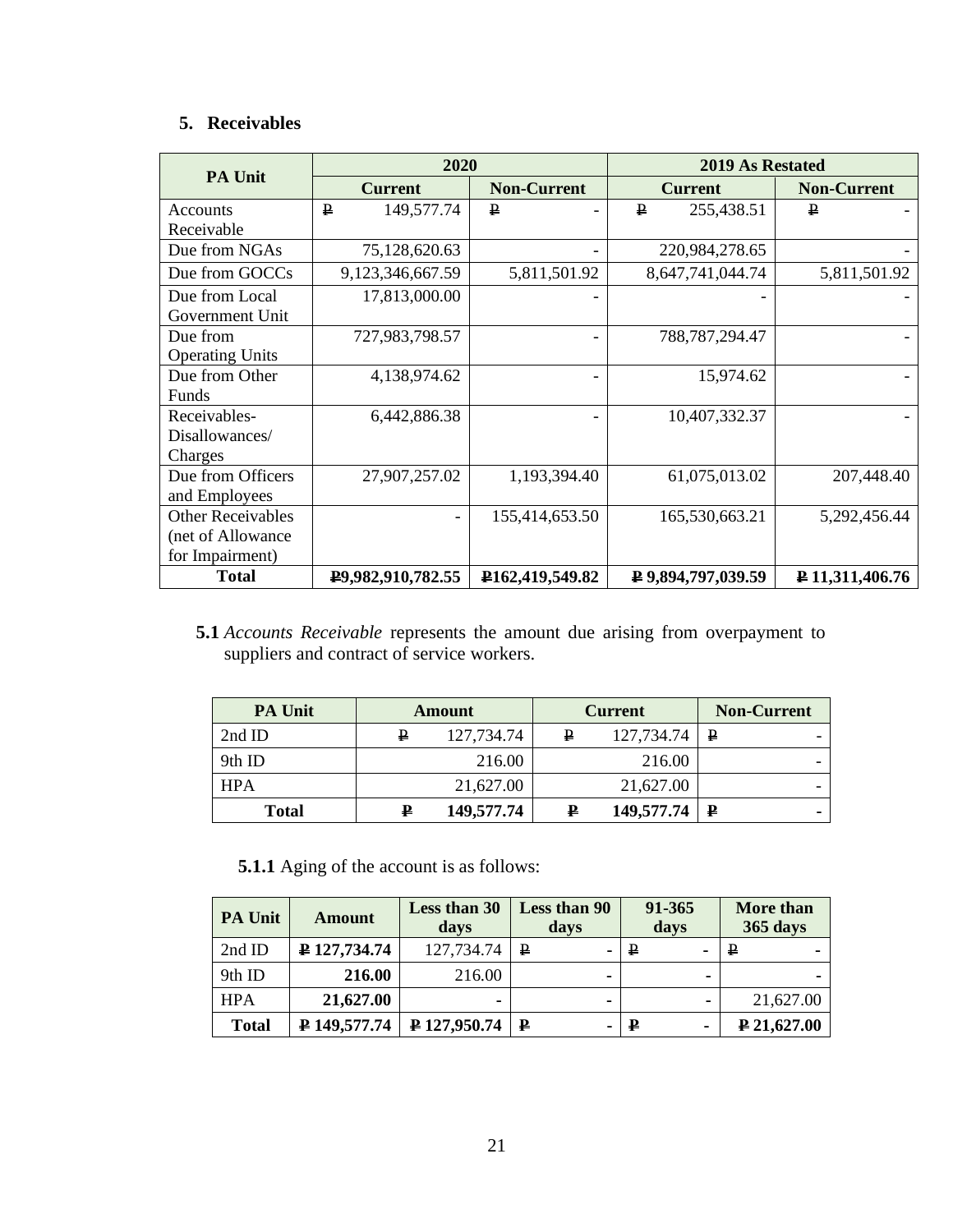**5.2** *Due from National Government Agencies* consists of unliquidated fund transfers to other offices/units of the National Government such as PS-DBM and National Printing Office (NPO) in the procurement of 1,000 booklets of ORs and common-use supplies. The decrease in the account was caused by the liquidations made by the Government Arsenal in the amount of P142,349,992.14 and PS-DBM in the amount of P6,857,115.40.

| <b>PA Unit</b>                           |                  | 2020            |               | 2019 As Restated |                 |               |
|------------------------------------------|------------------|-----------------|---------------|------------------|-----------------|---------------|
|                                          | <b>PSDBM</b>     | <b>NPO</b>      | <b>Others</b> | <b>PSDBM</b>     | <b>Arsenal</b>  | <b>Others</b> |
| 1st ID                                   | $\mathbf{P}$     | $\mathbf{P}$    | $\mathbf{P}$  | P 129,076.35     | $\mathbf{P}$    | $\mathbf{P}$  |
| 2nd ID                                   | 2,722,014.69     |                 |               | 2,031,351.66     |                 |               |
| 3rd ID                                   |                  | $\overline{a}$  |               |                  |                 |               |
| 4th ID                                   | 881.29           |                 |               | 73,670.65        |                 |               |
| 5th ID                                   | 71,990.40        | $\blacksquare$  |               | 38,555.70        |                 |               |
| 7th ID/FSRR/<br>AAR/SFRA/<br>LRR/AR/1BCT | 881,759.95       |                 |               | 354,967.69       |                 |               |
| 8th ID                                   |                  | ٠               |               |                  |                 |               |
| 9th ID                                   | 68,001.00        | $\blacksquare$  |               | 7,491.79         |                 |               |
| <b>MID</b>                               | 1,013,280.75     | $\overline{a}$  | ۰             | 1,013,280.75     |                 |               |
| <b>TRADOC</b>                            | 2,283,373.01     |                 |               | 2,283,373.01     |                 |               |
| 51st EBde                                | 167,250.81       | -               |               | 155,610.34       |                 |               |
| 52nd EBde                                | 11,704.87        | $\overline{a}$  |               | 11,820.92        |                 |               |
| 53rd EBde                                | 7,964.43         | $\blacksquare$  |               |                  |                 |               |
| 54th EBde                                | 36,500.00        |                 |               | 83,507.74        |                 |               |
| HPA and Post<br>Units                    | 66, 133, 247. 35 | 100,000.00      | 1,630,652.08  | 70,820,927.83    | 142,349,992.14  | 1,630,652.08  |
| Sub-total                                | P73,397,968.55   | P 100,000.00    | P1,630,652.08 | P77,003,634.43   | P142,349,992.14 | P1,630,652.08 |
| <b>Total</b>                             |                  | P 75,128,620.63 |               | P 220,984,278.65 |                 |               |

**5.3** *Due from Government-Owned and/or Controlled Corporations* consists of receivables from the PITC for various fund transfers per Agency Outsourcing Requests which were not yet delivered nor liquidated; NKTI and Philippine Heart Center (PHC) representing advance payment for the confinement of PA personnel which have been dormant since 2007.

| <b>PA Unit</b>            | Amount                        | <b>Current</b>         | <b>Non-Current</b> |
|---------------------------|-------------------------------|------------------------|--------------------|
| MID/TRADOC                | $\overline{P}$ 174,669,710.92 | $\sqrt{24,669,710.92}$ | ₽<br>0.00          |
| $51st$ EBde               | 357, 112, 390. 45             | 357, 112, 390. 45      | 0.00               |
| <b>HPA</b> and Post Units | 8,597,376,068.14              | 8,591,564,566.22       | 5,811,501.92       |
| <b>Total</b>              | P9,129,158,169.51             | P9,123,346,667.59      | P5,811,501.92      |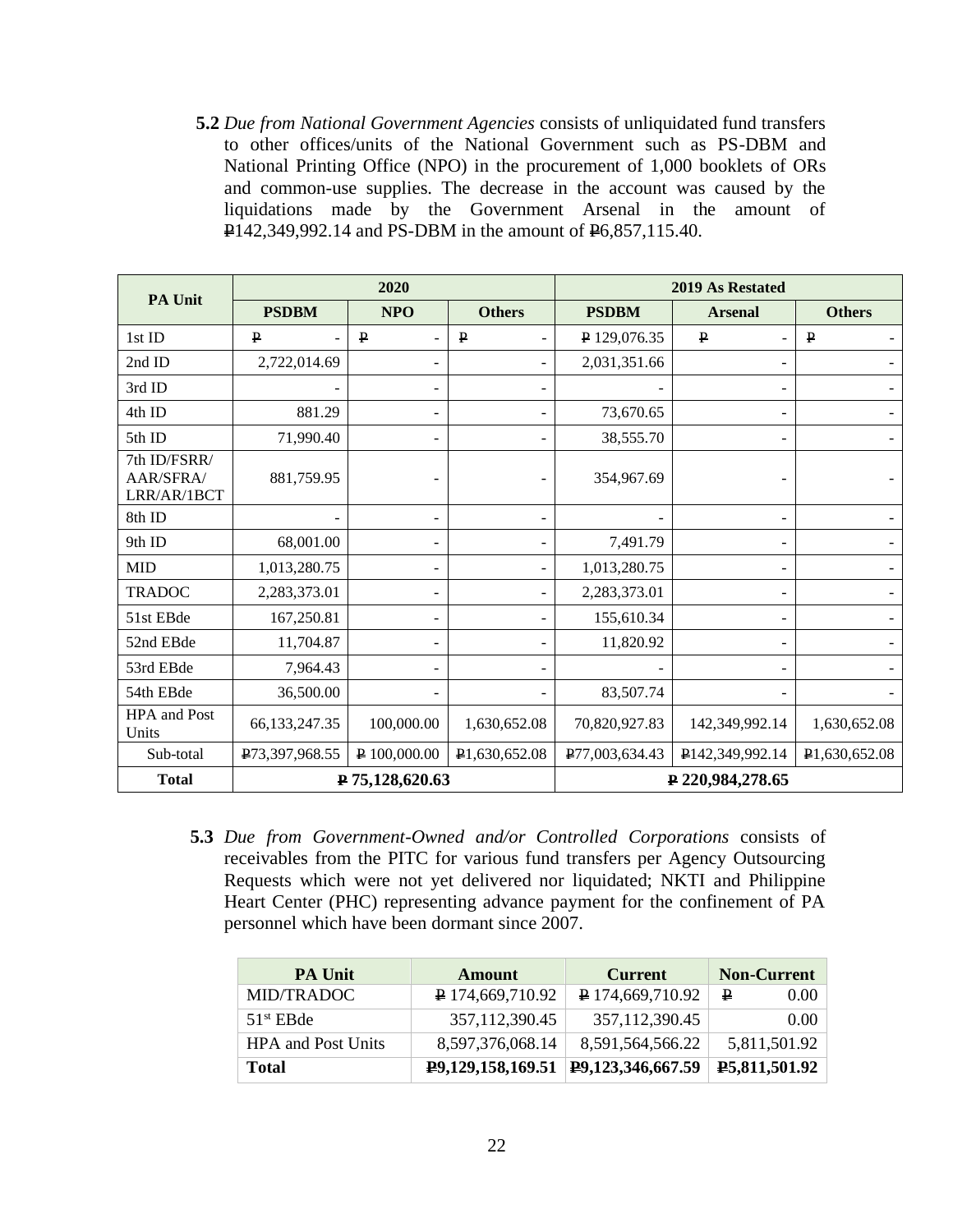- **5.4** *Due from Local Government Units* (LGUs) amounting to P17,813,000.00 represents transfer fund to the Provincial Government of Sorsogon for the activation requirements of CAAC-II obligated under ORS Nr 2700-02- 102101-2020-11-000743 dated 05 November 2020 with Advice of Sub-Allotment Nr 2700-2020-0243 dated 29 September 2020.
- **5.5** *Due from Operating Units* represents intra-agency fund transfers to field units for the *implementation* of programs/projects.

| <b>PA Unit</b>        | Amount              |               | <b>Current</b> |  | <b>Non-Current</b> |                          |
|-----------------------|---------------------|---------------|----------------|--|--------------------|--------------------------|
| $1st$ ID              | $\mathbf{P}$        | 6,310.72<br>₽ | 6,310.72       |  | ₽                  |                          |
| $3rd$ ID              | 7,197,413.00        |               | 7,197,413.00   |  |                    |                          |
| $4th$ ID              | 8,380,027.11        |               | 8,380,027.11   |  |                    |                          |
| $6th$ ID              | 1,134,788.00        |               | 1,134,788.00   |  |                    |                          |
| $7th$ ID              | 23,856,615.00       |               | 23,856,615.00  |  |                    |                          |
| $9th$ ID              |                     | 155,496.00    | 155,496.00     |  |                    | -                        |
| 51 <sup>st</sup> EBde | 409,081,090.04      |               | 409,081,090.04 |  |                    |                          |
| 53rd EBde             | 119,587,058.70      |               | 119,587,058.70 |  |                    |                          |
| 54 <sup>th</sup> EBde | 158,585,000.00      |               | 158,585,000.00 |  |                    | $\overline{\phantom{0}}$ |
| <b>Total</b>          | 727,983,798.57<br>₽ | ₽             | 727,983,798.57 |  | $\mathbf{P}$       |                          |

- **5.6** *Due from Other Funds* increased from P15,974.62 to P4,138,974.62 due to inadvertent payment to MED CORE PLUS ENTERPRISES for the procurement of Biological Safety Cabinet Class II A2 with PO Nr PANC-COVID19-004 under RAF (MDS Acct) instead of Internally Generated Fund under BURS Nr 02-206450-2020-06-000004 dated 30 June 2020 amounting to P1,558,000.00; and for payment made to LIFELINE DIAGNOSTIC SUPPLIES, INC for the procurement of Real-Time PCR Machine with BURS Nr 02-308603-2020-06-000037 dated 29 June 2020 which was erroneously charged to Cash-Local Currency Current Account, AGHTRF under Internally Generated Fund instead of Cash-Local Currency Current Account, PATRF under Trust Receipts Fund amounting to  $E2,565,000.00$ .
- **5.7** *Receivables-Disallowances/Charges* represents audit disallowances for various transactions including error in computation and/or overpricing of the claims which had become final and executory.

| <b>PA Unit</b>      |   | Amount     |   | Less than 365<br>days | Over 1 Year |                     | Over 2<br>Years |  |
|---------------------|---|------------|---|-----------------------|-------------|---------------------|-----------------|--|
| $1st$ ID            | ₽ | 451,601.42 | ₽ |                       |             | $\sqrt{451,601.42}$ | ₽               |  |
| $3rd$ ID            |   | 992,089.86 |   | -                     |             | 992,089.86          |                 |  |
| $6th$ ID            |   | 13,781.81  |   | -                     |             | 13,781.81           |                 |  |
| $9th$ ID            |   | 111,616.40 |   | -                     |             | 111,616.40          |                 |  |
| 51 <sup>st</sup> EB |   | 33,661.79  |   | -                     |             | 33,661.79           |                 |  |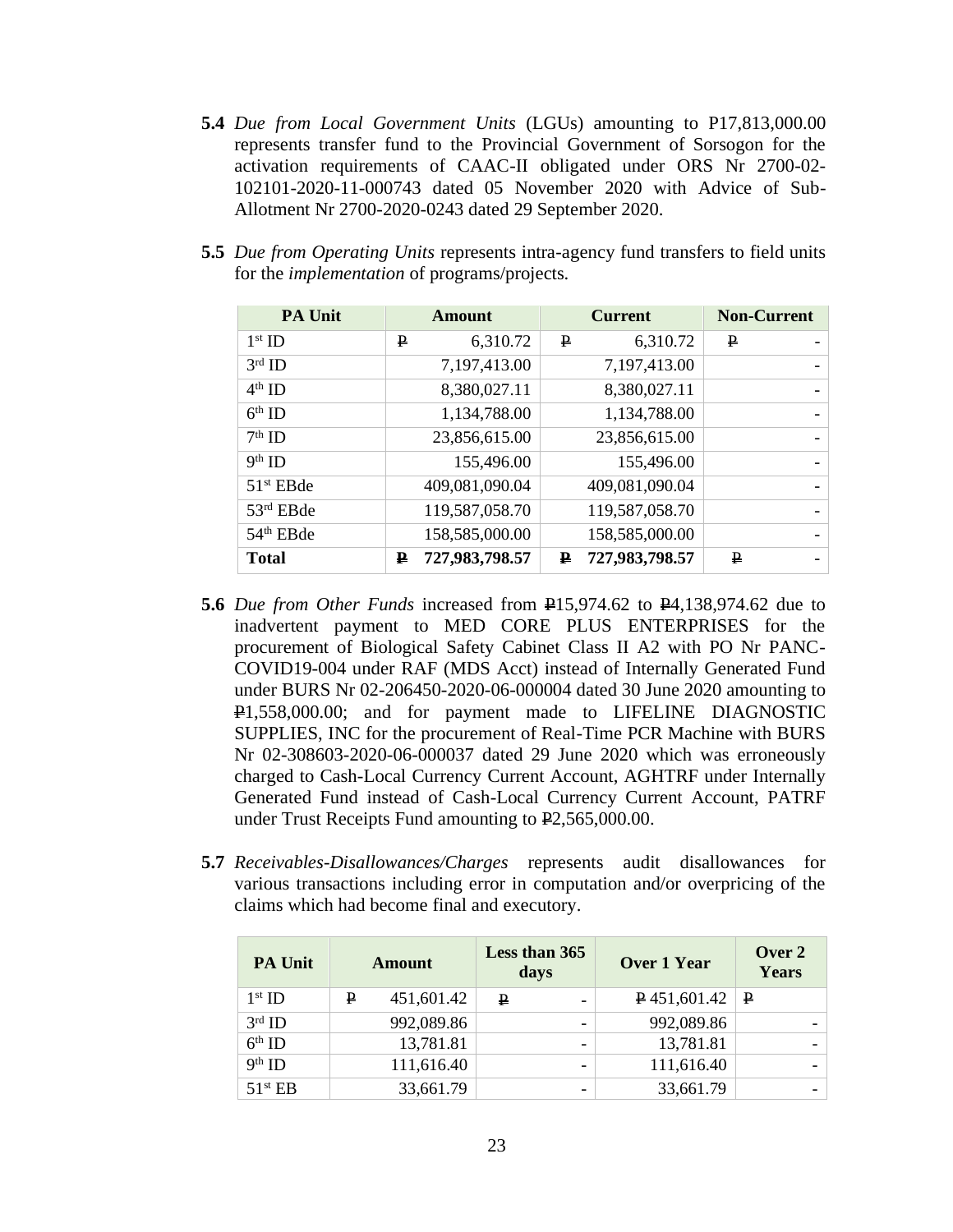| <b>PA Unit</b> | <b>Amount</b> | Less than 365<br>days | Over 1 Year                              | Over 2<br><b>Years</b> |
|----------------|---------------|-----------------------|------------------------------------------|------------------------|
| HPA and        | 4,840,135.10  | -                     | 4,840,135.10                             |                        |
| Post Units     |               |                       |                                          |                        |
| <b>Total</b>   | 6,442,886.38  | ₽                     | $\textbf{P}6,442,886.38 \mid \textbf{P}$ |                        |

- **5.7.1** The reduced amount from last year's balance amounting to  $P3,964,445.99$  pertains to settlement of accountability from  $4<sup>th</sup>$  ID,  $51<sup>st</sup>$ EBde and HPA.
- **5.8** *Due from Officers and Employees* represents overpayment of salaries and wages and receivables from officers and employees pertaining to light and water consumption within PA premises. Details are as follows:

| <b>PA Unit</b>                       | <b>Amount</b>          | <b>Current</b>              | <b>Non-Current</b> |  |
|--------------------------------------|------------------------|-----------------------------|--------------------|--|
| $1st$ ID                             | $P$ 1,632,290.64       | P438,896.24                 | P 1,193,394.40     |  |
| 3rd ID                               | 325, 377. 47           | 325, 377. 47                |                    |  |
| 5th ID                               | 4,486,136.83           | 4,486,136.83                |                    |  |
| 6th ID                               | 181,852.20             | 181,852.20                  |                    |  |
| 7th ID/FSRR/AAR/SFRA/<br>LRR/AR/1BCT | 634,738.00             | 634,738.00                  |                    |  |
| 8th ID                               | 2,142,722.71           | 2,142,722.71                |                    |  |
| 9th ID                               | 972,411.14             | 972,411.14                  |                    |  |
| 10th ID                              | 50,000.00              | 50,000.00                   |                    |  |
| 11th ID                              | 20,652.50              | 20,652.50                   |                    |  |
| <b>HPA</b> and Post Units            | 18,654,469.93          | 18,654,469.93               |                    |  |
| <b>Total</b>                         | $\sqrt{29,100,651.42}$ | P <sub>27</sub> ,907,257.02 | ₽ 1,193,394.40     |  |

**5.9** *Other Receivables* consists of dormant accounts reclassified from Advances for Operating Expenses, Advances to Officers and Employees, Due from Officers and Employees, dormant receivable from Supplier and Repair, Maintenance and Construction (RMC) Fund. Details are as follows:

| <b>PA Unit</b> | Amount         | <b>Current</b> | <b>Non-Current</b> |
|----------------|----------------|----------------|--------------------|
| 1st ID         | 35,780.00<br>₽ |                | 35,780.00          |
| 2nd ID         | 7,072,788.50   |                | 7,072,788.50       |
| 3rd ID         | 1,660,083.66   |                | 1,660,083.66       |
| 4th ID         | 3,409,950.21   |                | 3,409,950.21       |
| 6th ID         | 5,504,560.16   |                | 5,504,560.16       |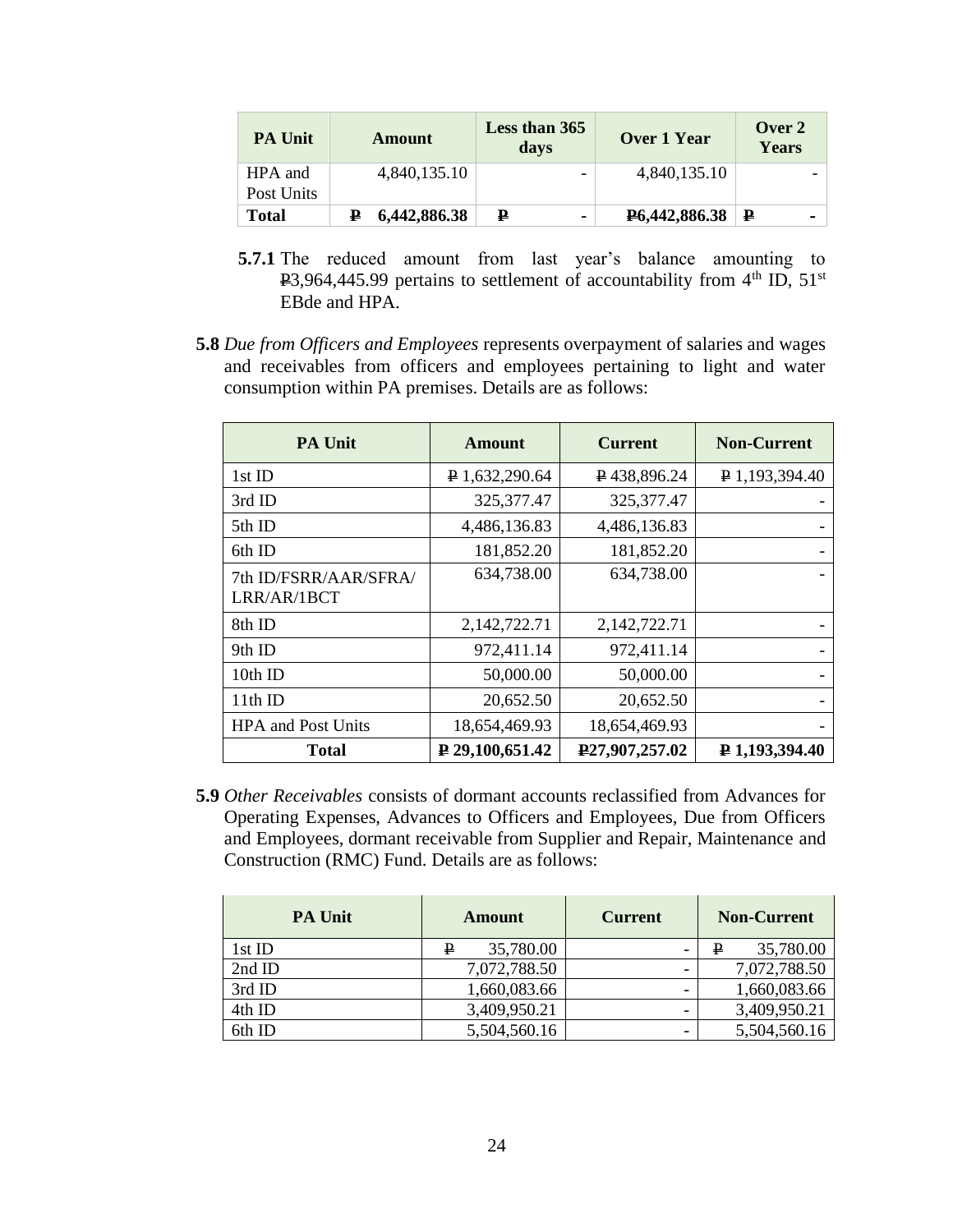| <b>PA Unit</b>            | Amount          | <b>Current</b> | <b>Non-Current</b>             |
|---------------------------|-----------------|----------------|--------------------------------|
| 7th ID/FSRR/              |                 |                |                                |
| AAR/SFRA/                 | 1,393,612.18    |                | 1,393,612.18                   |
| LRR/AR/1BCT               |                 |                |                                |
| 8th ID                    | 660,836.71      |                | 660,836.71                     |
| 9th ID                    | 514,308.38      |                | 514,308.38                     |
| 10th ID                   | 39,322.47       |                | 39,322.47                      |
| <b>MID</b>                | 1,047,064.60    |                | 1,047,064.60                   |
| 51st EBde                 | 2,302,077.38    |                | 2,302,077.38                   |
| 52nd EBde                 | 15,500.00       |                | 15,500.00                      |
| 53rd EBde                 | 1,586,322.51    |                | 1,586,322.51                   |
| 54th EBde                 | 4,000.00        |                | 4,000.00                       |
| <b>HPA</b> and Post Units | 193,547,670.52  |                | 193,547,670.52                 |
| <b>Total</b>              | P218,793,877.28 | ₽.             | P <sub>218</sub> , 793, 877.28 |

- **5.9.1** Impairment loss of  $\frac{1}{26}$  = 63,379,223.78 was recognized in compliance with COA Circular No. 2016-005 dated December 19, 2016, COA Circular 2012-004 dated November 28, 2012, COA Circular 94-013 dated December 13, 1994, COA Circular 97-002 dated February 10, 1997. Moreover, Section 9 of Chapter 5 Volume 1 of the GAM provides that: Entities shall evaluate the collectability of accounts receivable on an ongoing basis based on historical bad debts, customer/recipient credit-worthiness, current economic trends and changes in payment activity.
- **5.9.2** The account also includes the following:

| Name/<br><b>Company</b> | <b>Particulars</b>               | Amount         |
|-------------------------|----------------------------------|----------------|
| Bairam                  | Procurement of CVR Scorpion Tank | P18,454,278.60 |
| Enterprises             | <b>Spare Parts</b>               |                |
| Petron Corp             | Repair, Maintenance and Const.   | 146,734,607.74 |
| (PCOR)                  | (RMC) Fund                       |                |

- **5.9.3** The account of Bairam Enterprises amounting to  $\text{P18,454,278.60}$  for the procurement of CVR Scorpion Tank Spare Parts remained undelivered and has been dormant for 12 years.
- **5.9.4** Receivable from Petron Corporation for Repair, Maintenance and Construction Fund amounting to P146,734,607.74 (P69,600,300.62 for CY 2016 and P77,134,307.12 for CY 2017) was derived from the agreement entered into by the DND and Petron Corporation for the supply of DND-Wide Petroleum (LOT 1), Oil, Lubricants (LOT 2) and e-POL Card (Lot3). The details of allocation of RMC is as follows: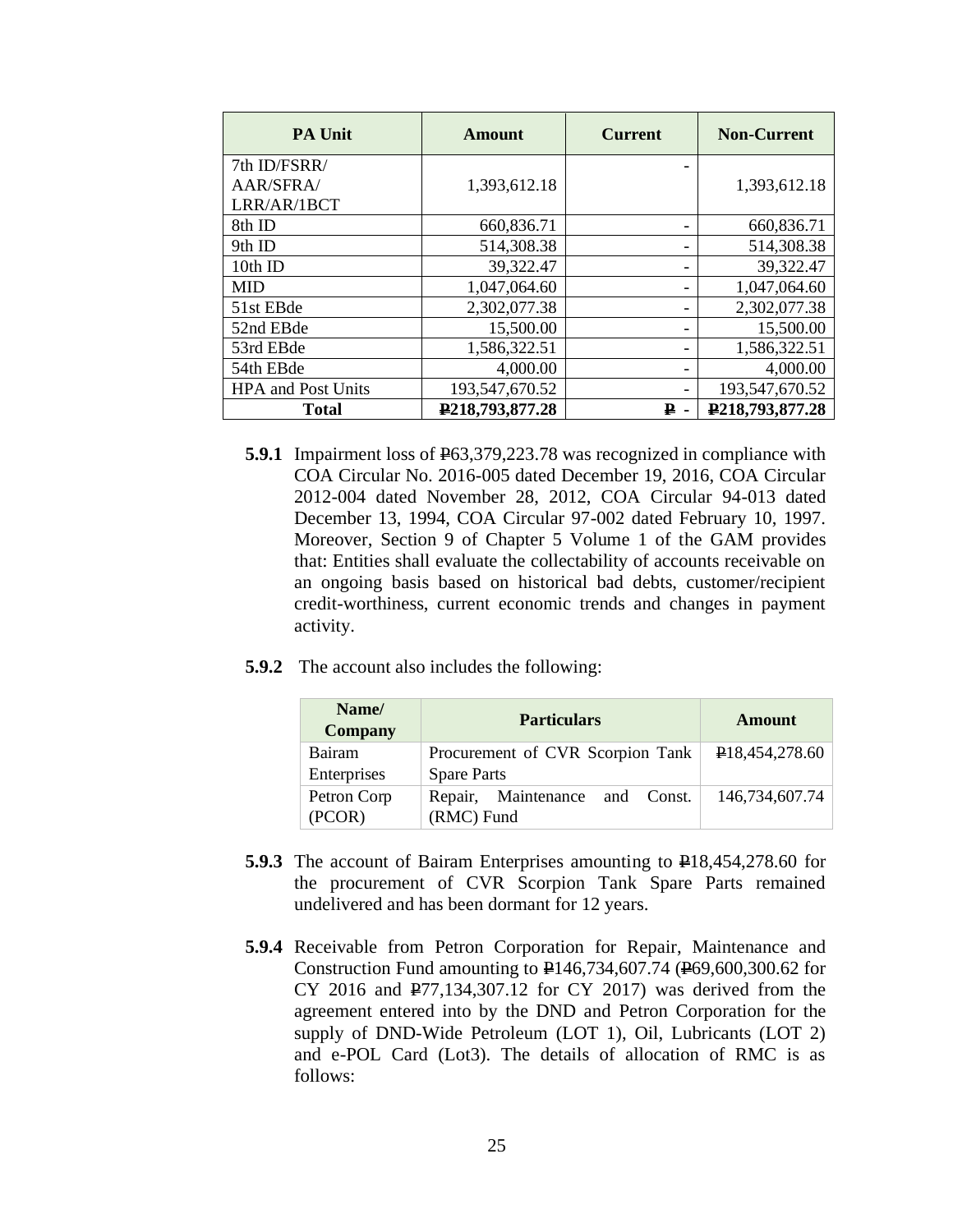|      | <b>Percentage Allocation</b>                             |                                                             |                                                    |  |  |  |  |  |  |
|------|----------------------------------------------------------|-------------------------------------------------------------|----------------------------------------------------|--|--|--|--|--|--|
| CY   | LOT <sub>1</sub><br>LOT <sub>2</sub><br>LOT <sub>3</sub> |                                                             |                                                    |  |  |  |  |  |  |
| 2016 | total contract price                                     | 15 percent of the 15 percent of the<br>total contract price | 6.5 percent based on<br>the total payments<br>made |  |  |  |  |  |  |
| 2017 | 5.5 percent of total<br>contract price                   | 5.5 percent of total<br>contract price                      | 6.5 percent of total<br>payments made              |  |  |  |  |  |  |

Per MOA, Repair, Maintenance and Construction Funds shall be managed and controlled by Petron Corporation. Report on Utilization per executed work (repair, maintenance, or construction) shall be submitted to the respective Commodity Managers represented by OG4, PA in the case of PA, within two weeks from payment thereof for monitoring and reconciliation of records.

Out of the P146,734,607.74 recorded receivables for Repair, Maintenance and Construction Fund as at year end, a total of P137,679,316.92 was already completed per status of RMC Project from Office of the Army Quarter Master. Details are as follows:

| <b>Description/Projects</b>                                      | <b>Amount</b>              |
|------------------------------------------------------------------|----------------------------|
| Construction of new POL Dump in 10 <sup>th</sup> Infantry        |                            |
| Division - CY 2015 RMC Fund                                      | P <sub>4</sub> ,778,129.21 |
| Construction of new POL Dump in 6 <sup>th</sup> Infantry         |                            |
| Division - CY 2015 RMC Fund                                      | 5,655,300.00               |
| Procurement of 8 units Fuel Tanker Truck, 20kl cap -             |                            |
| CY 2016 RMC Fund                                                 | 12,163,200.00              |
| Procurement of 4 units Generator Set 25 KVA - CY                 |                            |
| 2016 RMC Fund                                                    | 1,947,308.16               |
| Procurement of Generator Set 40KVA - CY 2015 RMC                 |                            |
| Fund                                                             | 1,400,000.00               |
| Rehabilitation of existing POL Dump in $4th$ Infantry            |                            |
| Division - CY 2015 RMC Fund                                      | 4,200,000.00               |
| Rehabilitation of existing POL Dump in HPA - CY                  |                            |
| 2015 RMC Fund                                                    | 900,000.00                 |
| Rehabilitation of existing POL Dump in 103rd Engineer            |                            |
| Brigade, 1st Infantry Division - CY 2016 RMC Fund                | 3,638,570.77               |
| Rehabilitation of existing POL Dump in 1 <sup>st</sup> Infantry  |                            |
| Division - CY 2016 RMC Fund                                      | 4,256,293.17               |
| Rehabilitation of existing POL Dump in 51 <sup>st</sup> Engineer |                            |
| Brigade - CY 2016 RMC Fund                                       | 2,556,772.02               |
| Rehabilitation of existing POL Dump in $8th$ Infantry            |                            |
| Division - CY 2016 RMC Fund                                      | 4,730,455.00               |
| Rehabilitation of existing POL Dump in 9th Forward               |                            |
| Service Support Unit - CY 2016 RMC Fund                          | 5,772,236.15               |
| Procurement of Fuel Tanker Truck, 20kl cap - CY 2015             | 6,081,600.00               |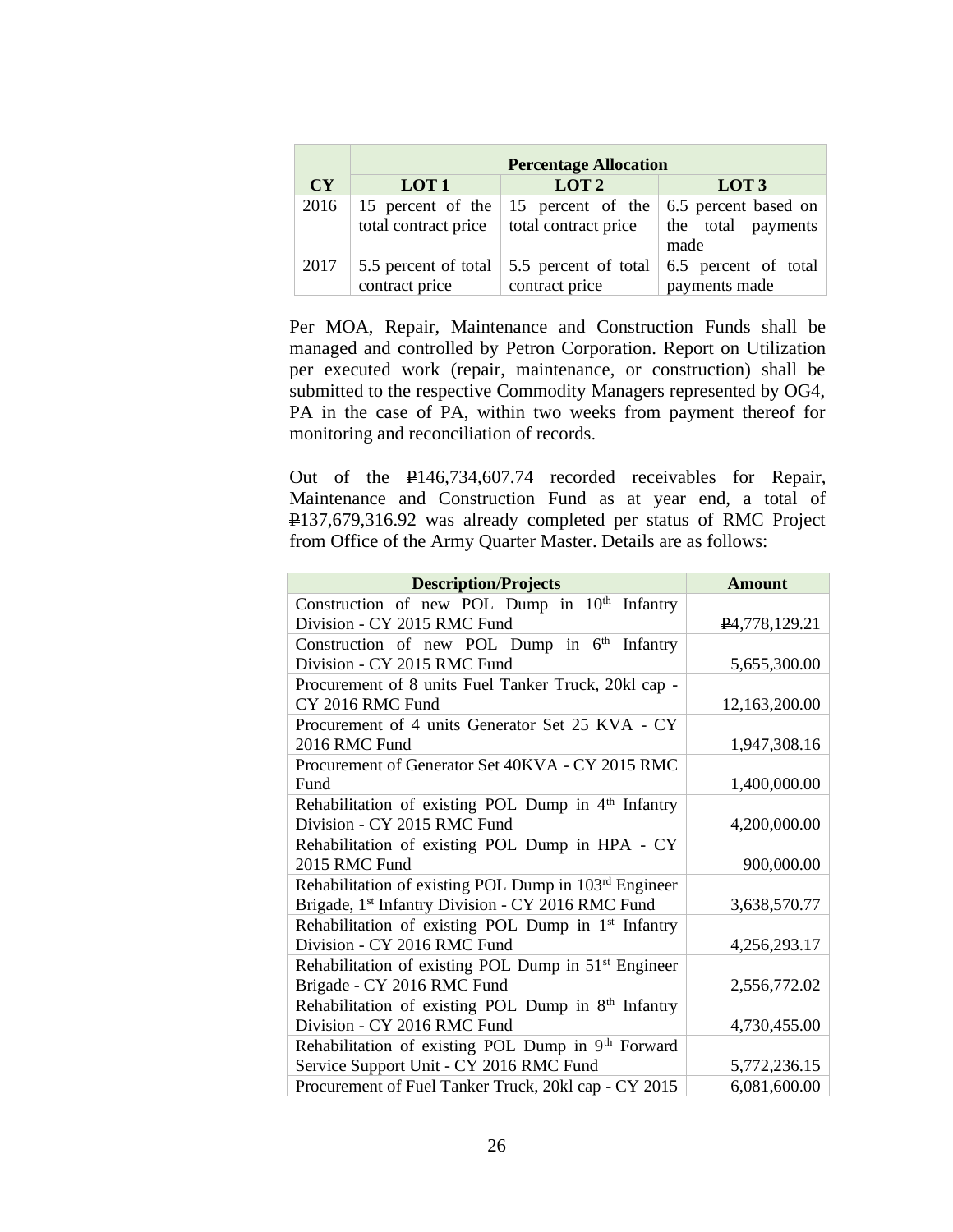| <b>Description/Projects</b>                                     | <b>Amount</b>   |
|-----------------------------------------------------------------|-----------------|
| <b>RMC</b> Fund                                                 |                 |
| Procurement of 2 units Generator set 25KVA - CY                 |                 |
| 2016 RMC Fund                                                   | 1,947,308.10    |
| Procurement of 8 units L355 Copier – CY 2016 RMC                |                 |
| Fund                                                            | 116,300.00      |
| Rehabilitation of existing POL Dump in 2 <sup>nd</sup> Infantry |                 |
| Division - CY 2016 RMC Fund                                     | 4,111,113.15    |
| Procurement of 25 units 4,500 ltrs Transportable Diesel         |                 |
| Fuel Tank - CY 2017 RMC Fund                                    | 38,625,000.00   |
| Procurement of 10 units Aircon Window Type 1.5Hp -              |                 |
| CY 2017 RMC Fund                                                | 275,000.00      |
| Procurement of 2 units Aircon Split Type $2.5$ Hp $- CY$        |                 |
| 2017 RMC Fund                                                   | 130,000.00      |
| Rehabilitation of existing POL Dump in 7th Infantry             |                 |
| Division - CY 2017 RMC Fund                                     | 1,413,640.00    |
| Procurement of 4 units Generator set 20KVA – CY                 |                 |
| 2017 RMC Fund                                                   | 3,894,616.32    |
| Rehabilitation of existing POL Dump in 4th Infantry             |                 |
| Division - CY 2017 RMC Fund                                     | 4,420,000.00    |
| Rehabilitation of existing POL Dump in 9th Infantry             |                 |
| Division - CY 2017 RMC Fund                                     | 1,299,222.40    |
| Rehabilitation of existing POL Dump in 52 <sup>nd</sup> EBde -  |                 |
| CY 2017 RMC Fund                                                | 2,608,160.00    |
| Rehabilitation of existing POL Dump in 403rd EBde, 4th          |                 |
| Infantry Division - CY 2017 RMC Fund                            | 4,080,000.00    |
| Procurement of 2 units Fuel Tanker Truck 20kl cap -             |                 |
| CY 2017 RMC Fund                                                | 12,163,200.00   |
| Procurement of 3 units 4,500 ltrs Transportable Diesel          |                 |
| Fuel Tank-CY 2017 RMC Fund                                      | 4,515,892.47    |
| <b>Total</b>                                                    | P137,679,316.92 |

**5.9.5** The unrecognized completed projects will be accounted for in the books of accounts as soon as pertinent supporting documents from Office of the Army Quarter Master are transmitted to Accounting Service (AS).

# **6. Inventories**

|                                | 2020                                                                              |           |                                                                     |      |                                                          |      |                                                                         |      |
|--------------------------------|-----------------------------------------------------------------------------------|-----------|---------------------------------------------------------------------|------|----------------------------------------------------------|------|-------------------------------------------------------------------------|------|
| <b>Accounts</b>                | <b>Inventories carried</b><br>at the lower of cost<br>and net realizable<br>value |           | <b>Inventories</b><br>carried at fair<br>value less cost<br>to sell |      | Inventory<br>write-down<br>recognized<br>during the year |      | Reversal of<br>Inventory<br>write-down<br>recognized<br>during the year |      |
| <b>Inventory Held for Sale</b> |                                                                                   |           |                                                                     |      |                                                          |      |                                                                         |      |
| Carrying Amount, January 1,    | ₽                                                                                 | 0.00      | ₽                                                                   | 0.00 | ₽                                                        | 0.00 | ₽                                                                       | 0.00 |
| 2020                           |                                                                                   |           |                                                                     |      |                                                          |      |                                                                         |      |
| Additions/Acquisitions during  |                                                                                   | 50,500.00 |                                                                     | 0.00 |                                                          | 0.00 |                                                                         | 0.00 |
| the year                       |                                                                                   |           |                                                                     |      |                                                          |      |                                                                         |      |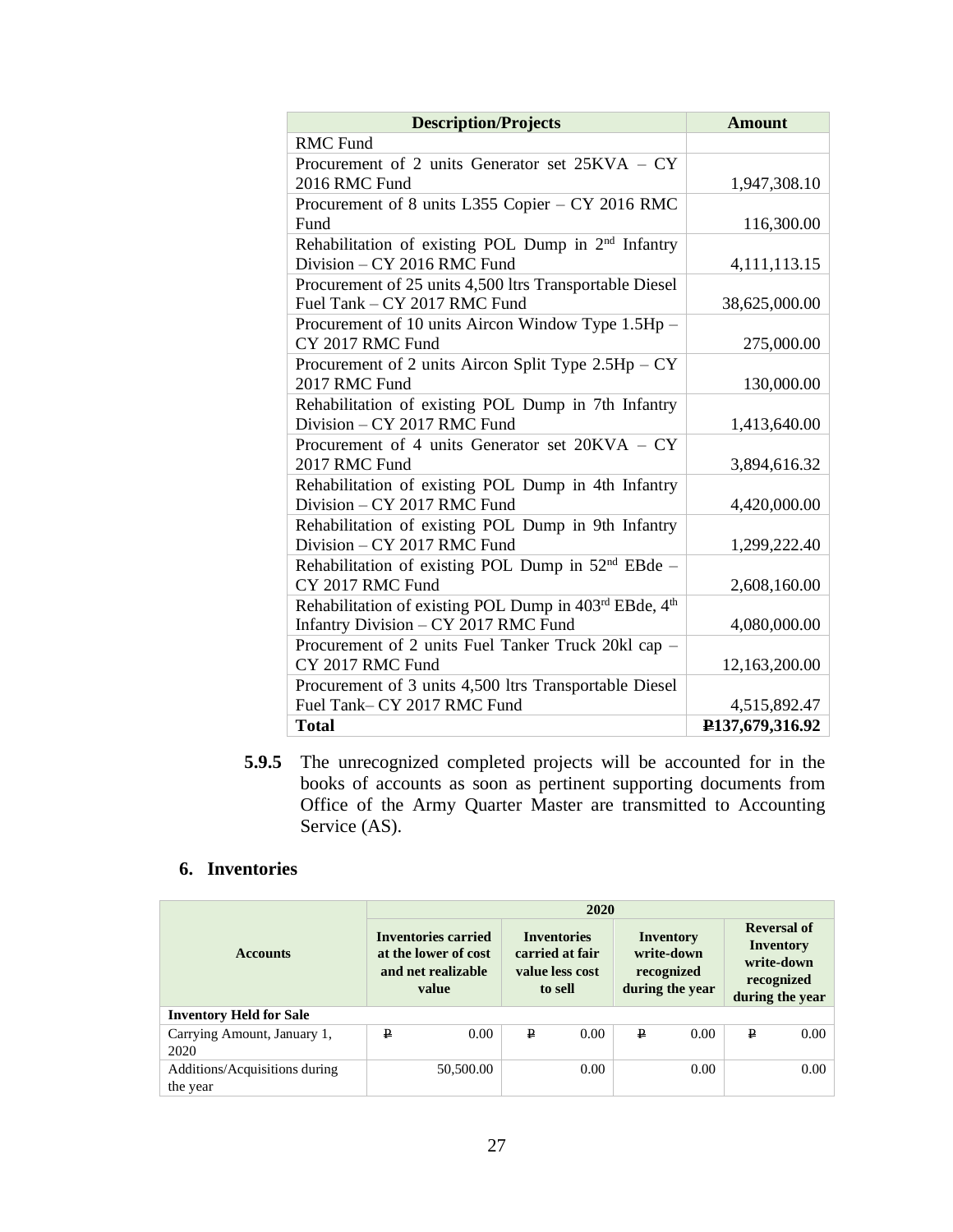|                                                    | 2020                                                                              |                                                                     |                                                                 |                                                                                       |  |  |  |  |
|----------------------------------------------------|-----------------------------------------------------------------------------------|---------------------------------------------------------------------|-----------------------------------------------------------------|---------------------------------------------------------------------------------------|--|--|--|--|
| <b>Accounts</b>                                    | <b>Inventories carried</b><br>at the lower of cost<br>and net realizable<br>value | <b>Inventories</b><br>carried at fair<br>value less cost<br>to sell | <b>Inventory</b><br>write-down<br>recognized<br>during the year | <b>Reversal of</b><br><b>Inventory</b><br>write-down<br>recognized<br>during the year |  |  |  |  |
| Expensed during the year except<br>write-down      | 0.00                                                                              | 0.00                                                                | 0.00                                                            | 0.00                                                                                  |  |  |  |  |
| Write-down during the year                         | 0.00                                                                              | 0.00                                                                | 0.00                                                            | 0.00                                                                                  |  |  |  |  |
| Reversal of Write-down during                      | 0.00                                                                              | 0.00                                                                | 0.00                                                            | 0.00                                                                                  |  |  |  |  |
| the year                                           |                                                                                   |                                                                     |                                                                 |                                                                                       |  |  |  |  |
| Carrying Amount, December 31,<br>2020              | 50,500.00<br>₽                                                                    | ₽<br>0.00                                                           | ₽<br>0.00                                                       | ₽<br>0.00                                                                             |  |  |  |  |
| <b>Inventory Held for Consumption</b>              |                                                                                   |                                                                     |                                                                 |                                                                                       |  |  |  |  |
| Carrying Amount, January 1,<br>2020                | P9,853,913,554.96                                                                 | $\mathbf{P}$<br>0.00                                                | ₽<br>0.00                                                       | $\mathbf{p}$<br>0.00                                                                  |  |  |  |  |
| Additions/Acquisitions during<br>the year          | 6,860,052,908.39                                                                  | 0.00                                                                | 0.00                                                            | 0.00                                                                                  |  |  |  |  |
| Expensed during the year except                    | (3,133,523,529.38)                                                                | 0.00                                                                | 0.00                                                            | 0.00                                                                                  |  |  |  |  |
| write-down                                         |                                                                                   |                                                                     |                                                                 |                                                                                       |  |  |  |  |
| Write-down during the year                         | 0.00                                                                              | 0.00                                                                | 0.00                                                            | 0.00                                                                                  |  |  |  |  |
| Reversal of Write-down during                      | 0.00                                                                              | 0.00                                                                | 0.00                                                            | 0.00                                                                                  |  |  |  |  |
| the year                                           |                                                                                   |                                                                     |                                                                 |                                                                                       |  |  |  |  |
| Carrying Amount, December 31,<br>2020              | P13,580,442,933.97                                                                | ₽<br>0.00                                                           | ₽<br>0.00                                                       | ₽<br>0.00                                                                             |  |  |  |  |
| Semi-Expendable Items                              |                                                                                   |                                                                     |                                                                 |                                                                                       |  |  |  |  |
| Carrying Amount, January 1,<br>2020                | ₽<br>9, 141, 421. 98                                                              | $\mathbf{P}$<br>0.00                                                | ₽<br>0.00                                                       | ₽<br>0.00                                                                             |  |  |  |  |
| Additions/Acquisitions during<br>the year          | 131,549,951.17                                                                    | 0.00                                                                | 0.00                                                            | 0.00                                                                                  |  |  |  |  |
| Expensed during the year except<br>write-down      | (126, 405, 810.78)                                                                | 0.00                                                                | 0.00                                                            | 0.00                                                                                  |  |  |  |  |
| Write-down during the year                         | 0.00                                                                              | 0.00                                                                | 0.00                                                            | 0.00                                                                                  |  |  |  |  |
| Reversal of Write-down during                      | 0.00                                                                              | 0.00                                                                | 0.00                                                            | 0.00                                                                                  |  |  |  |  |
| the year                                           |                                                                                   |                                                                     |                                                                 |                                                                                       |  |  |  |  |
| Carrying Amount, December 31,<br>2020              | 14,285,562.37<br>₽                                                                | ₽<br>0.00                                                           | ₽<br>0.00                                                       | ₽<br>0.00                                                                             |  |  |  |  |
| <b>Total Carrying Amount,</b><br>December 31, 2020 | P13,594,778,996.34                                                                | ₽<br>0.00                                                           | ₽<br>0.00                                                       | $\mathbf{p}$<br>0.00                                                                  |  |  |  |  |

# Inventory breakdown as follows:

| <b>Particulars</b>                           |   | Amount           |   | <b>Current</b>   | <b>Non-Current</b> |  |
|----------------------------------------------|---|------------------|---|------------------|--------------------|--|
| <b>Inventory Held for Sale</b>               |   |                  |   |                  |                    |  |
| Merchandise Inventory-Supplies and Materials | ₽ | 50,500.00        | ₽ | 50,500.00        | 0.00               |  |
| <b>Total</b>                                 |   | 50,500.00        |   | 50,500.00        | 0.00               |  |
| <b>Inventory Held for Consumption</b>        |   |                  |   |                  |                    |  |
| Office Supplies Inventory                    |   | 159,637,697.81   |   | 158,940,217.81   | 697,480.00         |  |
| Accountable Forms, Plates and Stickers       |   | 4,200.00         |   | 4,200.00         | 0.00               |  |
| Inventory                                    |   |                  |   |                  |                    |  |
| Drugs and Medicine Inventory                 |   | 16,119,598.26    |   | 16,119,598.26    | 0.00               |  |
| Medical, Dental and Laboratory Supplies      |   | 45,954,478.35    |   | 45,954,478.35    | 0.00               |  |
| Inventory                                    |   |                  |   |                  |                    |  |
| Fuel, Oil and Lubricants Inventory           |   | 1.470.308.614.05 |   | 1.466.895.097.30 | 3.413.516.75       |  |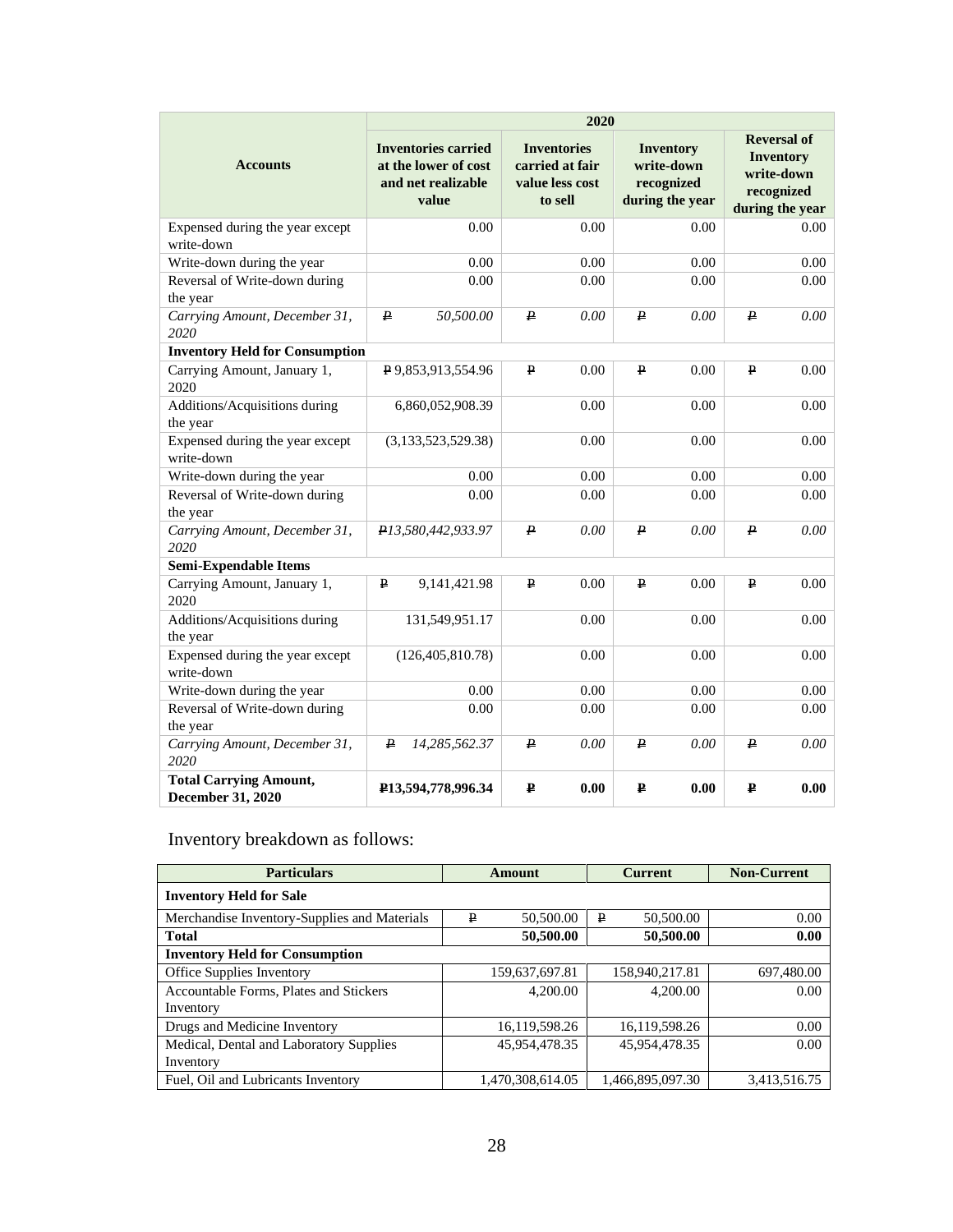| <b>Particulars</b>                              | <b>Amount</b>                 | <b>Current</b>     | <b>Non-Current</b> |
|-------------------------------------------------|-------------------------------|--------------------|--------------------|
| Military, Police and Traffic Supplies Inventory | 9,987,791,644.79              | 9,987,791,644.79   | 0.00               |
| Chemical and Filtering Supplies Inventory       | 67,512.00                     | 67,512.00          | 0.00               |
| <b>Construction Materials Inventory</b>         | 28, 258, 444. 58              | 28, 258, 444. 58   | 0.00               |
| Other Supplies and Materials Inventory          | 1,872,300,744.13              | 1,872,300,744.13   | 0.00               |
| <b>Total</b>                                    | 13,580,442,933.97             | 13,576,331,937.22  | 4,110,996.75       |
| <b>Semi-Expendable Items</b>                    |                               |                    |                    |
| Semi-Expendable Machinery                       | 384,760.00                    | 384,760.00         | 0.00               |
| Semi-Expendable Office Equipment                | 1,369,060.00                  | 1,369,060.00       | 0.00               |
| Semi-Expendable ICT Equipment                   | 1,928,174.18                  | 1,928,174.18       | 0.00               |
| Semi-Expendable Communication Equipment         | 5,489,449.00                  | 5,489,449.00       | 0.00               |
| Semi-Expendable Disaster Response and           | 1,375,475.00                  | 1,375,475.00       | 0.00               |
| Rescue Equipment                                |                               |                    |                    |
| Semi-Expendable Military and Police             | 85,000.00                     | 85,000.00          | 0.00               |
| Equipment                                       |                               |                    |                    |
| Semi-Expendable Medical Equipment               | 81,075.00                     | 81,075.00          | 0.00               |
| Semi-Expendable Sports Equipment                | 197,011.44                    | 197,011.44         | 0.00               |
| Semi-Expendable Other Machinery Equipment       | 1,013,682.75                  | 1,013,682.75       | 0.00               |
| Semi-Expendable Furniture and Fixtures          | 2,357,125.00                  | 2,232,025.00       | 125,100.00         |
| Semi-Expendable Books                           | 4,750.00                      | 4,750.00           | 0.00               |
| <b>Total</b>                                    | 14,285,562.37<br>$\mathbf{P}$ | 14,160,462.37<br>₽ | 125,100.00<br>₽    |

- **6.1** *Office Supplies Inventory* represents cost of office supplies purchased. The noncurrent office supplies inventory for 2020 pertains to inventories unliquidated under BCDA fund.
- **6.2** *Drugs and Medicines Inventory* represents cost of drugs and medicines purchased requiring submission of RISs and RSMI from APAO for its liquidation.
- **6.3** *Medical, Dental and Laboratory Supplies Inventory* includes supplies for the use of Army General Hospital requiring submission of RISs and RSMI from APAO for its liquidation.
- **6.4** *Fuel, Oil and Lubricants (FOL) Inventory* pertains to deliveries made by Petron Corporation to the different PA units for use in their operation; awaiting liquidating instruments from APAO for issued inventories. The non-current FOL inventory for 2020 pertains to inventories unliquidated under BCDA fund.
- **6.5** *Military, Police and Traffic Supplies Inventory* represents cost of ammunitions, explosives, magazines, and other firearms accessories; awaiting liquidating instruments from APAO for the issued inventories.
- **6.6** *Construction Materials Inventory* pertains to cost of construction materials purchased for the repairs and maintenance of various buildings and structures.
- **6.7** *Other Supplies and Materials Inventory* pertains to the balance of procured clothing and individual equipment, 72-100RF inventories, spare parts, and other materials for the use of military personnel and repairs and maintenance of Army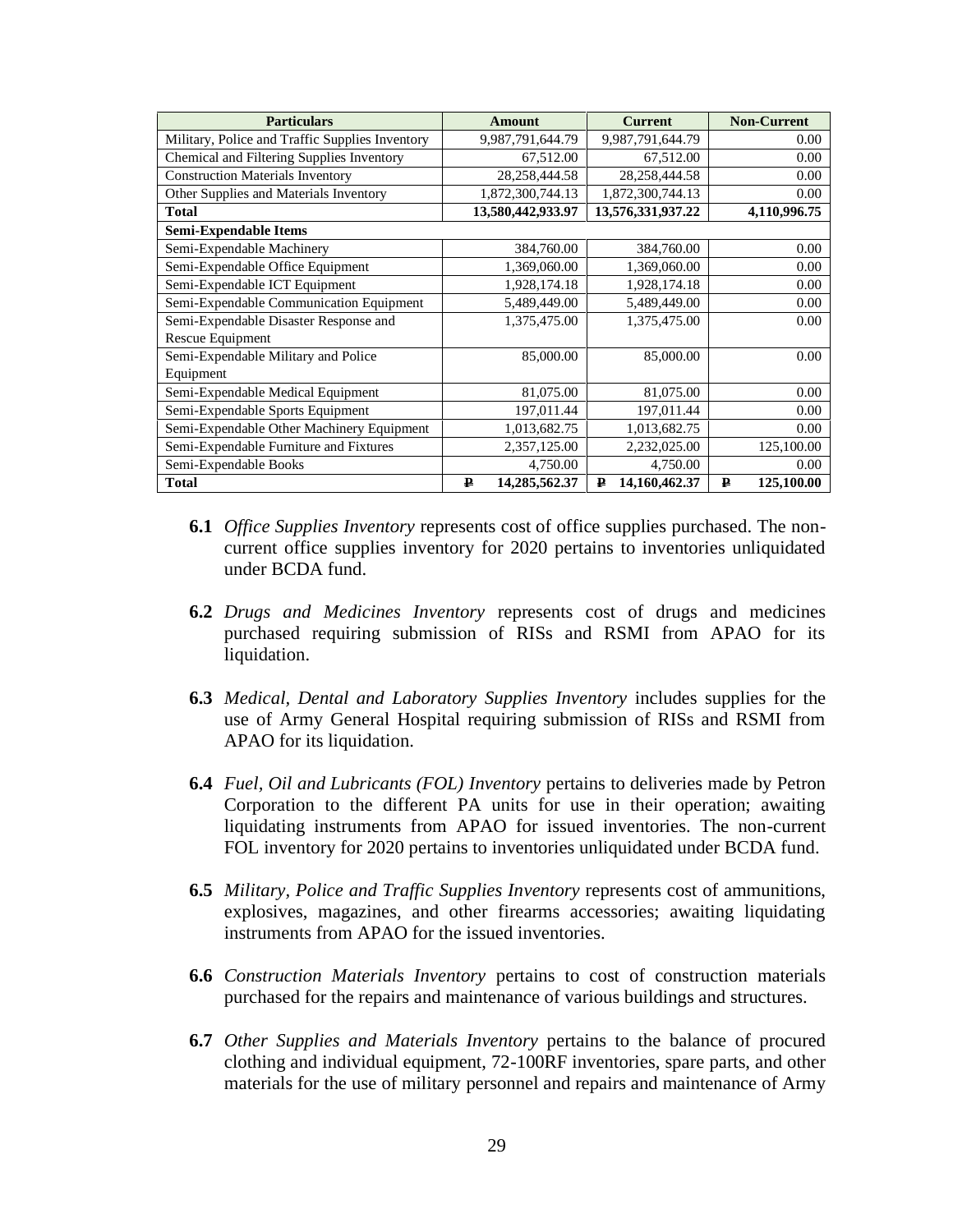facilities and equipment. This also includes dormant and unserviceable items and still on the process of reconciliation.

- **6.8** *Semi-Expendable Accounts* pertains to cost/fair value of the purchased/acquired machinery and equipment costing less than P15,000. The non-current semiexpendable furniture and fixtures pertains to 2019 unliquidated semiexpendable item recorded under BCDA fund.
- **6.9** The liquidation/issuance of the above-mentioned inventory accounts was solely dependent on the existence of liquidating instruments such as RIS and RSMI from the Property Accountability Office (PAO).

|                                                                                                              | Land                                      | Land                                      | <b>Infrastructure</b> | <b>Buildings and</b>                      | <b>Machinery</b> and |
|--------------------------------------------------------------------------------------------------------------|-------------------------------------------|-------------------------------------------|-----------------------|-------------------------------------------|----------------------|
|                                                                                                              |                                           | <b>Improvements</b>                       | <b>Assets</b>         | <b>Other Structures</b>                   | <b>Equipment</b>     |
| <b>Carrying Amount,</b><br><b>January 1, 2020</b>                                                            | 74,490,112,512.83                         | 278,083,771.51                            | 34,931,647.82         | 4,310,303,362.25                          | 5,585,910,046.42     |
| Additions/Acquisitions/<br>Adjustments                                                                       | 137,130.00                                | 5,966,580.43                              | 1,183,903.89          | 298,857,550.37                            | 2,638,350,049.15     |
| <b>Total</b>                                                                                                 | 74,490,249,642.83                         | 284,050,351.94                            | 36,115,551.71         | 4,609,160,912.62                          | 8,224,260,095.57     |
| Less:<br>Disposals/Adjustments                                                                               | 0.00                                      | 1,810,552.11                              | 4,913,388.03          | 68,313,590.66                             | 568,458,948.62       |
| Depreciation (As per<br>Statement of Financial<br>Performance)                                               | 0.00                                      | 36,956,898.55                             | 3,918,836.86          | 284,012,851.97                            | 793,508,159.92       |
| Impairment Loss (As per<br>Statement of Financial<br>Performance)                                            | 0.00                                      | 0.00                                      | 0.00                  | 0.00                                      | 0.00                 |
| <b>Carrying Amount,</b><br>December 31, 2020 (per<br><b>Statement of Financial</b><br><b>Position</b> )      | 74,490,249,642.83                         | 245,282,901.28                            | 27, 283, 326.82       | 4,256,834,469.99                          | 6,862,292,987.03     |
| <b>Gross Cost (Asset</b><br><b>Account Balance per</b><br><b>Statement of Financial</b><br><b>Position</b> ) | 74,490,249,642.83                         | 791,555,231.98                            | 67,391,329.02         | 10,260,027,098.31                         | 18,402,116,845.30    |
| Less: Accumulated<br>Depreciation                                                                            | 0.00                                      | 546,272,330.70                            | 40,108,002.20         | 6,003,192,628.32                          | 11,539,823,858.27    |
| Allowance for<br>Impairment                                                                                  | 0.00                                      | 0.00                                      | 0.00                  | 0.00                                      | 0.00                 |
| <b>Carrying Amount,</b><br>December 31, 2020 (per<br><b>Statement of Financial</b><br>Position)              | 74,490,249,642.83                         | 245,282,901.28                            | 27, 283, 326.82       | 4,256,834,469.99                          | 6,862,292,987.03     |
|                                                                                                              | <b>Transportation</b><br><b>Equipment</b> | <b>Furniture &amp;</b><br><b>Fixtures</b> | <b>Other PPE</b>      | <b>Construction in</b><br><b>Progress</b> | <b>TOTAL</b>         |
| <b>Carrying Amount,</b><br><b>January 1, 2020</b>                                                            | 1,477,720,157.55                          | 12,075,417.04                             | 94, 195, 774. 13      | 1,753,841,170.69                          | 88,037,173,860.24    |
| Additions/Acquisitions/<br>Adjustments                                                                       | 924, 377, 424. 28                         | 988,106.18                                | 52,107,716.40         | 69,389,599.24                             | 3,991,358,059.94     |
| <b>Total</b>                                                                                                 | 2,402,097,581.83                          | 13,063,523.22                             | 146,303,490.53        | 1,823,230,769.93                          | 92,028,531,920.18    |
| Disposals/Adjustments                                                                                        | 144, 192, 662. 76                         | 362,655.84                                | 1,750,047.57          | 70,074,265.76                             | 859,876,111.35       |
| Depreciation (As per<br><b>Statement of Financial</b><br>Performance)                                        | 341, 431, 777. 48                         | 791,307.37                                | 21, 221, 457.88       | 0.00                                      | 1,481,833,252.38     |
| Impairment Loss (As per<br><b>Statement of Financial</b><br>Performance)                                     | 0.00                                      | 0.00                                      | 5,754,800.54          | 0.00                                      | 5,754,800.54         |

#### **7. Property, Plant and Equipment**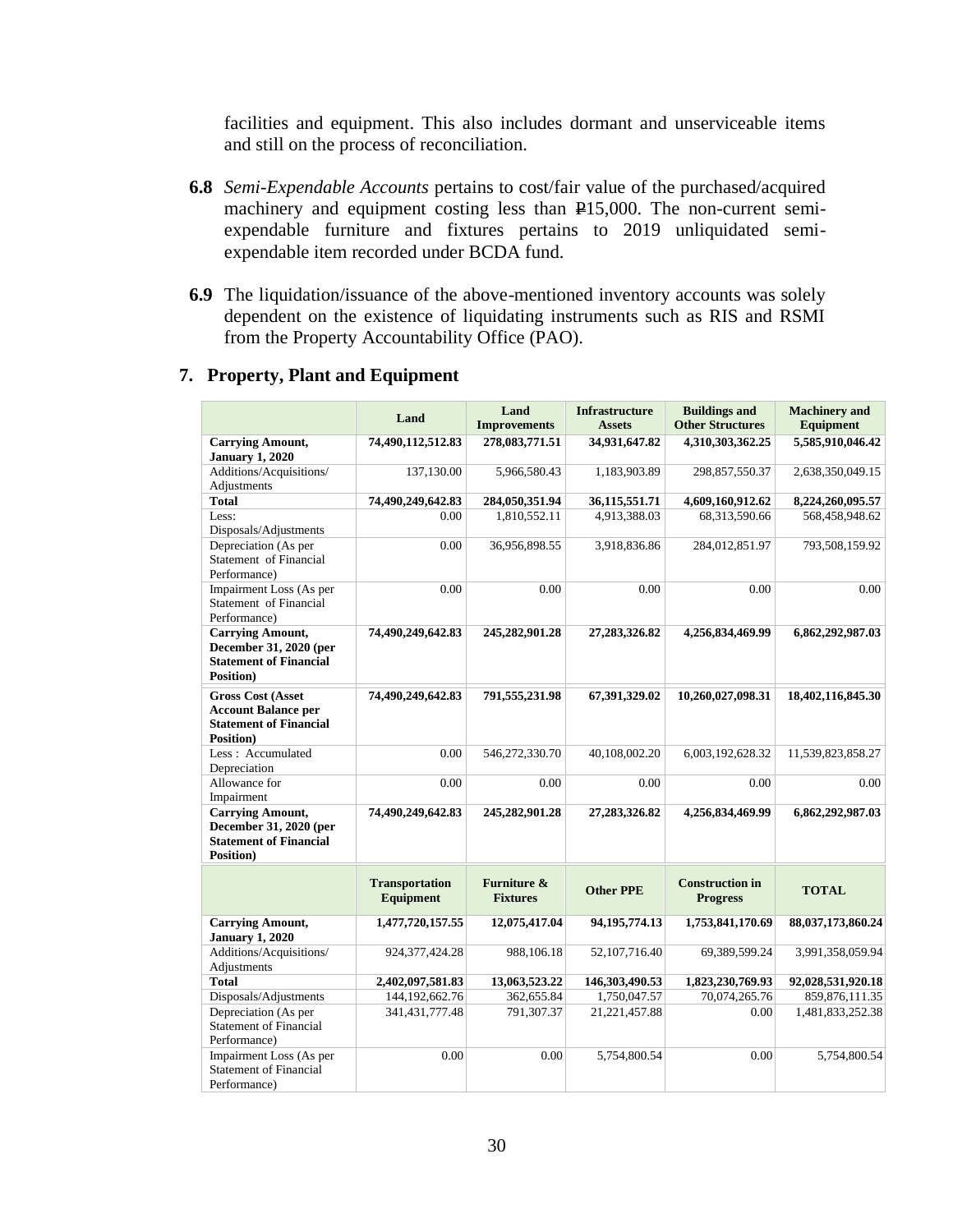|                                                                                                              | <b>Transportation</b><br>Equipment | Furniture $\&$<br><b>Fixtures</b> | <b>Other PPE</b> | <b>Construction in</b><br><b>Progress</b> | <b>TOTAL</b>       |
|--------------------------------------------------------------------------------------------------------------|------------------------------------|-----------------------------------|------------------|-------------------------------------------|--------------------|
| <b>Carrying Amount,</b><br>December 31, 2020 (As<br>per Statement of<br><b>Financial Position</b> )          | 1,916,473,141.59                   | 11,909,560.01                     | 117,577,184.54   | 1,753,156,504.17                          | 89,681,059,718.26  |
| <b>Gross Cost (Asset</b> )<br><b>Account Balance per</b><br><b>Statement of Financial</b><br>Position)       | 5,546,325,439.51                   | 23, 185, 282, 14                  | 232,937,195.45   | 1,753,156,504.17                          | 111,566,944,568.71 |
| Less: Accumulated<br>Depreciation                                                                            | 3,629,852,297.92                   | 11.275.722.13                     | 115.360.010.91   | 0.00                                      | 21,885,884,850.45  |
| Allowance for Impairment                                                                                     | 0.00                               | 0.00                              | 0.00             | 0.00                                      |                    |
| Carrying<br>Amount.<br>December 31, 2020 (As<br>of<br><b>Statement</b><br>per<br><b>Financial Position</b> ) | 1,916,473,141.59                   | 11,909,560.01                     | 117,577,184.54   | 1,753,156,504.17                          | 89,681,059,718.26  |

- **7.1** The additions/acquisitions/adjustments on the different property accounts were due to recording of unrecognized PPE found in station, newly acquired property and erroneous recording of accumulated depreciation from previous year. The disposals/adjustments consist mostly of transfers and tuned-in property to other division/field units.
- **7.2** *Intangible Asset* pertains to procurement of anti-virus and Zimbra email server delivered last June 2020 for use of Net Center, Army Signal Regiment under Contract Nr SIG 002-11-19.

|                           | 2020<br><b>Particulars</b><br><b>Non-Current</b><br><b>Current</b> |               | <b>2019 As Restated</b> |                    |
|---------------------------|--------------------------------------------------------------------|---------------|-------------------------|--------------------|
|                           |                                                                    |               | <b>Current</b>          | <b>Non-Current</b> |
| Advances for              | 1,937,891.60<br>₽                                                  | ₽             | 1,881,500.03<br>₽       | $P$ 1,806,604.75   |
| Operating                 |                                                                    |               |                         |                    |
| <b>Expenses</b>           |                                                                    |               |                         |                    |
| Advances for              | 26,607,351.79                                                      |               | 62,009,293.53           |                    |
| Payroll                   |                                                                    |               |                         |                    |
| Advances to               | 114,476,304.85                                                     |               | 459,411.73              |                    |
| <b>Special Disbursing</b> |                                                                    |               |                         |                    |
| Officer                   |                                                                    |               |                         |                    |
| Advances to               | 1,144,265.19                                                       |               | 75,969.16               |                    |
| Officers and              |                                                                    |               |                         |                    |
| <b>Employees</b>          |                                                                    |               |                         |                    |
| Advances to               | 7,615,591.27                                                       | 46,856,684.77 | 34,899,347.18           | 55,548,008.22      |
| Contractors               |                                                                    |               |                         |                    |
| Other                     | 104,132.51                                                         |               | 104,132.51              |                    |
| Prepayments               |                                                                    |               |                         |                    |
| Deposits on               | 5,245,050,148.09                                                   |               | 4,964,580,173.32        |                    |
| Letters of Credit         |                                                                    |               |                         |                    |
| <b>Other Deposits</b>     | 850, 547, 722. 93                                                  |               | 584,346,440.50          |                    |

#### **8. Other Assets**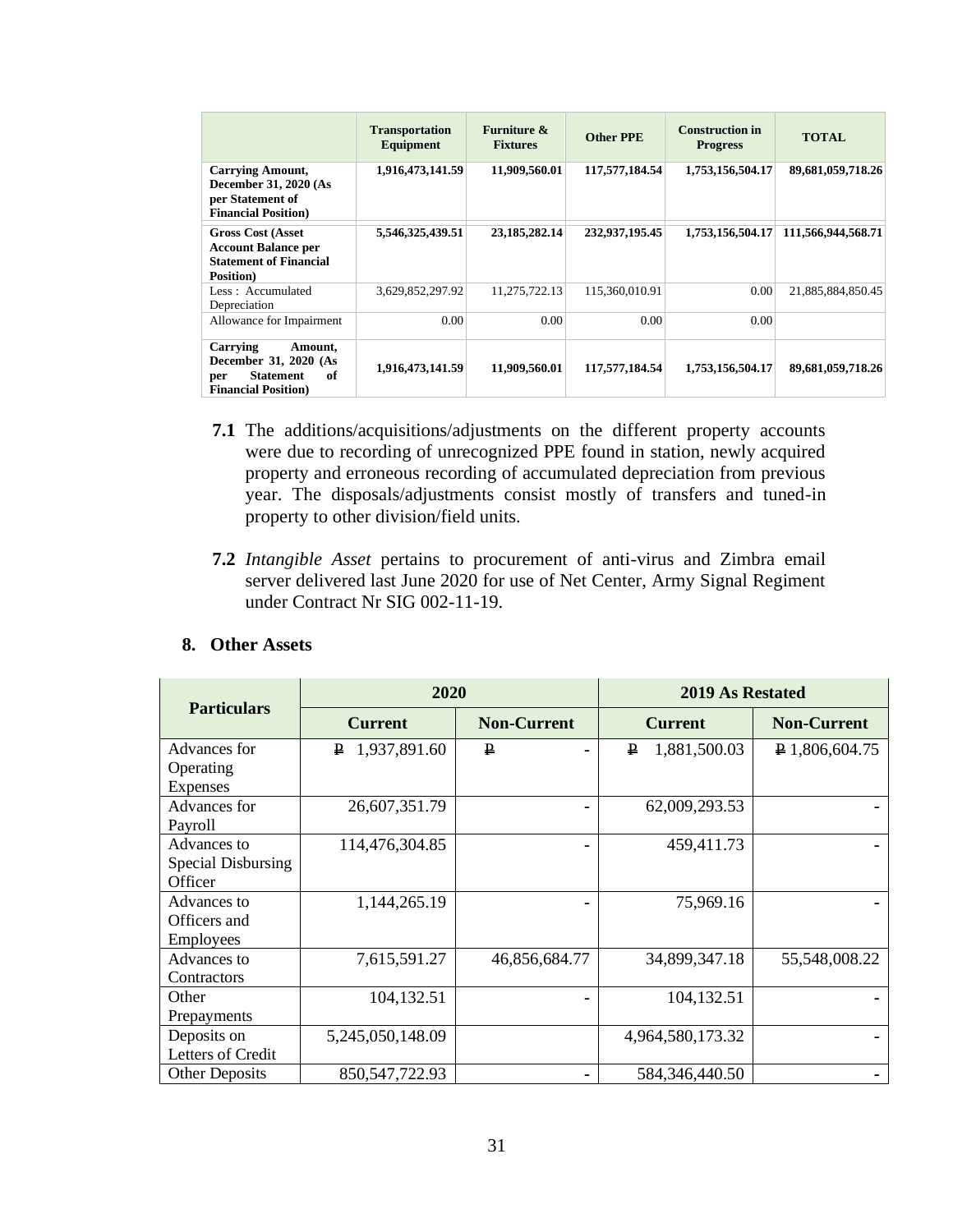|                     | 2020                               |                              | 2019 As Restated                  |                              |
|---------------------|------------------------------------|------------------------------|-----------------------------------|------------------------------|
| <b>Particulars</b>  | <b>Current</b>                     | <b>Non-Current</b>           | <b>Current</b>                    | <b>Non-Current</b>           |
| <b>Other Assets</b> |                                    | 75,161,480.89                |                                   | 133,714,696.08               |
| Sub-total           | P <sub>6</sub> , 247, 483, 408. 23 | P <sub>122</sub> ,018,165.66 | <b>P5,648,356,267.96</b>          | P <sub>191,069</sub> ,309.05 |
| Total               | $\sqrt{2}$ 6,369,501,573.89        |                              | $\triangleright$ 5,839,425,577.01 |                              |

**8.1** *Advances for Operating Expenses* represents the unliquidated cash advances granted to disbursing officers for MOOE of their respective units. Dormant accounts for more than two years were reclassified to Other Receivables. Aging as follows:

| <b>PA Unit</b>                        | <b>Unliquidated</b><br><b>Cash Advance</b> | <b>Current</b><br>(Less than 1 year) | Non-<br><b>Current</b> |
|---------------------------------------|--------------------------------------------|--------------------------------------|------------------------|
| 4th ID                                | 1,120,710.74<br>₽                          | $P$ 1,120,710.74                     | ₽                      |
| 7th ID/FSRR/ AAR/SFRA/LRR<br>/AR/1BCT | 384,800.00                                 | 384,800.00                           |                        |
| 8th ID                                | 40,000.00                                  | 40,000.00                            |                        |
| 10th ID                               | 97,570.62                                  | 97,570.62                            |                        |
| 11th ID                               | 58,838.00                                  | 58,838.00                            |                        |
| 52nd EBde                             | 181,412.43                                 | 181,412.43                           |                        |
| 53rd EBde                             | 54,559.81                                  | 54,559.81                            |                        |
| <b>Total</b>                          | 1,937,891.60<br>₽                          | ₽ 1,937,891.60                       | ₽                      |

**8.2** *Advances for Payroll* represents unliquidated cash advances granted to disbursing officers of different field units for payment of subsistence allowance and other benefits of military personnel and employees. Details are as follows:

| <b>PA Unit</b>                        | <b>Unliquidated</b><br><b>Cash Advance</b> | <b>Current</b><br>(Less than 1 year) | <b>Non-Current</b><br>(Over 1 year) |
|---------------------------------------|--------------------------------------------|--------------------------------------|-------------------------------------|
| 1st ID                                | 36,600.00<br>₽                             | 36,600.00<br>P                       | ₽                                   |
| 2nd ID                                | 1,700,000.00                               | 1,700,000.00                         |                                     |
| 3rd ID                                | 80,000.00                                  | 80,000.00                            |                                     |
| 4th ID                                | 421,970.64                                 | 421,970.64                           |                                     |
| 7th ID/FSRR/ AAR/SFRA/<br>LRR/AR/1BCT | 41,850.00                                  | 41,850.00                            |                                     |
| 8th ID                                | 14,295,600.00                              | 14,295,600.00                        |                                     |
| 10th ID                               | 176,700.00                                 | 176,700.00                           |                                     |
| <b>MID</b>                            | 9,854,631.15                               | 9,854,631.15                         |                                     |
| <b>Total</b>                          | P <sub>26</sub> ,607,351.79                | 26,607,351.79<br>₽                   | ₽                                   |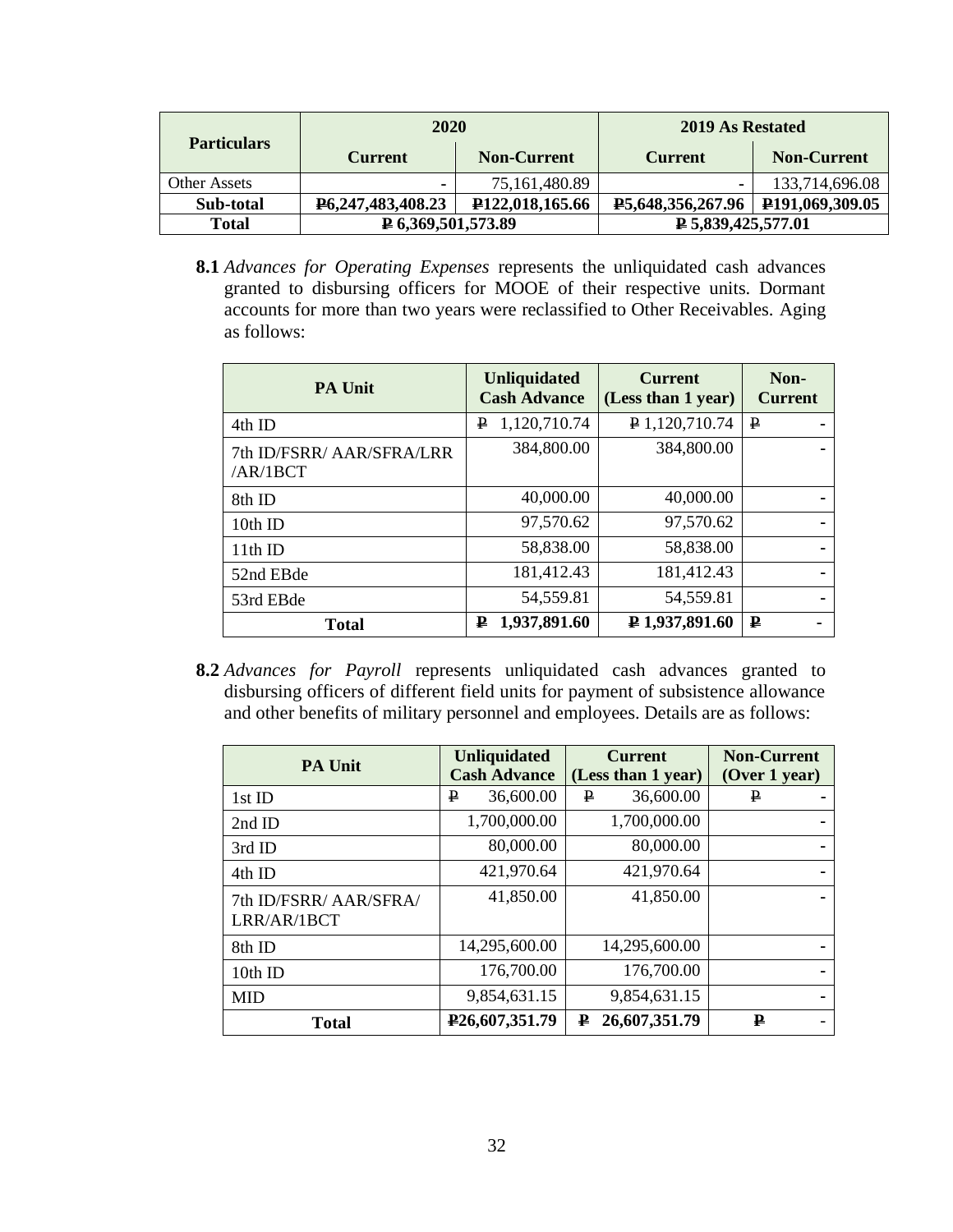**8.3** *Advances to Special Disbursing Officers* consists of the unliquidated cash advances granted to disbursing officers for special purpose/time-bound undertakings such as training and other special activities.

| <b>PA Unit</b>                        | <b>Unliquidated</b><br><b>Cash Advance</b> | <b>Current</b><br>(Less than 1)<br>year) | <b>Non-Current</b><br>(Over 1)<br>year) |
|---------------------------------------|--------------------------------------------|------------------------------------------|-----------------------------------------|
| 4th ID                                | $P$ 5,065,463.96                           | $P$ 5,065,463.96                         | ₽                                       |
| 5th ID                                | 371,400.00                                 | 371,400.00                               |                                         |
| 7th ID/FSRR/ AAR/SFRA/<br>LRR/AR/1BCT | 100,000.00                                 | 100,000.00                               |                                         |
| 10th ID                               | 291,000.00                                 | 291,000.00                               |                                         |
| <b>MID</b>                            | 1,831,885.50                               | 1,831,885.50                             | ۰.                                      |
| <b>TRADOC</b>                         | 5,061,864.00                               | 5,061,864.00                             | ۰.                                      |
| 52nd Ebde                             | 1,173,241.39                               | 1,173,241.39                             |                                         |
| <b>HPA</b> and Post Units             | 100,581,450.00                             | 100,581,450.00                           |                                         |
| <b>Total</b>                          | P <sub>114</sub> ,476,304.85               | P114,476,304.85                          | ₽                                       |

**8.4** *Advances to Officers and Employees* pertains to unliquidated cash advances granted to military personnel and civilian employees for their travelling expenses, both local and foreign.

| <b>PA Unit</b>            | <b>Unliquidated</b><br><b>Cash Advance</b> | <b>Current</b><br>(Less than 1 year) | <b>Non-Current</b><br>(Over 1 year) |
|---------------------------|--------------------------------------------|--------------------------------------|-------------------------------------|
| 52nd Ebde                 | 11,600.00<br>₽                             | 11,600.00<br>₽                       |                                     |
| <b>HPA</b> and Post Units | 1,132,665.19                               | 1,132,665.19                         |                                     |
| <b>Total</b>              | $P$ 1,144,265.19                           | $P$ 1,144,265.19                     | ₽<br>-                              |

- **8.5** *Advances to Contractors* represents 15 percent advance payment to contractors for the mobilization of projects.
- **8.6** *Other Prepayments* represents the remaining balance of advance payment to Petron Corporation for the procurement of FOL products.
- **8.7** *Deposit on Letters of Credit* represents deposits for the opening of letters of credit in favor of the LBP and UCPB for various procurements that remain unliquidated as at year end.
- **8.8** *Other Deposits* represents amount transferred to DBP for the expenses incurred to facilitate Letter Offer and Acceptance for the packing, crafting, handling and transporting of EDA Grant for the PA under various Foreign Military Sales (FMS) Case. The balance increased due to newly transferred funds from RAF to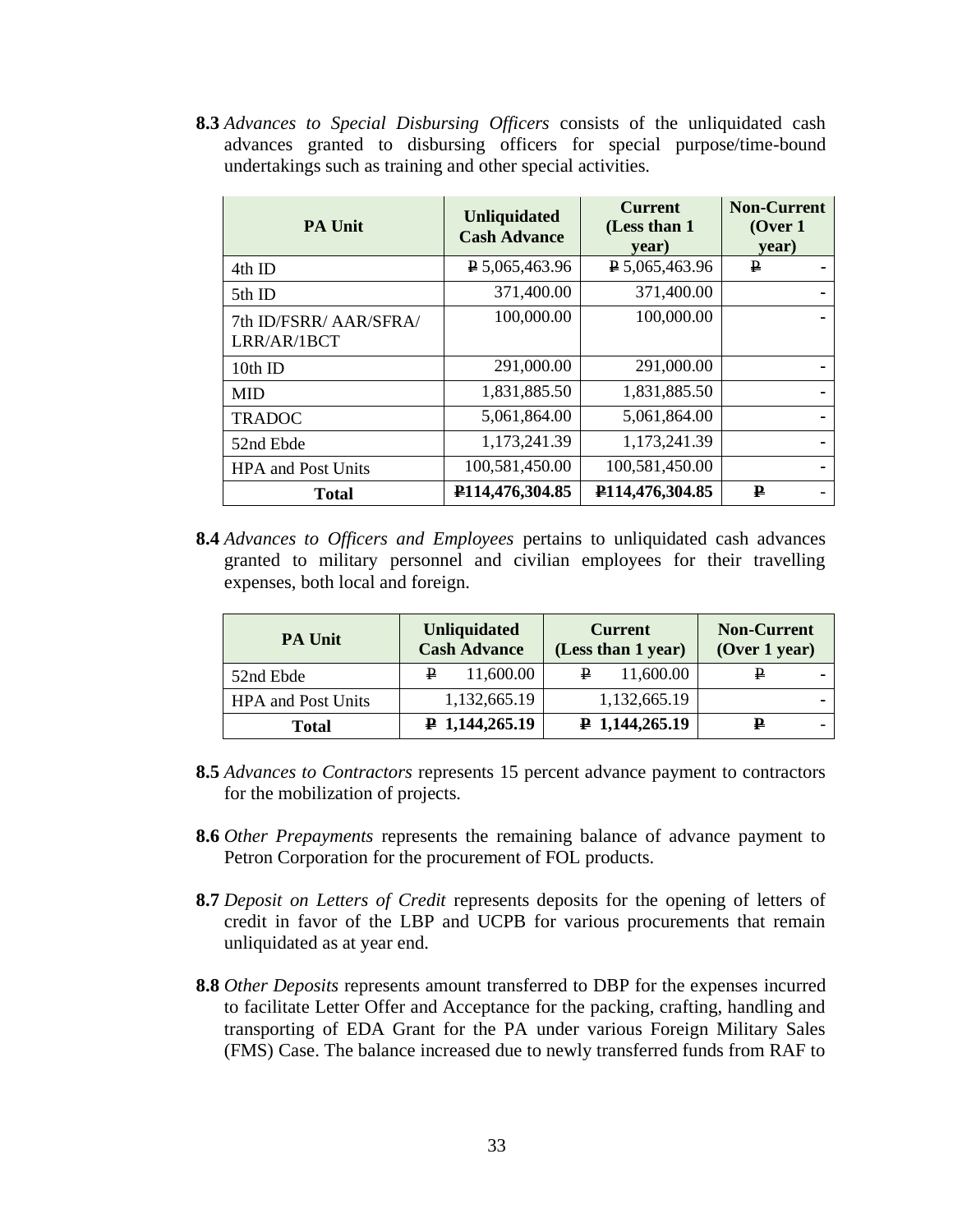DBP for the procurement of various C4S Mission Essential Equipment under FMS.

| <b>PA Unit</b>            | 2020                        | 2019 As Restated              |
|---------------------------|-----------------------------|-------------------------------|
| <b>HPA and Post Units</b> | 850.547.722.93              | 584,346,440.50                |
| Total                     | $\textbf{P}$ 850,547,722.93 | $\overline{P}$ 584,346,440.50 |

**8.9** *Other Assets* represents the residual value of fully depreciated assets and the cost of unserviceable turned-in assets subject to disposal. This account was reduced by P56,363,655.53 during the year due to dropping of unserviceable PPE evidenced by Inspection and Inventory Report of Unserviceable Property (IIRUP) issued by the respective PAMU Disposal Team.

| <b>PA Unit</b>                       | 2020               | 2019 As Restated    |
|--------------------------------------|--------------------|---------------------|
| 3rd ID                               | 10,542,410.73<br>₽ | 10,542,410.73<br>₽  |
| 6th ID                               | 14,815,163.32      | 14,815,163.32       |
| 7th ID/FSRR/AAR/SFRA/<br>LRR/AR/1BCT | 30,017,738.33      | 30,017,738.33       |
| 8th ID                               | 2,355,174.07       | 2,355,174.07        |
| 9th ID                               | 7,603,911.00       | 47,221,695.58       |
| $10th$ ID                            | 8,672,624.30       | 21,826,721.15       |
| 53rd Ebde                            | 1,154,459.14       | 1,154,459.14        |
| 54th Ebde                            |                    | 5,781,333.76        |
| <b>Total</b>                         | 75,161,480.89<br>₽ | 133,714,696.08<br>₽ |

## **9. Financial Liabilities**

|                    | 2020                           |                    | 2019 As Restated   |                        |  |
|--------------------|--------------------------------|--------------------|--------------------|------------------------|--|
| <b>Particulars</b> | <b>Current</b>                 | <b>Non-Current</b> | <b>Current</b>     | Non-<br><b>Current</b> |  |
| Accounts           | 550, 187, 247. 93<br>₽         | $P$ 24,461,808.94  | 808, 213, 532. 52  | ₽                      |  |
| Payable            |                                |                    |                    |                        |  |
| Due to             | 1,641,007,020.77               |                    | 2,519,506,378.88   |                        |  |
| Officers and       |                                |                    |                    |                        |  |
| <b>Employees</b>   |                                |                    |                    |                        |  |
| <b>Total</b>       | $\sqrt{2}$ , 191, 194, 268. 70 | ₽ 24,461,808.94    | ₽ 3,327,719,911.40 | ₽                      |  |

**9.1** *Accounts Payable* consists of obligations due to external creditors for the procurement of various supplies and other requirements needed in the operations of the Command.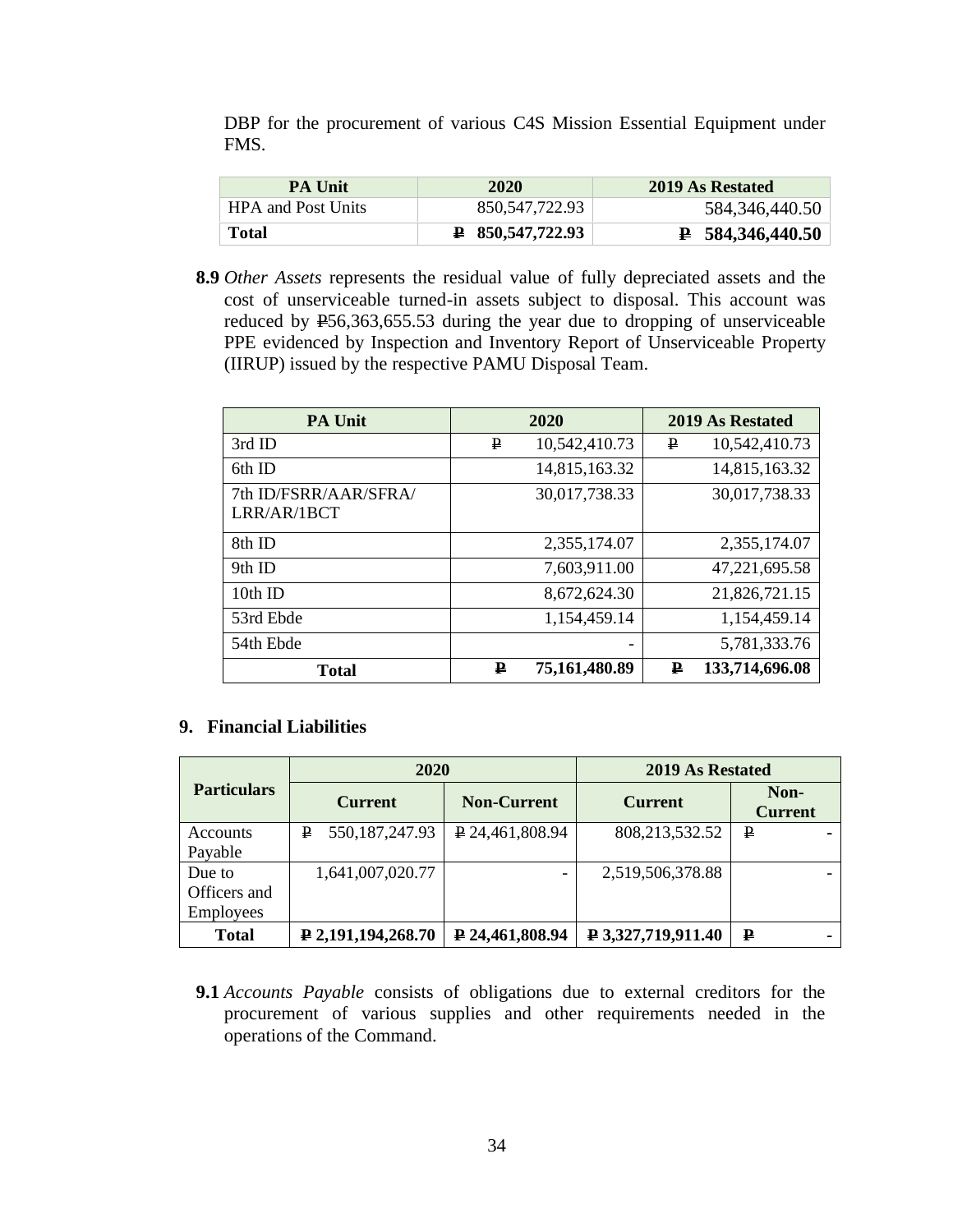| <b>PA Unit</b>            | 2020             | <b>Current</b><br>(1 year and | <b>Non-Current</b><br>(Over 1 year) |
|---------------------------|------------------|-------------------------------|-------------------------------------|
| 1st ID                    |                  | below)                        | $\mathbf{P}$                        |
|                           | $P$ 2,129,047.67 | $P$ 2,129,047.67              |                                     |
| 2nd ID                    | 25,088,664.07    | 24,758,224.07                 | 330,440.00                          |
| 3rd ID                    | 1,822,874.58     | 1,822,874.58                  |                                     |
| 4th ID                    | 6,924,888.68     | 6,924,888.68                  |                                     |
| 5th ID                    | 4,272,649.63     | 4,272,649.63                  |                                     |
| 6th ID                    | 10,657,243.02    | 10,657,243.02                 |                                     |
| 7th ID/FSRR/AAR           | 64, 618, 842. 77 | 64, 618, 842. 77              |                                     |
| /SFRA/LRR/AR/             |                  |                               |                                     |
| 1BCT                      |                  |                               |                                     |
| 8th ID                    | 324,661.31       | 324,661.31                    |                                     |
| 9th ID                    | 9,491,569.02     | 9,491,569.02                  |                                     |
| 10th ID                   | 7,238,263.11     | 7,238,263.11                  |                                     |
| 11th ID                   | 2,050,056.73     | 2,050,056.73                  |                                     |
| <b>MID</b>                | 27,328,513.83    | 27,328,513.83                 |                                     |
| <b>TRADOC</b>             | 5,506,525.60     | 5,506,525.60                  |                                     |
| 51st Ebde                 | 8,856,332.22     | 8,856,332.22                  |                                     |
| 52nd Ebde                 | 2,944,140.59     | 2,944,140.59                  |                                     |
| 53rd Ebde                 | 1,831,323.90     | 1,831,323.90                  |                                     |
| 54th Ebde                 | 10,480,836.31    | 10,480,836.31                 |                                     |
| 55th Ebde                 | 4,037,528.77     | 4,037,528.77                  |                                     |
| <b>CMOR</b>               | 2,684,908.74     | 2,684,908.74                  |                                     |
| <b>HPA</b> and Post Units | 376,360,186.32   | 352,228,817.38                | 24, 131, 368. 94                    |
| <b>Total</b>              | P 574,649,056.87 | $P$ 550, 187, 247. 93         | P <sub>24</sub> ,461,808.94         |

**9.2** *Due to Officers and Employees* consists of obligations for the personnel services and other claims of military and civilian personnel.

| <b>PA Unit</b>    | 2020             | <b>Current</b>     | <b>Non-Current</b> |
|-------------------|------------------|--------------------|--------------------|
|                   |                  | (1 year and below) | (Over 1 year)      |
| 1st ID            | P 10,500,605.29  | $P$ 10,500,605.29  | ₽                  |
| 2nd ID            | 42,015,037.41    | 42,015,037.41      |                    |
| 3rd ID            | 5,899,696.77     | 5,899,696.77       |                    |
| 4th ID            | 27,776,611.55    | 27,776,611.55      |                    |
| 5th ID            | 26,510,540.65    | 26,510,540.65      |                    |
| 6th ID            | 44,614,169.37    | 44,614,169.37      |                    |
| 7th ID/FSRR/AAR   | 94, 343, 044. 53 | 94, 343, 044. 53   |                    |
| /SFRA/LRR/AR/1BCT |                  |                    |                    |
| 8th ID            | 2,280,586.71     | 2,280,586.71       |                    |
| 9th ID            | 6,960,326.82     | 6,960,326.82       |                    |
| 10th ID           | 17,026,952.92    | 17,026,952.92      |                    |
| 11th ID           | 465,253.35       | 465,253.35         |                    |
| <b>MID</b>        | 67,316,070.69    | 67,316,070.69      |                    |
| <b>TRADOC</b>     | 4,698,964.94     | 4,698,964.94       |                    |
| 51st Ebde         | 45,851,088.61    | 45,851,088.61      |                    |
| 52nd Ebde         | 280,259.02       | 280,259.02         |                    |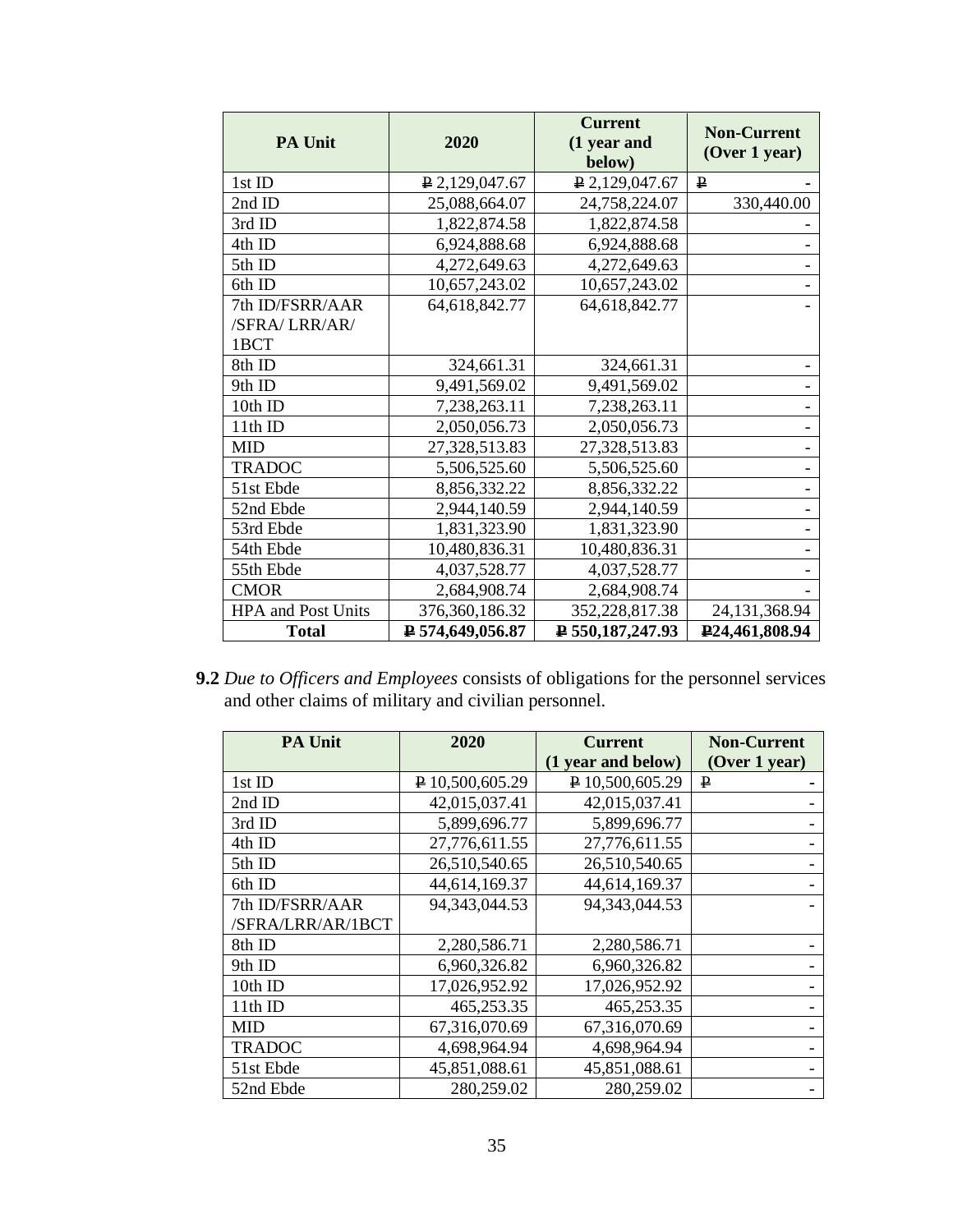| <b>PA Unit</b>            | 2020                           | <b>Current</b>            | <b>Non-Current</b> |
|---------------------------|--------------------------------|---------------------------|--------------------|
|                           |                                | (1 year and below)        | (Over 1 year)      |
| 53rd Ebde                 | 7,390,798.25                   | 7,390,798.25              |                    |
| 54th Ebde                 | 20,568,298.28                  | 20,568,298.28             |                    |
| 55th Ebde                 | 109,600.00                     | 109,600.00                |                    |
| <b>CMOR</b>               | 81,881.30                      | 81,881.30                 |                    |
| <b>HPA</b> and Post Units | 1,216,317,234.31               | 1,216,317,234.31          |                    |
| Total                     | P <sub>1</sub> ,641,007,020.77 | $\bf{P}$ 1,641,007,020.77 | $\mathbf p$        |

# **10. Inter-Agency Payables**

| <b>Particulars</b>         | 2020                           |                            | 2019 As Restated               |                            |
|----------------------------|--------------------------------|----------------------------|--------------------------------|----------------------------|
|                            | <b>Current</b>                 | <b>Non-Current</b>         | <b>Current</b>                 | <b>Non-Current</b>         |
| Due to BIR                 | P 474,483,778.51               | $P$ 2,623,733.70           | ₽<br>83,270,768.31             | $P$ 2,623,733.70           |
| Due to<br><b>GSIS</b>      | 5,082,582.56                   | 1,081.62                   | 22,540,523.82                  | 1,081.62                   |
| Due to Pag-<br><b>IBIG</b> | 629,524.26                     |                            | 23,830,409.94                  | O                          |
| Due to<br>Philhealth       | 51,960,933.78                  | 8,038.73                   | 1,300,693.74                   | 8,038.73                   |
| Due to<br><b>NGAs</b>      | 1,421,505,618.76               |                            | 1,323,161,288.62               | 0                          |
| Due to<br><b>GOCCs</b>     | 83,911.21                      |                            | 83,911.21                      | $\Omega$                   |
| Due to<br>LGUs             | 5,049,163.00                   |                            | 24,064.67                      | 0                          |
| <b>Total</b>               | P <sub>1</sub> ,958,795,512.08 | P <sub>2</sub> ,632,854.05 | P <sub>1</sub> ,454,211,660.31 | P <sub>2</sub> ,632,854.05 |

**10.1** *Due to BIR* represents the balance of taxes withheld from compensation of PA personnel and payment to suppliers to be remitted either thru TRA (for Regular and BCDA Fund) or LBP Check (for other Fund Clusters) in January 2021.

| <b>PA Unit</b>                           | 2020 |              | <b>2019 As Restated</b> |
|------------------------------------------|------|--------------|-------------------------|
| 1st ID                                   | ₽    | 1,844,099.73 | 2,935,863.45<br>₽       |
| 2nd ID                                   |      | 2,442,249.89 | 1,258,047.64            |
| 3rd ID                                   |      | 429,859.24   | 726,032.53              |
| 4th ID                                   |      | 1,960,199.35 | 1,587,764.26            |
| 5th ID                                   |      | 1,358,641.90 | 1,105,254.33            |
| 6th ID                                   |      | 759,117.06   | 665,835.85              |
| 7th ID/FSRR/AAR/<br>SFRA/LRR/AR/1B<br>CТ |      | 3,044,108.19 | 4,143,080.09            |
| 8th ID                                   |      | 1,242,314.17 | 1,799,042.36            |
| 9th ID                                   |      | 1,699,829.53 | 1,013,418.18            |
| 10th ID                                  |      | -            |                         |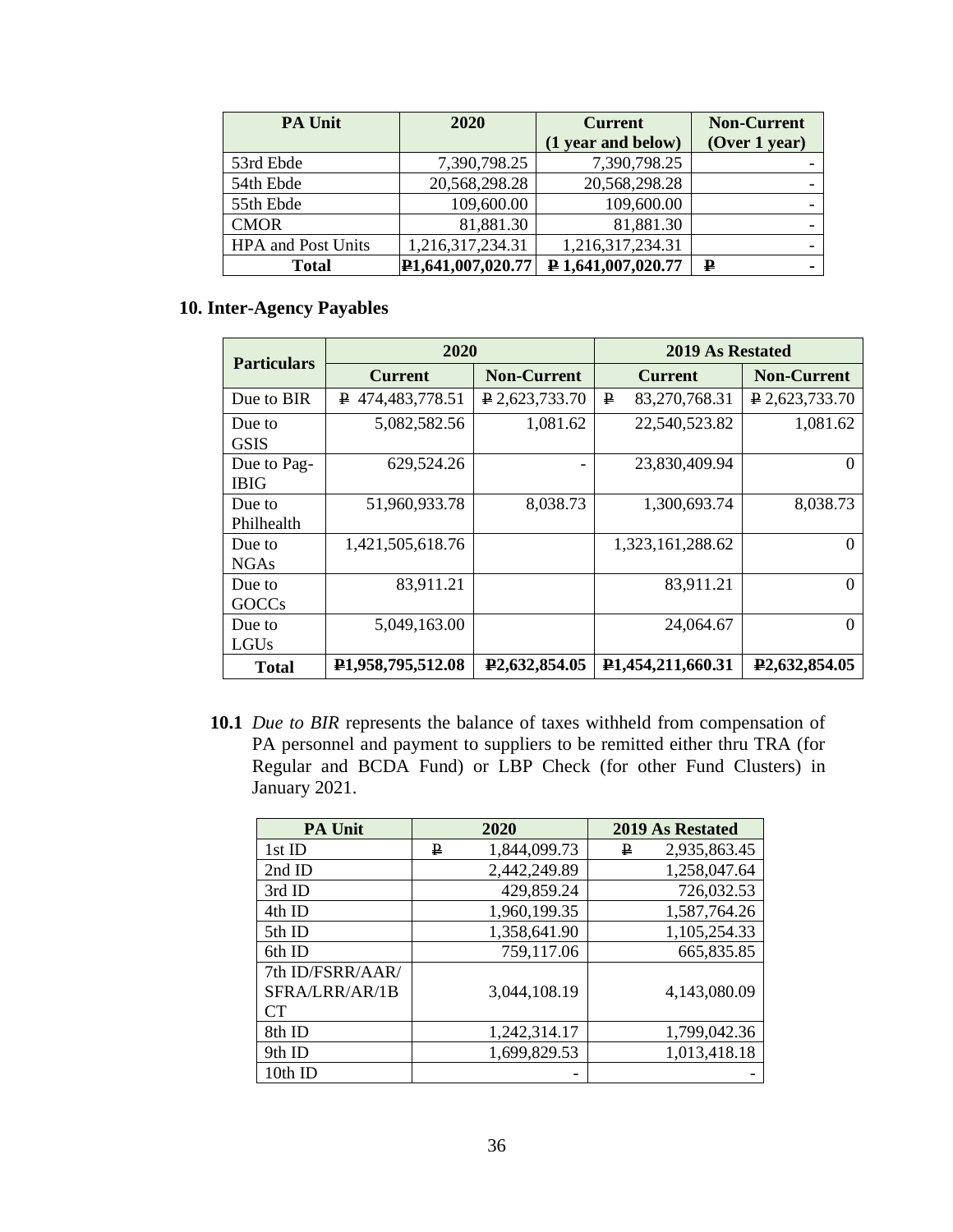| <b>PA Unit</b>            | 2020 |                | <b>2019 As Restated</b> |
|---------------------------|------|----------------|-------------------------|
| 11th ID                   |      | 2,249,063.66   | 864,583.07              |
| MID/TRADOC                |      | 8,498,056.36   | 7,601,451.93            |
| 51st Ebde                 |      | 507,496.05     | 63,999.03               |
| 52nd Ebde                 |      | 275,504.58     | 589,514.59              |
| 53rd Ebde                 |      |                | 181,244.11              |
| 54th Ebde                 |      | 1,042,071.61   | 609,497.71              |
| 55th Ebde                 |      | 541,905.77     | 715,626.44              |
| <b>CMOR</b>               |      | 157,005.99     |                         |
| <b>HPA</b> and Post Units |      | 449,055,989.13 | 60,034,246.44           |
| <b>Total</b>              | ₽    | 477,107,512.21 | 85,894,502.01<br>₽      |

- **10.2** *Due to GSIS* consists of employees' premium payments and other payables withheld for remittance to GSIS. The amount of  $\text{\textsterling}16,078,536.37$  was remitted in January 2021.
- **10.3** *Due to Pag-IBIG* represents the employee's premium and other payables withheld for remittance to Pag-IBIG. The amount of P23,755,659.07 was remitted in January 2021.
- **10.4** *Due to PhilHealth* consists of employees' premium and other payables withheld for remittance to PhilHealth. The amount of  $\text{\textsterling}831,907.51$  was remitted in January 2021.
- **10.5** *Due to NGAs* pertains to the unliquidated balance of inter-agency transferred funds for on-going projects from NGAs being implemented by the military units as indicated below.

| <b>PA Unit</b>        | 2020                  | <b>2019 As Restated</b> |
|-----------------------|-----------------------|-------------------------|
| $1st$ ID              | ₽                     | 500,000.00<br>₽         |
| $2nd$ ID              |                       | 500,000.00              |
| $3rd$ ID              | 7,197,413.00          | 16,778,363.00           |
| $5th$ ID              | 916,634.55            |                         |
| $6th$ ID              | 1,437,835.50          | 7,180,450.00            |
| $7th$ ID/AAR          | 1,971,211.70          | 1,971,211.70            |
| $9th$ ID              | 500,000.00            | 1,000,000.00            |
| <b>MID</b>            | 466,956.41            | 921,956.41              |
| <b>TRADOC</b>         | 2,528.00              | 883,628.00              |
| 51 <sup>st</sup> EBde | 219,416.12            | 1,474,306.90            |
| 53rd EBde             | 210,311.68            | 210,311.68              |
| 54 <sup>th</sup> EBde | 194,438,789.33        | 35,853,789.33           |
| <b>HPA</b>            | 1,214,144,522.47      | 1,255,887,271.60        |
| <b>Total</b>          | 1,421,505,618.76<br>₽ | 1,323,161,288.62<br>₽   |

**10.6** *Due to GOCCs* pertains to the balance of funds received from PAGCOR in CY 2019 intended to support the foreign travel of AFO officers and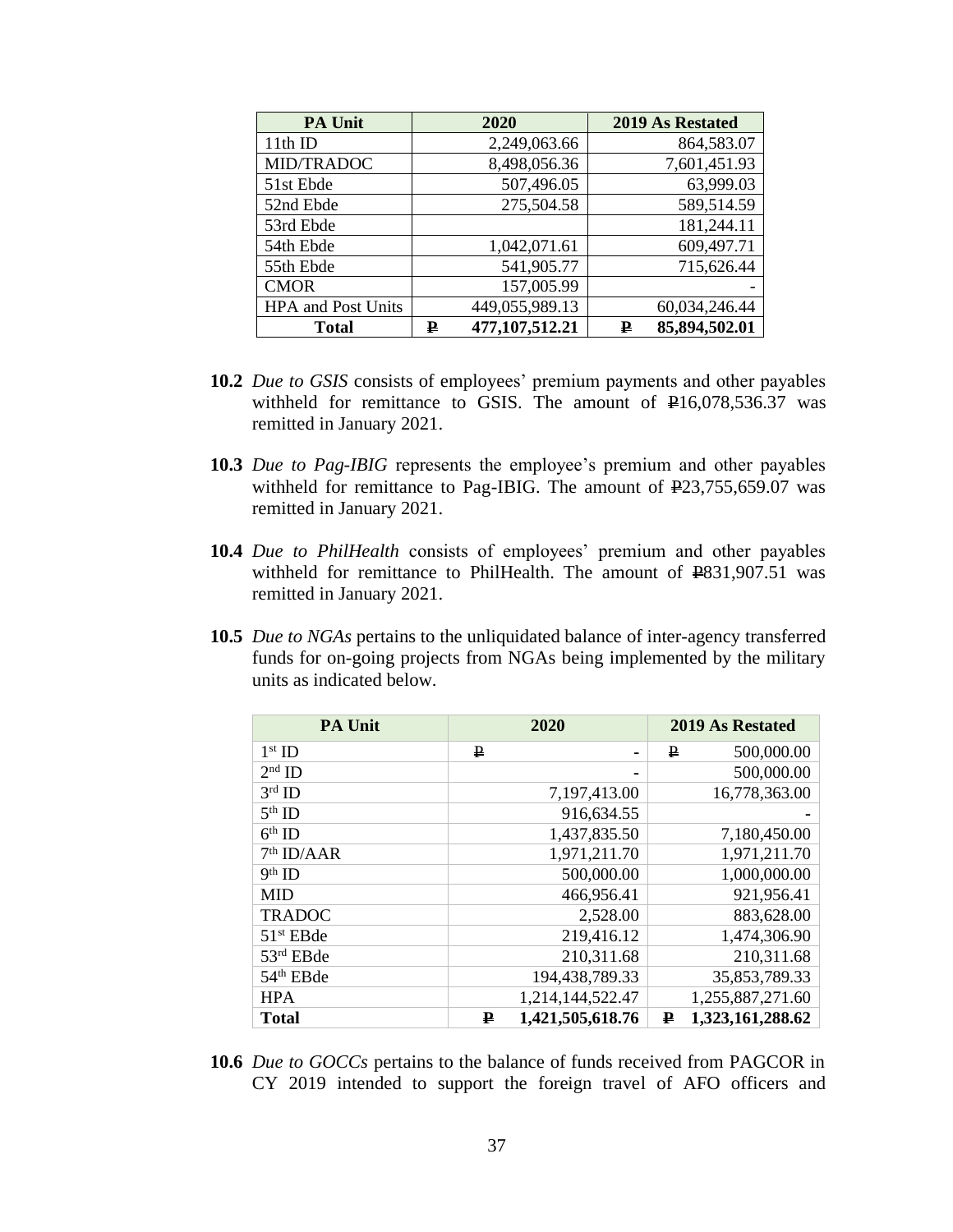personnel for the Observation Tour and Safety in Hongkong and the amount withheld from the salary of Military/civilian personnel for loans payable to financial institutions not remitted at year end.

| <b>PA Unit</b>            | 2020 |           |   | 2019 As Restated |
|---------------------------|------|-----------|---|------------------|
| $3^{\text{rd}}$ ID        | ₽    | 9.911.21  | ₽ | 9.911.21         |
| <b>HPA and Post Units</b> |      | 74,000.00 |   | 74,000.00        |
| <b>Total</b>              | ₽    | 83.911.21 | ₽ | 83,911.21        |

**10.7** *Due to LGUs* consists of balance of funds received from LGUs for the implementation of specific programs or projects*.* 

#### **11. Intra-Agency Payables**

| <b>Accounts</b>       | 2020           | 2019 As Restated    |  |
|-----------------------|----------------|---------------------|--|
| Due to Central Office | 578,961,644.69 | 632,550,618.92<br>₽ |  |
| Due to Other Funds    | 4.123.000.00   |                     |  |
| Due to Bureaus        | 1,200,000.00   | 1,200,000.00        |  |
| Total                 | 584,284,644.69 | 633,750,618.92      |  |

- **11.1** *Due to Central Office* pertains to the balance of transferred fund to operating units from HPA for the implementation of various projects.
- **11.2** *Due to Bureaus* represents the receipt of fund from PA Provident Fund for the acquisition of motor vehicle.

#### **12. Trust Liabilities**

| <b>Accounts</b>                       | 2020 |                   | 2019 As Restated |                |
|---------------------------------------|------|-------------------|------------------|----------------|
| <b>Trust Liabilities</b>              |      | 343, 347, 393. 01 |                  | 266,279,969.68 |
| Guaranty/Security Deposits<br>Payable |      | 513,318,897.82    |                  | 205,936,856.04 |
| <b>Total</b>                          | ₽    | 856,666,290.83    |                  | 472,216,825.72 |

**12.1** Trust Liabilities pertains to receipt of amount held in trust for specific purpose. This includes collections from light and water, Married Officers Quarters, proceeds from the sale of bid documents, receipt of performance bond, and insurance claimed from AFPGIC.

| <b>PA Unit</b>   | 2020             | 2019 As Restated |  |
|------------------|------------------|------------------|--|
| 1st ID           | ₽                | 6,489.04<br>₽    |  |
| 3rd ID           | 1,509,200.00     | 1,509,200.00     |  |
| 4th ID           | 26,054,679.52    | 26,113,039.17    |  |
| 5th ID           | 5,077,941.99     | 1,977,941.99     |  |
| 6th ID           | -                | 500,000.00       |  |
| 7th ID/FSRR/AAR/ | 14, 364, 327. 54 | 9,335,481.40     |  |
| SFRA/LRR/AR/1BCT |                  |                  |  |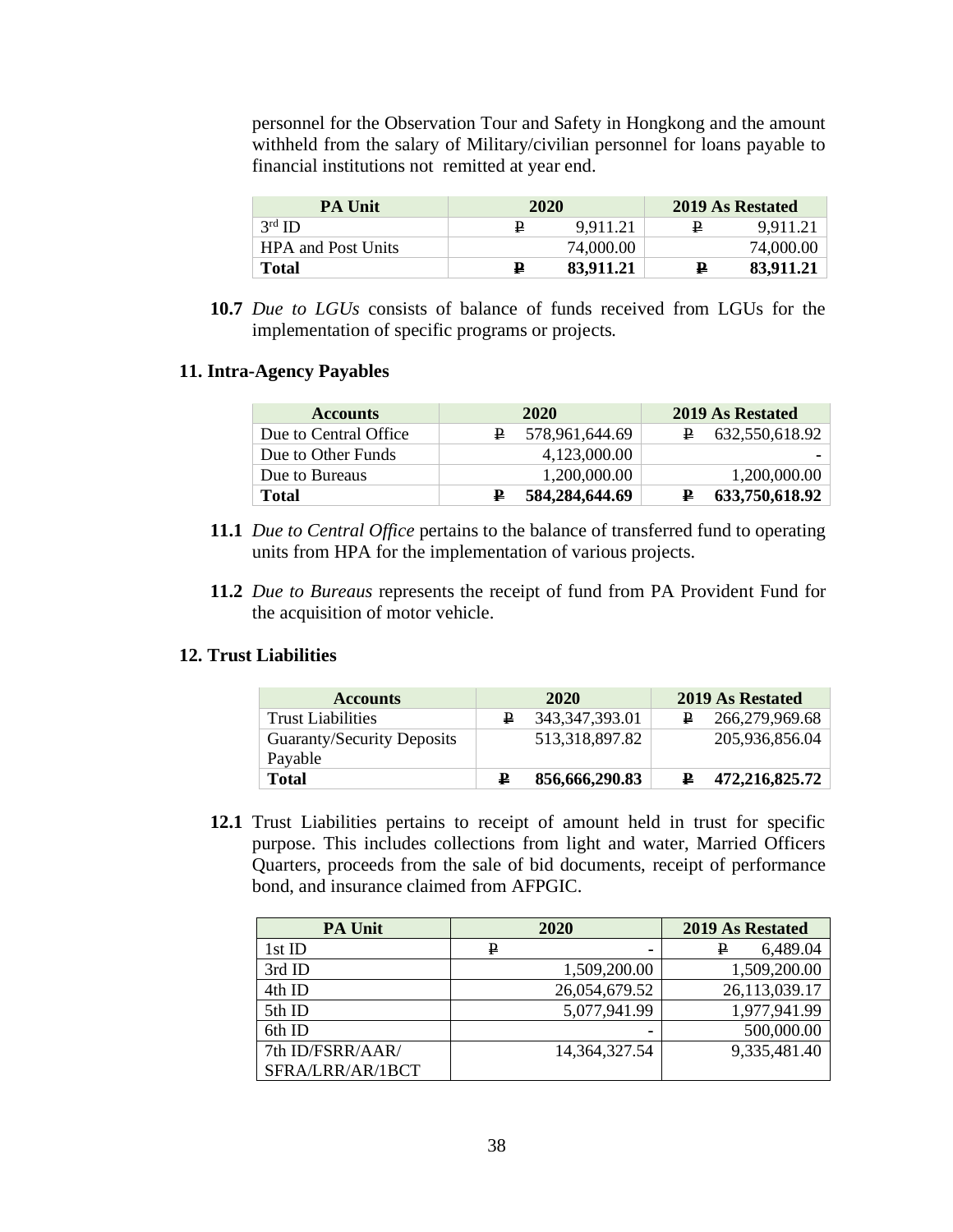| <b>PA Unit</b>            | 2020                | 2019 As Restated        |
|---------------------------|---------------------|-------------------------|
| 8th ID                    | 15,000.00           |                         |
| 9th ID                    | 3,747,364.20        | 3,163,622.48            |
| 10th ID                   | 120,000.00          | 250.00                  |
| 11th ID                   | 21,500.00           |                         |
| 52nd Ebde                 |                     | 6,050.00                |
| 53rd Ebde                 | 3,419,214.44        | 3,619,649.41            |
| 54th Ebde                 | 210,000.00          | 10,000.00               |
| <b>HPA</b> and Post Units | 288,808,165.32      | 220,038,246.19          |
| <b>Total</b>              | 343,347,393.01<br>₽ | $\sqrt{266,279,969.68}$ |

**12.2** *Guaranty/Security Deposits Payable* pertains to collections of winning bidder's bond, performance bond and 10 percent retention money payable to suppliers.

| <b>PA Unit</b>               | 2020 |                   |   | 2019 As Restated |
|------------------------------|------|-------------------|---|------------------|
| 2nd ID                       | ₽    | ۰                 | P | 79,874.34        |
| 3rd ID                       |      |                   |   | 20,300.00        |
| 10th ID                      |      | 5,432,799.62      |   | 1,904,651.59     |
| MID/TRADOC                   |      | 2,129,810.24      |   | 9,628,450.32     |
| 51st Ebde                    |      | 55,393,700.48     |   | 57,624,587.08    |
| 53rd Ebde                    |      | 209,712.75        |   | 1,058,680.22     |
| <b>HPA</b> and Post<br>Units |      | 450, 152, 874. 73 |   | 135,620,312.49   |
| <b>Total</b>                 | ₽    | 513,318,897.82    | ₽ | 205,936,856.04   |

### **13. Deferred Credits/Unearned Income**

| <b>Accounts</b>               | 2020                         | 2019 As Restated         |
|-------------------------------|------------------------------|--------------------------|
| <b>Other Deferred Credits</b> | $\overline{P}$ 38.465.750.72 | $\uparrow$ 24.053.265.92 |
| Total                         | $\uparrow$ 38,465,750.72     | $\uparrow$ 24,053,265.92 |

- **13.1** *Other Deferred Credits* consists of collection of overpayments of pay and allowances and B-4 accounts from military personnel. The B-4 accounts are deductions from the salaries of military personnel until such time that those overpayments have been fully recovered by the Agency.
- **14. Other Payables** consists of deduction from the salaries of active employees pending remittances to various financial institutions, stale and cancelled checks from RCA/SFA and commutation account. It also includes collection from PA trust receipts such as rental fee from concessionaires, reimbursement from PhilHealth including professional fees, and unpaid Class "E" Allotment.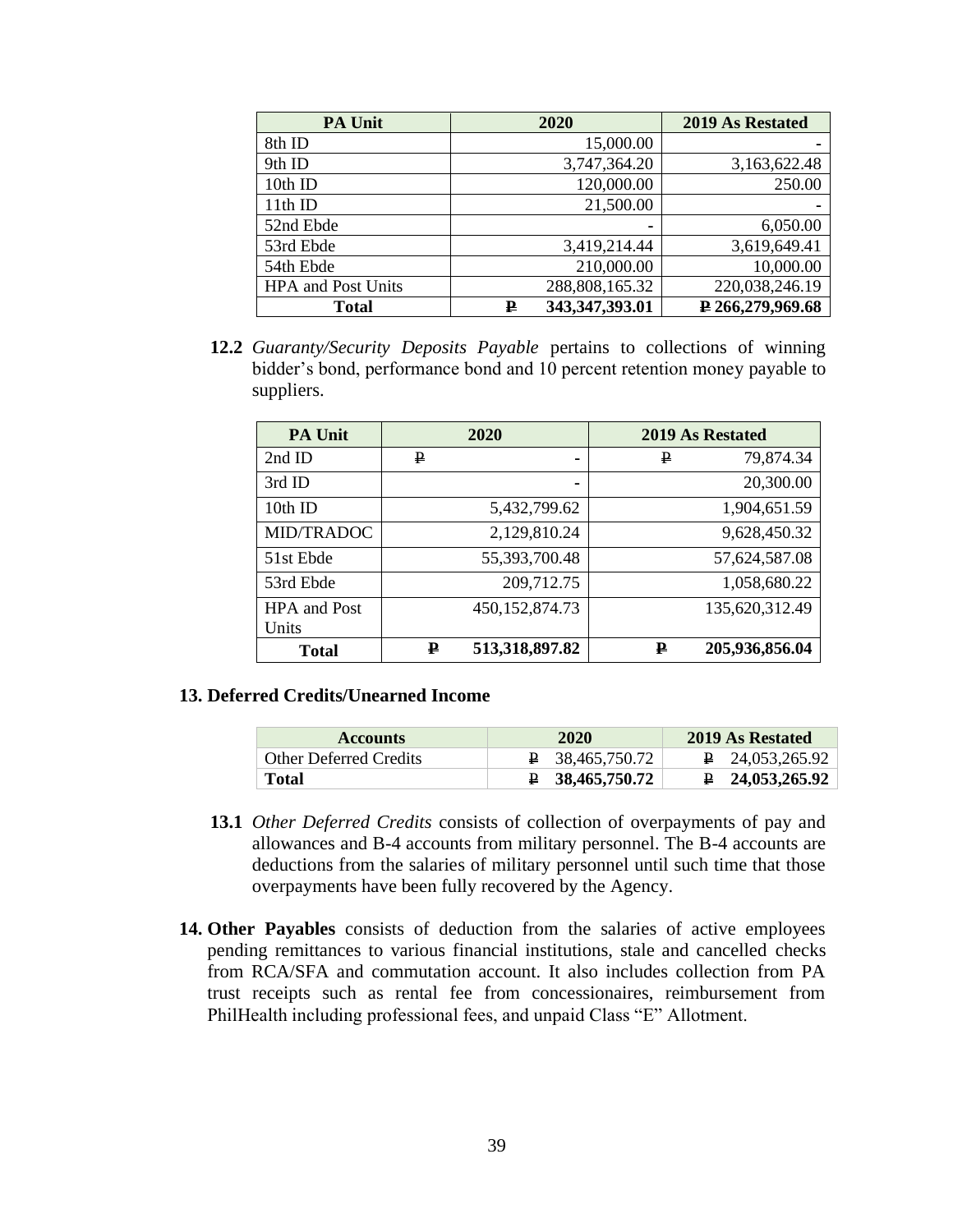#### **15. Service and Business Income**

| <b>Particulars</b>                       | 2020           | 2019 As Restated          |
|------------------------------------------|----------------|---------------------------|
| <b>Service Income</b>                    |                |                           |
| Fines and Penalties - Service Income     | ₽              | 94,163.62<br>₽            |
| Other Service Income                     | 76,718,494.56  | 86,735,628.29             |
| <b>Business Income</b>                   |                |                           |
| Rent/Lease Income                        | 6,920,782.88   | 10,640,111.97             |
| <b>Hospital Fees</b>                     | 5,306,225.75   | 6,274,831.00              |
| <b>Interest Income</b>                   | 942,668.34     | 1,696,231.31              |
| <b>Total Service and Business Income</b> | P89,888,171.53 | $\sqrt{2}$ 105,440,966.19 |

- **15.1** For previous years, Fines and Penalties Service Income account arises from liquidated damages from suppliers and/or contractors on the delays of deliveries and/or completion of projects. However, for CY 2020, Miscellaneous Income was used instead to comply with the set example provided under GAM.
- **15.2** Other Service Income comprises of income derived from service fees from financial institutions, issuance of PA military/dependent identification cards and services rendered by dental dispensaries.
- **15.3** Rent/Lease Income pertains to collection of rentals from transient facilities and business establishments within the camp premises.
- **15.4** Hospital Fees consists of collection of fees for services rendered by Army General Hospital to outpatients and collection from Philhealth.

#### **16. Shares, Grants and Donations**

| <b>Accounts</b>   | 2020                    | 2019 As Restated        |
|-------------------|-------------------------|-------------------------|
| Donations in Cash | $\sqrt{P}$ 1,603,469.00 | $\uparrow$ 1,106,850.00 |
| Donations in Kind | 5.504.360.00            | 2,865,549.00            |
| Total             | $P$ 7,107,829.00        | $P$ 3,972,399.00        |

**16.1** The Donations in Cash account for year 2020 consists of: (a) Cash Donation to  $5<sup>th</sup>$  Infantry Division amounting to  $\overline{P}$  1,593,469.00, (b) Cash Donation to CMOR amounting to  $\overline{P}$  10,000.00.

**16.2** Donations in Kind account for year 2020 consists of: (a) Donation to 5<sup>th</sup> Infantry Division amounting to  $\overline{P}$  5,480,200.00, (b) Donation to 51<sup>st</sup> EBde amounting to  $\textbf{\texttt{P}} 24,160.00$ .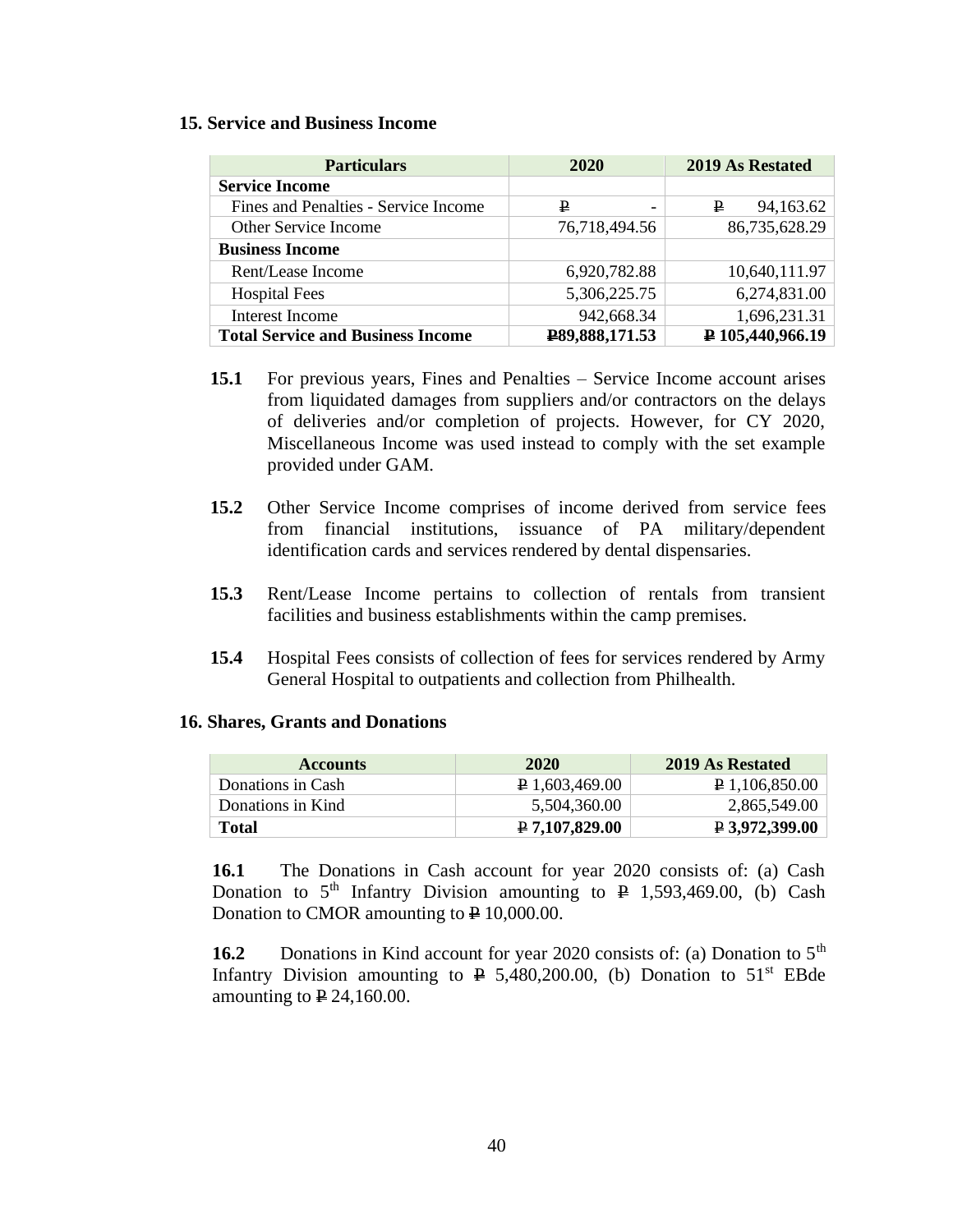# **17. Personnel Services**

| <b>Accounts</b>                        | 2020                             | 2019 As Restated      |
|----------------------------------------|----------------------------------|-----------------------|
| Salaries and Wages                     | $\overline{P}$ 39,803,770,266.59 | ₽ 38,574,808,509.69   |
| Other Compensation                     | 33,042,317,383.82                | 31,929,625,092.05     |
| <b>Personnel Benefit Contributions</b> | 964, 359, 733. 32                | 810,837,811.99        |
| <b>Other Personnel Benefits</b>        | 4,913,140,528.67                 | 5,829,746,515.00      |
| <b>Total</b>                           | ₽ 78,723,587,912.40              | $P$ 77,145,017,928.73 |

# **17.1** *Salaries and Wages*

| <b>Accounts</b>                 | 2020                             | 2019 As Restated                 |
|---------------------------------|----------------------------------|----------------------------------|
| Basic Salary-Civilian           | $\uparrow$ 356,337,878.51        | 327,689,240.43                   |
| Base Pay – Military/Uniformed   |                                  |                                  |
| Personnel                       | 39,447,432,388.08                | 38, 247, 119, 269. 26            |
| <b>Total Salaries and Wages</b> | $\overline{P}$ 39,803,770,266.59 | $\overline{P}$ 38,574,808,509.69 |

**17.1.1** The increase is attributed by the continuous sustainment of activated units which started in FY 2019. It will essentially increase the salaries and wages and mandatory claims (i.e Subsistence Allowance, PERA). Moreover, the activation of units and deployment of personnel in priority areas (or areas of conflict) significantly increase the collateral entitlement by large; particularly Hazard Pay and Hazardous Duty Pay.

## **17.2** *Other Compensation*

| <b>Accounts</b>                              | 2020                             | 2019 As Restated                 |
|----------------------------------------------|----------------------------------|----------------------------------|
| Personal Economic Relief Allowance<br>(PERA) | $\uparrow$ 2,406,039,407.63      | $\uparrow$ 2,313,848,711.44      |
| Representation Allowance (RA)                | 206,612.91                       | 197,666.67                       |
| Transportation Allowance (TA)                | 206,612.90                       | 197,666.66                       |
| Clothing/Uniform Allowance                   | 313,120,428.97                   | 426,077,338.64                   |
| <b>Subsistence Allowance</b>                 | 9, 161, 281, 838. 78             | 8,879,881,550.20                 |
| Laundry Allowance                            | 38,791,479.42                    | 38,424,639.37                    |
| <b>Quarters Allowance</b>                    | 520,604,855.41                   | 503,681,873.72                   |
| Honoraria                                    | 2,025,744.00                     | 732,796.78                       |
| <b>Hazard Pay</b>                            | 2,031,702,568.27                 | 1,363,727,568.11                 |
| Longevity Pay                                | 7,313,295,652.88                 | 7,289,960,417.76                 |
| Overtime Pay and Night Pay                   | 707,733.00                       | 1,897,157.40                     |
| Year End Bonus                               | 6,519,673,566.18                 | 6, 364, 225, 557. 17             |
| Cash Gift                                    | 507,183,396.20                   | 498,571,500.00                   |
| <b>Other Bonuses and Allowances</b>          | 4, 227, 477, 487. 27             | 4,248,200,648.13                 |
| <b>Total Other Compensation</b>              | $\overline{P}$ 33,042,317,383.82 | $\overline{P}$ 31,929,625,092.05 |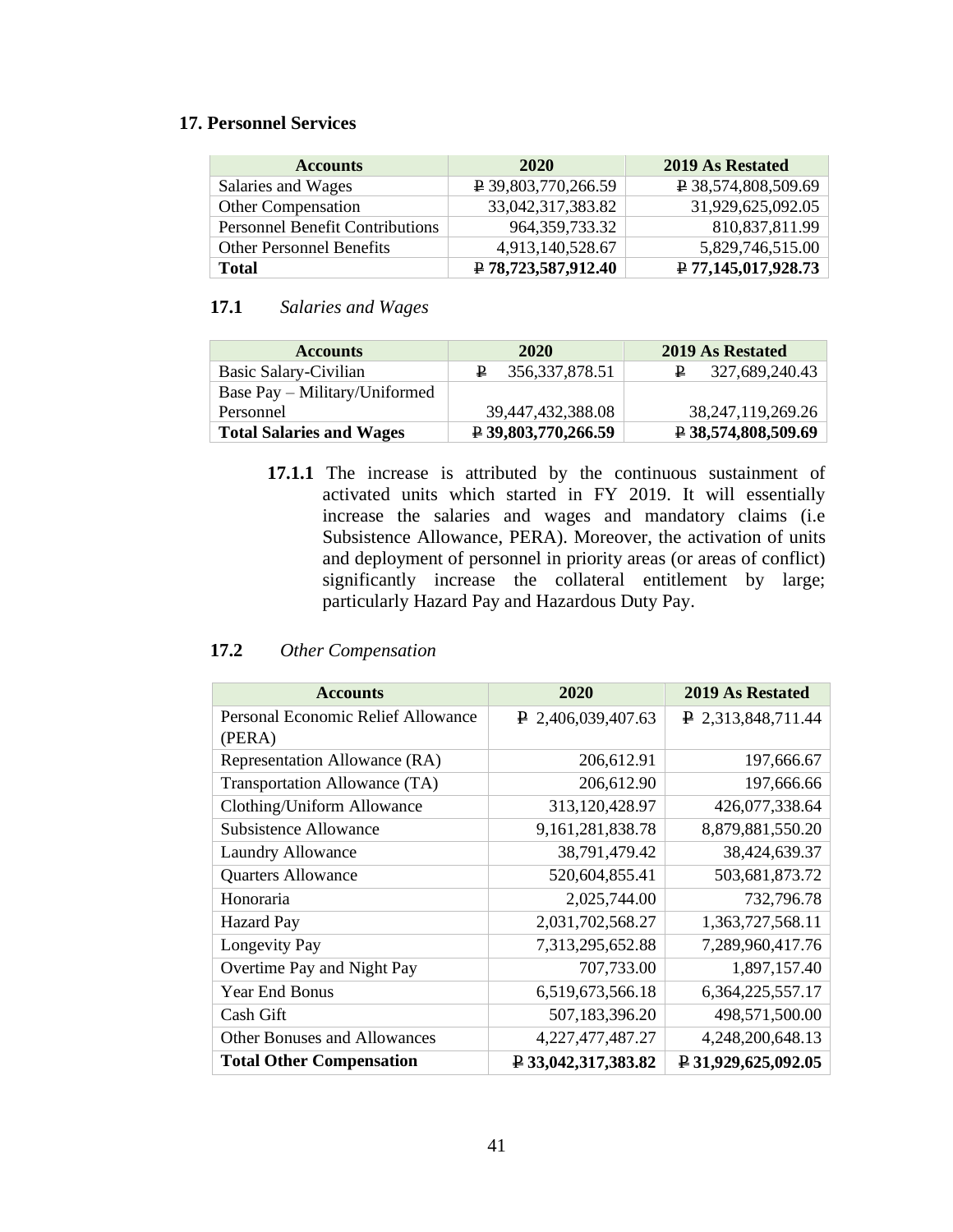# **17.3** *Personnel Benefit Contributions*

| <b>Accounts</b>                                | 2020               | <b>2019 As</b><br><b>Restated</b> |
|------------------------------------------------|--------------------|-----------------------------------|
| <b>Retirement and Life Insurance Premiums</b>  | 9,721,532.49<br>₽  | $\sqrt{P}$ 39,120,865.71          |
| Pag-IBIG Contributions                         | 118,333,771.50     | 115,651,157.10                    |
| <b>PhilHealth Contributions</b>                | 591, 311, 455. 33  | 507,930,357.44                    |
| <b>Employees Compensation Insurance Prems.</b> | 102,451,100.00     | 118,301,519.74                    |
| Provident/Welfare Fund Contributions           | 142,541,874.00     | 29,833,912.00                     |
| <b>Total Personnel Benefit Contributions</b>   | $P$ 964,359,733.32 | ₽ 810,837,811.99                  |

# **17.4** Other *Personnel Benefits*

| <b>Accounts</b>                       | 2020                            | <b>2019 As Restated</b>         |
|---------------------------------------|---------------------------------|---------------------------------|
| <b>Retirement Gratuity</b>            | 7,905,102.65<br>₽.              | 58,289,096.29                   |
| <b>Terminal Leave Benefits</b>        | 3,671,404,602.33                | 4,609,665,137.45                |
| <b>Other Personnel Benefits</b>       | 1,233,830,823.69                | 1,161,792,281.26                |
| <b>Total Other Personnel Benefits</b> | $\overline{P}$ 4,913,140,528.67 | $\overline{P}$ 5,829,746,515.00 |

# **18. Maintenance and Other Operating Expenses**

| <b>Accounts</b>                  | 2020                  | 2019 As Restated      |
|----------------------------------|-----------------------|-----------------------|
| <b>Traveling Expenses</b>        | ₽<br>88,655,775.99    | 269,528,982.41<br>₽   |
| Training and Scholarship         | 385, 874, 851. 85     | 423,319,232.01        |
| <b>Expenses</b>                  |                       |                       |
| <b>Supplies and Materials</b>    | 3,259,929,340.16      | 3,161,841,100.76      |
| Expenses                         |                       |                       |
| <b>Utility Expenses</b>          | 593,501,936.92        | 588,278,550.85        |
| <b>Communication Expenses</b>    | 141,721,456.05        | 123,909,034.86        |
| <b>Awards/Rewards and Prizes</b> | 2,154,017.00          | 1,842,542.67          |
| Survey, Research,                | 200,000.00            | 2,333,000.00          |
| Exploration and                  |                       |                       |
| <b>Development Expenses</b>      |                       |                       |
| Confidential, Intelligence       | 344,008,000.00        | 444,000,000.00        |
| and Extraordinary Expenses       |                       |                       |
| <b>Professional Services</b>     | 24,502,473.69         | 26,507,079.24         |
| <b>General Services</b>          | 8,190,759.72          | 8,633,435.69          |
| Repairs and Maintenance          | 1,246,895,421.59      | 1,337,547,011.80      |
| Taxes, Insurance Premiums        | 723,626,285.33        | 708,262,686.69        |
| and Other Fees                   |                       |                       |
| Labor and Wages                  | 83,489,347.25         | 64,379,105.20         |
| Other Maintenance and            | 538,722,878.63        | 507,085,043.53        |
| <b>Operating Expenses</b>        |                       |                       |
| <b>Total Maintenance and</b>     |                       |                       |
| <b>Other Operating</b>           | ₽<br>7,441,472,544.18 | 7,667,466,805.71<br>₽ |
| <b>Expenses</b>                  |                       |                       |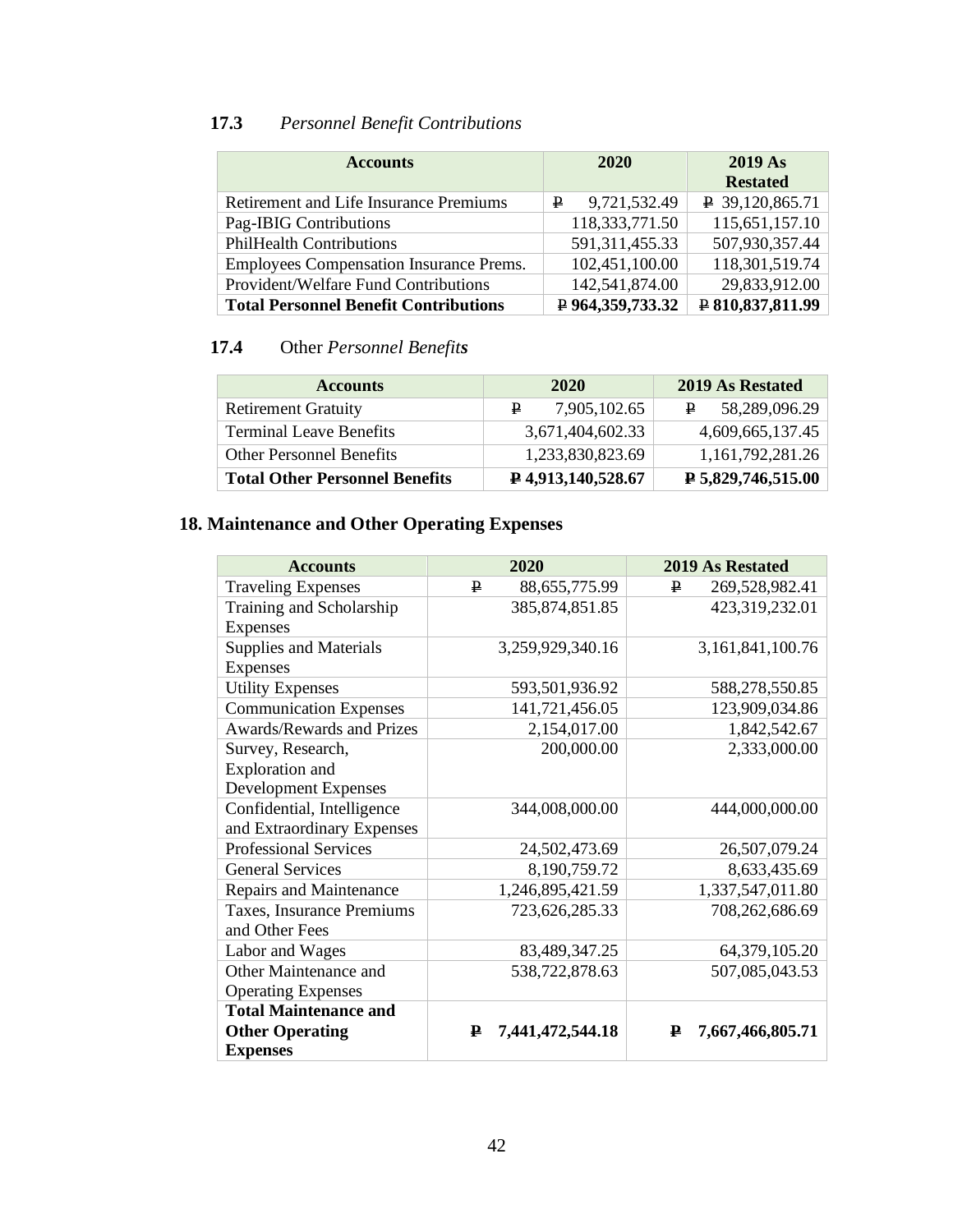#### **18.1** *Traveling Expenses*

| <b>Accounts</b>                 | 2020              | 2019 As Restated          |
|---------------------------------|-------------------|---------------------------|
| Traveling Expenses – Local      | $R$ 86.768.821.25 | P 215, 234, 553. 19       |
| Traveling Expenses - Foreign    | 1.886.954.74      | 54.294.429.22             |
| <b>Total Traveling Expenses</b> | P 88,655,775.99   | $\sqrt{2}$ 269,528,982.41 |

**18.1.1** The decrease in Traveling Expenses was the result of travel restrictions at the height of the global pandemic. The implementation of community quarantine effected a PA-wide discontinuance of major activities related to travel.

### **18.2** *Training and Scholarship Expenses*

| <b>Accounts</b>                            | 2020                          | 2019 As Restated                |
|--------------------------------------------|-------------------------------|---------------------------------|
| <b>Training Expenses</b>                   | $\overline{P}$ 384,956,009.16 | $\sqrt{P}$ 422,046,698.27       |
| Scholarship Grants/Expenses                | 918,842.69                    | 1,272,53a3.74                   |
| <b>Total Training and Scholarship Exp.</b> | $\sqrt{2}$ 385,874,851.85     | $\triangleright$ 423,319,232.01 |
|                                            |                               |                                 |

**18.2.1** The issuance of DBM NBC Nr 580 dated 22 April 2020, provided a directive to discontinue at least 10 percent of training, seminar and workshop costs. The said provision essentially decreased the number of trainings conducted in FY 2020.

#### **18.3** *Supplies and Materials Expenses*

| <b>Accounts</b>                                          | 2020             | 2019 As Restated  |
|----------------------------------------------------------|------------------|-------------------|
| <b>Office Supplies Expenses</b>                          | P 160,012,877.30 | P 130,652,913.22  |
| <b>Accountable Forms Expenses</b>                        | 413,624.00       | 388,440.00        |
| Non-Accountable Forms Expenses                           | 2,248,909.50     | 3,002,710.00      |
| Animal/Zoological Supplies<br><b>Expenses</b>            | 5,500,000.00     | 5,296,208.00      |
| <b>Food Supplies Expenses</b>                            | 6,000.00         | 295,210.00        |
| <b>Welfare Goods Expenses</b>                            | 231,089,938.45   | 250, 162, 823. 77 |
| Drugs and Medicines Expenses                             | 52,506,603.94    | 53,319,599.67     |
| Medical, Dental and Laboratory<br>Supplies Expenses      | 126,047,179.30   | 79,990,723.08     |
| Fuel, Oil and Lubricants Expenses                        | 652,472,149.13   | 1,010,316,139.86  |
| <b>Agricultural and Marine Supplies</b><br>Expenses      |                  |                   |
| Military, Police and Traffic Supplies<br><b>Expenses</b> | 59,164,634.12    | 137,917,338.27    |
| <b>Chemical and Filtering Supplies</b><br>Expenses       | 1,367,699.00     | 2,541,842.50      |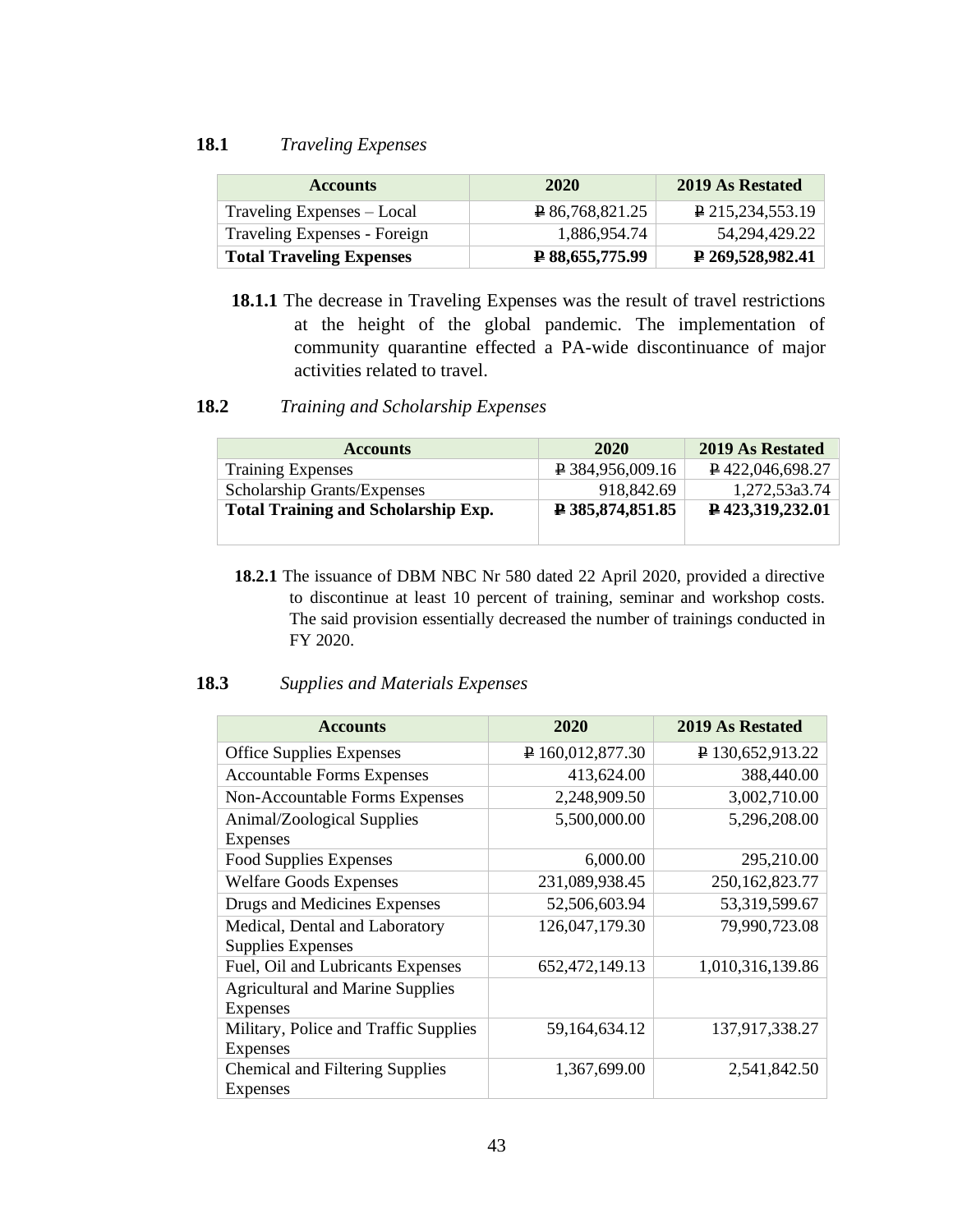| <b>Accounts</b>                     | 2020                        | 2019 As Restated   |
|-------------------------------------|-----------------------------|--------------------|
| Semi-Expendable Machinery and       | 122,829,314.78              | 35,076,596.29      |
| <b>Equipment Expenses</b>           |                             |                    |
| Semi-Expendable Furniture,          | 3,576,496.00                | 4,819,075.41       |
| <b>Fixtures and Books Expenses</b>  |                             |                    |
| Other Supplies and Materials        | 1,842,693,914.64            | 1,448,061,480.69   |
| Expenses                            |                             |                    |
| <b>Total Supplies and Materials</b> | $\sqrt{2}$ 3,259,929,340.16 | ₽ 3,161,841,100.76 |
| <b>Expenses</b>                     |                             |                    |

**18.3.1** The Supplies and Material Expenses for CY 2020 pertain to inventory consumptions for the current year only. PY's consumptions recorded under the Accumulated Surplus account were restated to conform with the CY 2020 FS presentation. The unprecedented pandemic shifted the Army's focus in providing immediate supplies in response to the pandemic, prioritizing the necessary requirements of front-liners thereby, increasing medical and laboratory expenses, and other supplies and materials expenses, as well as office supplies expenses for the day-to-day operations of PA Offices.

#### **18.4** *Utility Expenses*

| <b>Accounts</b>               | 2020                      | 2019 As Restated              |
|-------------------------------|---------------------------|-------------------------------|
| Water Expenses                | P 134,073,595.93          | $\overline{P}$ 134,791,480.41 |
| <b>Electricity Expenses</b>   | 459.428.340.99            | 453,487,070.44                |
| <b>Total Utility Expenses</b> | $\sqrt{2}$ 593,501,936.92 | $\overline{P}$ 588,278,550.85 |

**18.4.1.** The increase in the Electricity Expenses was brought about by the activation of several offices.

#### **18.5** *Communication Expenses*

| <b>Accounts</b>                            | 2020                            | 2019 As Restated          |
|--------------------------------------------|---------------------------------|---------------------------|
| Postage and Courier Services               | 794,964.88<br>₽                 | $\mathbf{P}$ 1,484,211.59 |
| <b>Telephone Expenses</b>                  | 89,743,713.12                   | 71,288,377.96             |
| <b>Internet Subscription Expenses</b>      | 27,298,041.75                   | 27,431,174.74             |
| Cable, Satellite, Telegraph and Radio Exp. | 23,884,736.30                   | 23,705,270.57             |
| <b>Total Communication Expenses</b>        | $\triangleright$ 141,721,456.05 | P 123,909,034.86          |

**18.5.1** As the Command adapts to the new normal, a significant increase in Communication Expenses were reported. The increase was primarily due to the increased demand and usage rate in internet connection as a means of communication with other units. It can be gleaned that the operations of PA necessitate strong communication adding the challenge of connecting with geographically separated units. The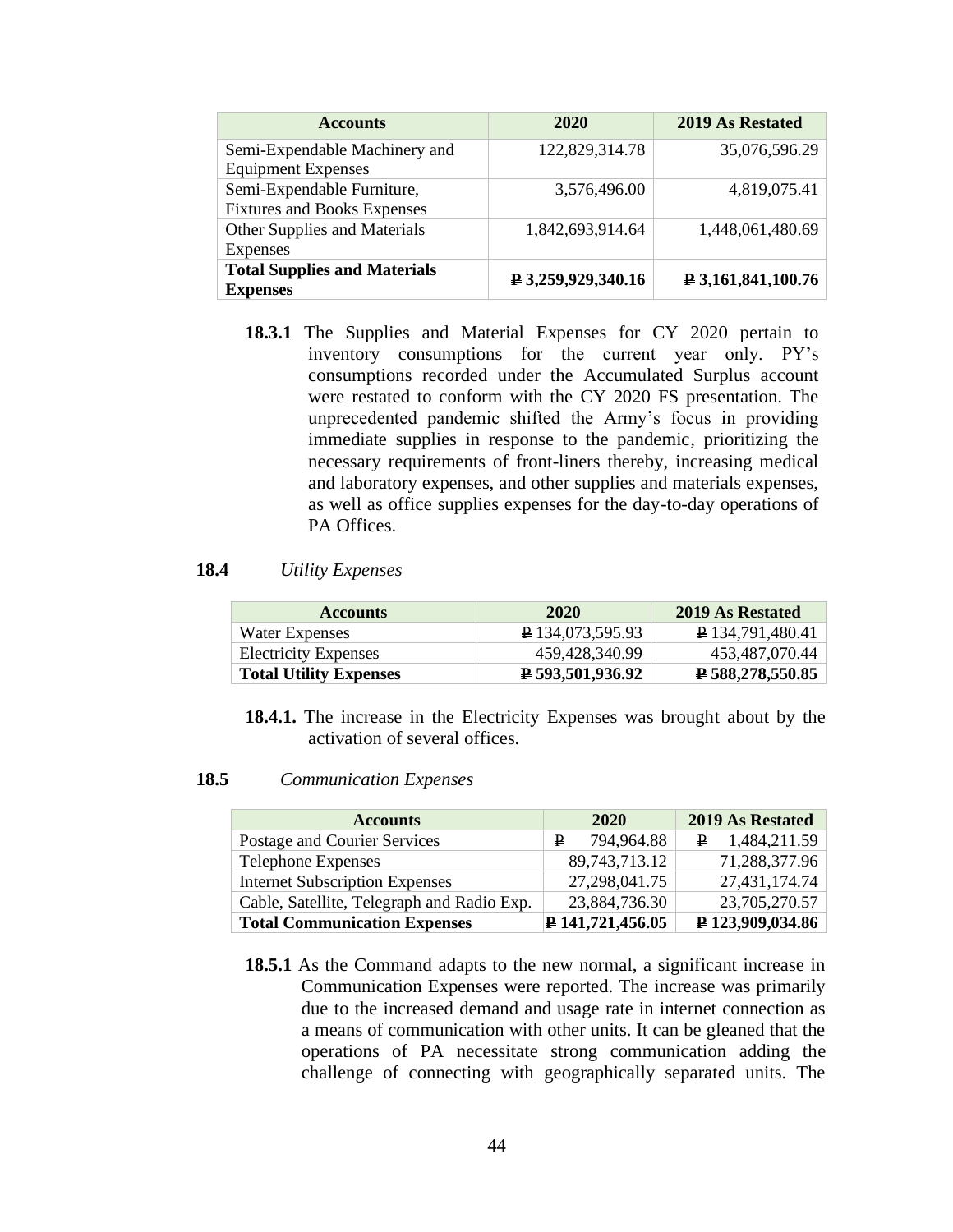pandemic also necessitates a new modality of communication to address the barrier and stoppage of operational and administrative programs.

# **18.6** *Awards/Rewards and Prizes*

| <b>Accounts</b>                        | 2020                     | 2019 As Restated |
|----------------------------------------|--------------------------|------------------|
| Awards/Rewards Expenses                | $\sqrt{24}$ 1.288.967.00 | P 1,267,274.00   |
| <b>Prizes</b>                          | 865,050.00               | 575.268.67       |
| <b>Total Awards/Rewards and Prizes</b> | $\geq 2.154.017.00$      | P 1,842,542.67   |

# **18.7** *Survey, Research, Exploration and Development Expenses*

| <b>Accounts</b>        | 2020         | 2019 As Restated |
|------------------------|--------------|------------------|
| <b>Survey Expenses</b> | P 200,000,00 | $P$ 2,333,000.00 |

#### **18.8** *Confidential, Intelligence and Extraordinary Expenses*

| <b>Accounts</b>       | 2020                      | 2019 As Restated                |
|-----------------------|---------------------------|---------------------------------|
| Intelligence Expenses | $\uparrow$ 344,008,000.00 | $\triangleright$ 444,000,000.00 |

#### **18.9** *Professional Expenses*

| <b>Accounts</b>                    | 2020                   | 2019 As Restated          |
|------------------------------------|------------------------|---------------------------|
| Legal Services                     | $P$ 1,602,747.35       | $\mathbf{P}$ 1,527,045.89 |
| <b>Auditing Services</b>           | 5,201,363.00           | 2,708,479.70              |
| <b>Consultancy Services</b>        | 1,551,800.00           | 516,120.00                |
| <b>Other Professional Services</b> | 16,146,563.34          | 21,755,433.65             |
| <b>Total Professional Services</b> | $\sqrt{24,502,473.69}$ | $\sqrt{26,507,079.24}$    |

**18.9.1** Other Professional Services account consists of retainer fees of professionals, such as medical and dental doctors.

#### **18.10** *General Services*

| <b>Accounts</b>                      | 2020           | 2019 As Restated |
|--------------------------------------|----------------|------------------|
| <b>Environment/Sanitary Services</b> | ₽<br>-         | 35,245.00<br>₽   |
| <b>Janitorial Services</b>           | 6,767,883.72   | 7,437,190.71     |
| <b>Security Services</b>             | 0.00           | 0.00             |
| <b>Other General Services</b>        | 1,422,876.00   | 1,160,999.98     |
| <b>Total General Services</b>        | ₽ 8,190,759.72 | ₽ 8,633,435.69   |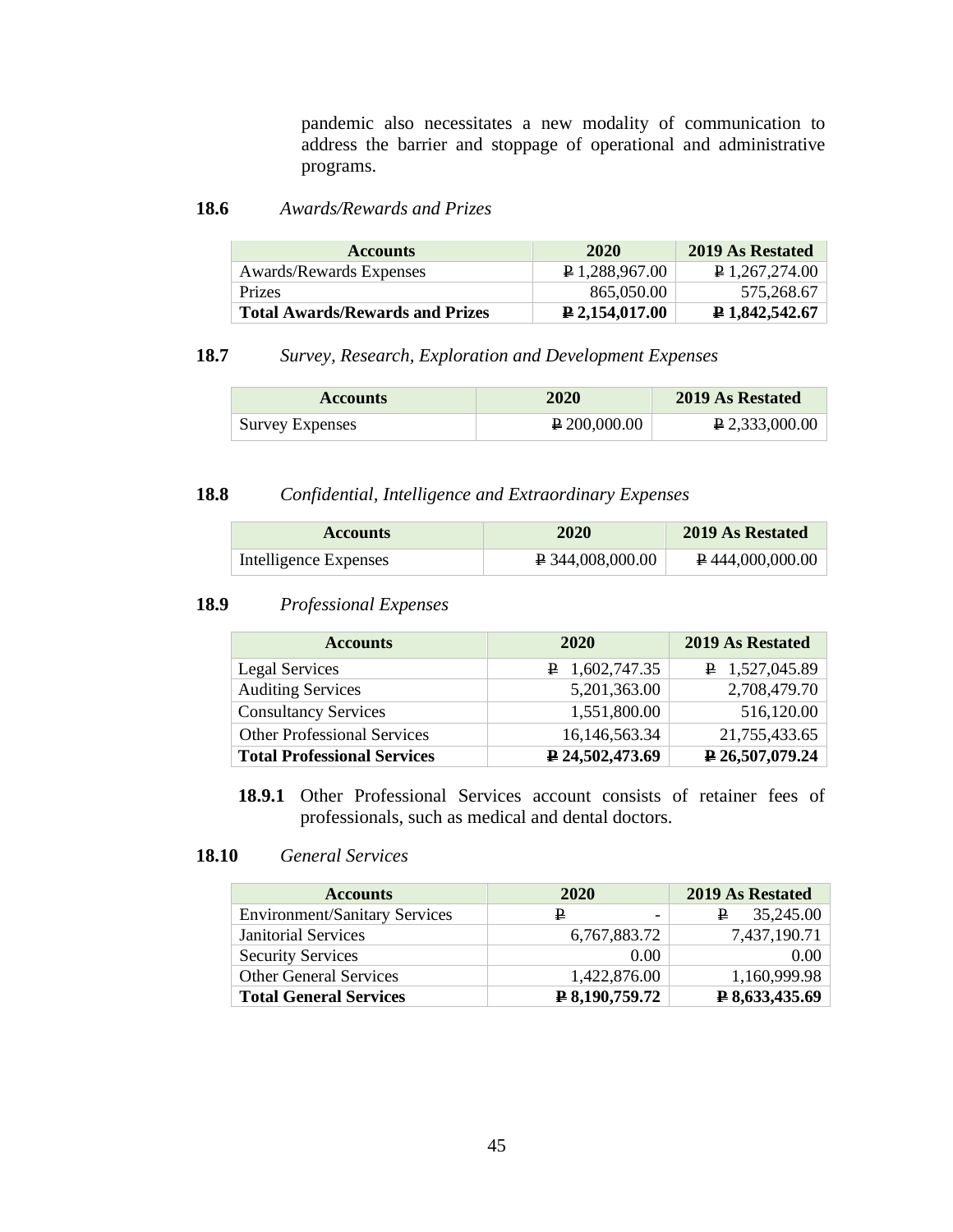#### **18.11** *Repair and Maintenance*

| <b>Accounts</b>                            | 2020                                              | <b>2019 As Restated</b> |
|--------------------------------------------|---------------------------------------------------|-------------------------|
| Repairs and Maintenance-Land               | $R$ 8,655,583.02                                  | 5,098,160.15<br>₽       |
| Improvements                               |                                                   |                         |
| Repairs and Maintenance-Infrastructure     | 3,089,953.00                                      | 19,576,290.00           |
| Assets                                     |                                                   |                         |
| Repairs and Maintenance-Buildings and      | 529,793,109.81                                    | 661,733,809.07          |
| <b>Other Structures</b>                    |                                                   |                         |
| Repairs and Maintenance-Machinery and      | 342,009,915.83                                    | 345, 397, 525. 79       |
| Equipment                                  |                                                   |                         |
| Repairs and Maintenance-Transportation     | 350,031,962.66                                    | 296,581,075.34          |
| Equipment                                  |                                                   |                         |
| Repairs and Maintenance-Furniture and      | 1,364,481.42                                      | 3,201,352.56            |
| <b>Fixtures</b>                            |                                                   |                         |
| Repairs and Maintenance- Semi-             | 11, 133, 158.85                                   | 5,695,272.00            |
| <b>Expendable Machinery and Equipment</b>  |                                                   |                         |
| Repairs and Maintenance- Semi-             | 146,787.00                                        | 258,526.89              |
| <b>Expendable Furniture and Fixtures</b>   |                                                   |                         |
| Repairs and Maintenance-Other              | 670,470.00                                        | 5,000.00                |
| Property, Plant and Equipment              |                                                   |                         |
| <b>Total Repairs and Maintenance Exps.</b> | $\upmu$ 1,246,895,421.59 $\upmu$ 1,337,547,011.80 |                         |

**18.11.1** The PA was one of the front-liners extensively used in the pandemic. The vehicle requirement required by different agencies to transport aides, essential goods, and services were provided by the Command. The increase in the repairs and materials requirements of machinery, transportation, semi-expendable machinery and equipment, and other PPE translates the increase of activities supported by the agency to provide assistance to localities affected by the pandemic.

#### **18.12** *Taxes, Insurance Premiums and Other Fees*

| <b>Accounts</b>                                                 | 2020                          | 2019 As<br><b>Restated</b> |
|-----------------------------------------------------------------|-------------------------------|----------------------------|
| Taxes, Duties and Licenses                                      | $\overline{P}$ 685,669,669.40 | P665,725,088.54            |
| <b>Fidelity Bond Premiums</b>                                   | 9,796,639.29                  | 8,150,520.00               |
| <b>Insurance Expenses</b>                                       | 28,159,976.64                 | 34, 387, 078. 15           |
| <b>Total Taxes, Insurance Premiums and</b><br><b>Other Fees</b> | ₽ 723,626,285.33              | ₽ 708,262,686.69           |

**18.12.1** Taxes, Duties and Licenses account pertains to the required duties and taxes arising from the importation of various ordnance items consigned to PA for the procurement of ammunition, materiel and other assets.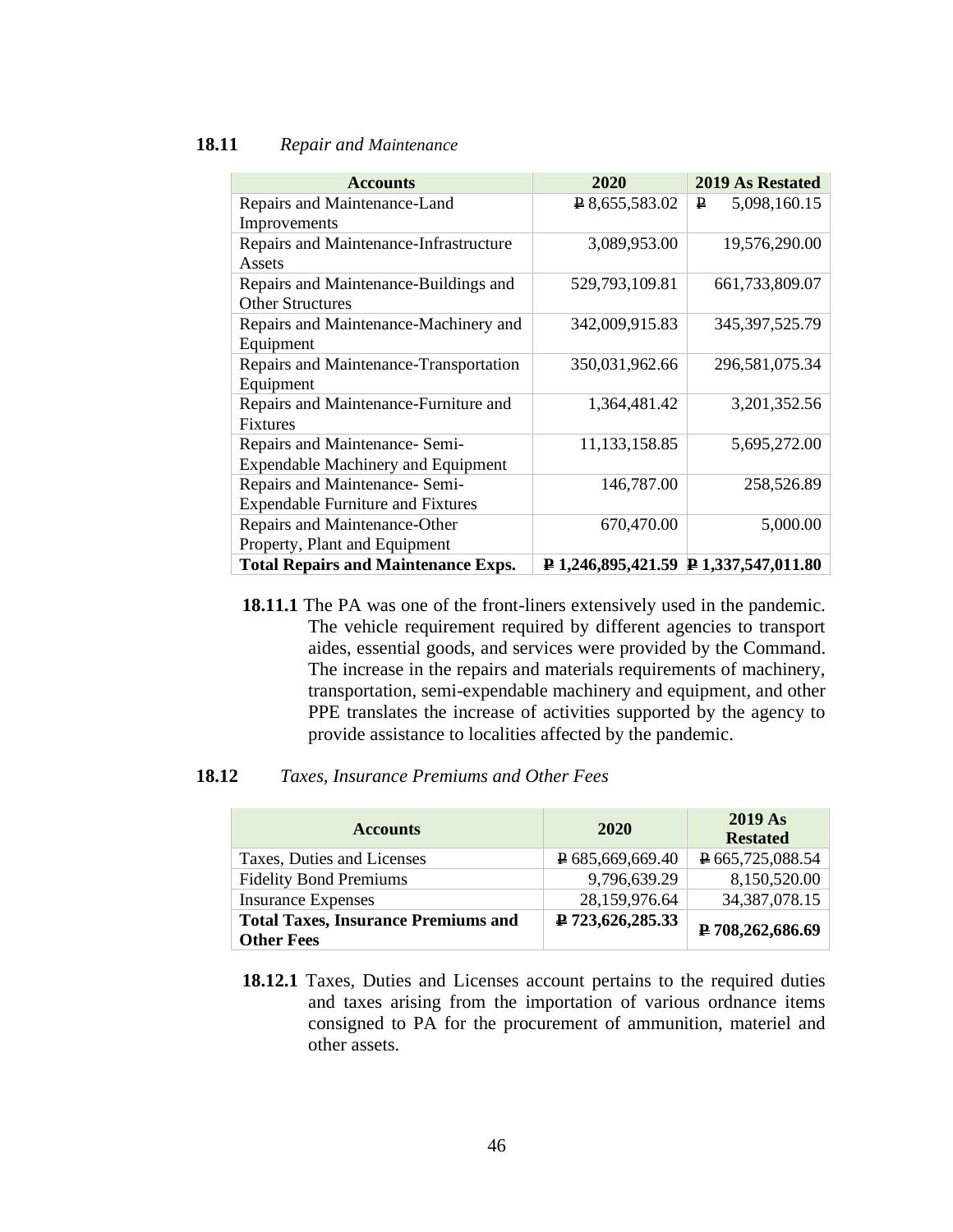#### **18.13** *Labor and Wages*

| <b>Accounts</b> | 2020            | 2019 As Restated             |
|-----------------|-----------------|------------------------------|
| Labor and Wages | P 83,489,347.25 | $\overline{P}$ 64,379,105.20 |

# **18.14** *Other Maintenance and Operating Expenses*

| <b>Accounts</b>                             | 2020             | 2019 As Restated          |
|---------------------------------------------|------------------|---------------------------|
| <b>Advertising Expenses</b>                 | ₽                | 6,000.00<br>₽             |
| Printing and Publication Expenses           | 18,198,340.79    | 13,684,686.65             |
| <b>Representation Expenses</b>              | 491,300,053.71   | 442,495,477.66            |
| <b>Transportation and Delivery Expenses</b> | 15,570,508.58    | 33,112,573.12             |
| Rent/Lease Expenses                         | 7,751,259.29     | 12,175,703.58             |
| Membership Dues and Contributions to        | 83,130.00        | 63,795.00                 |
| Organizations                               |                  |                           |
| <b>Subscription Expenses</b>                | 2,989,450.74     | 1,926,546.02              |
| Other Maintenance and Operating Exp.        | 2,830,135.52     | 3,620,261.50              |
| <b>Total Other MOEs</b>                     | ₽ 538,722,878.63 | $\sqrt{2}$ 507,085,043.53 |

**18.14.1** Aside from the usual fund utilization, the increase was primarily due to the implementation of targets pertaining to organization development which required intensified civil military operations PA-Wide. Moreover, FY 2020 provided a level up capability for territorial defense and enhanced combined arms capability which required representation.

# **19. Financial Expenses**

| <b>Accounts</b>     | 2020              | 2019 As Restated |
|---------------------|-------------------|------------------|
| <b>Bank Charges</b> | <b>P</b> 1.744.72 | $P$ 979.75       |

#### **20. Non-Cash Expenses**

| <b>Particulars</b>                         | 2020               | 2019 As Restated   |  |  |  |  |
|--------------------------------------------|--------------------|--------------------|--|--|--|--|
| <b>Depreciation/Impairment Loss/Losses</b> |                    |                    |  |  |  |  |
| Depreciation-Other Land                    | 36,956,898.55<br>₽ | P<br>36,733,465.20 |  |  |  |  |
| Improvements                               |                    |                    |  |  |  |  |
| <b>Depreciation-Infrastructure Assets</b>  | 3,918,836.86       | 4,900,718.05       |  |  |  |  |
| Depreciation-Buildings and Other           | 284,012,851.97     | 279,656,203.31     |  |  |  |  |
| <b>Structures</b>                          |                    |                    |  |  |  |  |
| Depreciation-Machinery and                 | 793,508,159.92     | 746,627,648.14     |  |  |  |  |
| Equipment                                  |                    |                    |  |  |  |  |
| Depreciation-Transportation                | 341, 431, 777. 48  | 324,858,874.28     |  |  |  |  |
| Equipment                                  |                    |                    |  |  |  |  |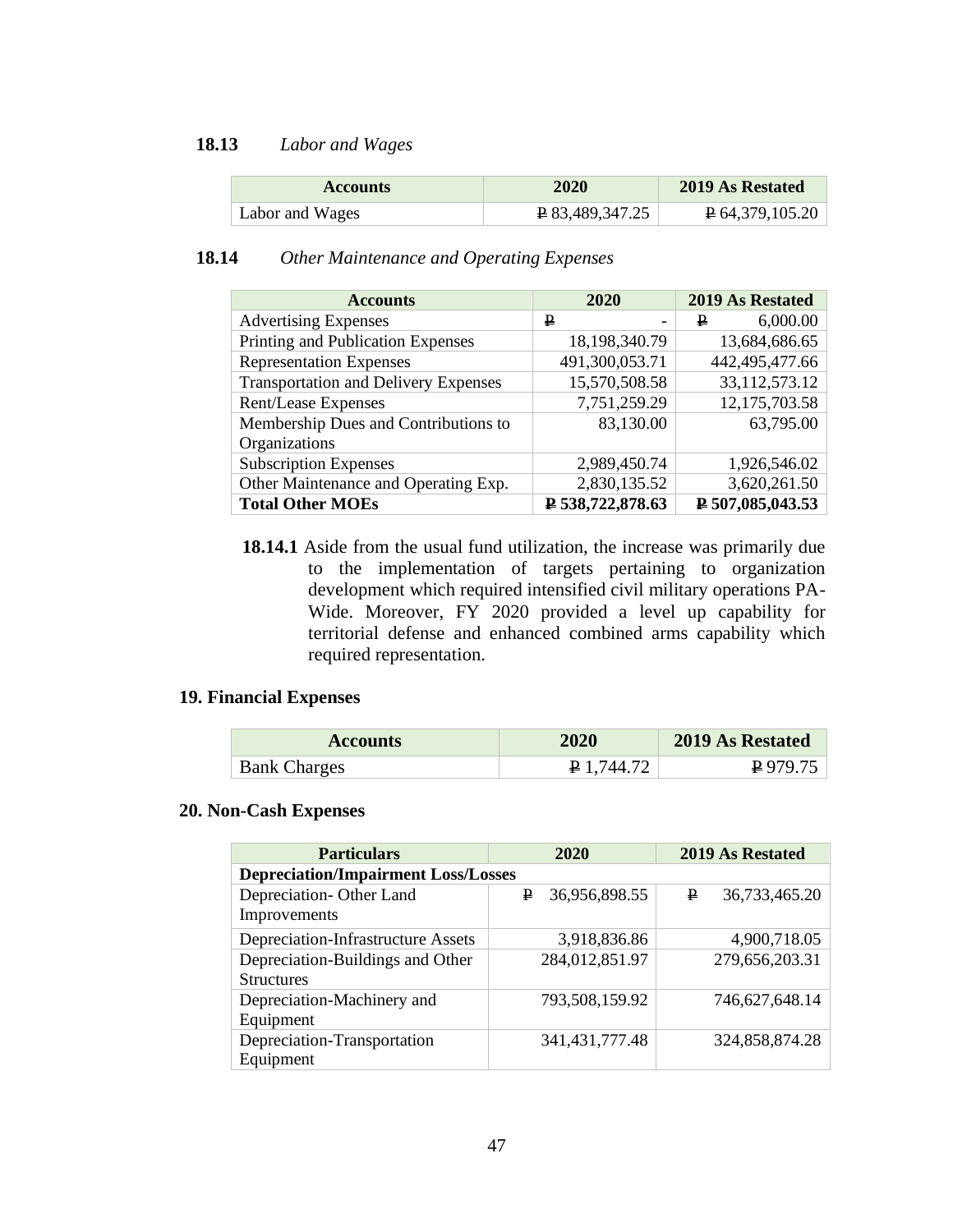| <b>Particulars</b>                     | 2020               | 2019 As Restated            |
|----------------------------------------|--------------------|-----------------------------|
| Depreciation-Furniture, Fixtures       | 791,307.37         | 784,359.35                  |
| and Books                              |                    |                             |
| Depreciation-Other Property,           | 21, 221, 457.88    | 11,749,981.22               |
| <b>Plant Equipment</b>                 |                    |                             |
| <b>Impairment Loss-Other</b>           | 14,549,548.10      | 12,700,043.32               |
| Receivable                             |                    |                             |
| <b>Impairment Loss-Other Property,</b> | 5,754,880.54       | 4,242,013.30                |
| <b>Plant Equipment</b>                 |                    |                             |
| <b>Total Non-Cash Expenses</b>         | P 1,502,145,718.67 | $\sqrt{P}$ 1,422,253,306.17 |

# **21. Net Financial Assistance/Subsidy**

| <b>Particulars</b>                        | 2020                            | 2019 As Restated     |
|-------------------------------------------|---------------------------------|----------------------|
| NCA received from DBM and GHQ             |                                 |                      |
| <b>Regular Agency</b>                     | P <sub>96</sub> ,091,813,714.65 | P89,367,362,724.00   |
| <b>BCDA</b>                               | 36,928,789.00                   | 38,461,452.00        |
| <b>Trust and Other Receipts</b>           | 1,149,932.00                    | 68,934,276.00        |
| Total                                     | 96,129,892,435.65               | 89,474,758,452.00    |
| <b>Add: Tax Remittance Advice</b>         |                                 |                      |
| <b>Regular Agency</b>                     | 2,767,430,144.80                | 3, 207, 456, 135. 70 |
| <b>BCDA</b>                               | 0.00                            | 0.00                 |
| <b>Total Subsidy from National</b>        |                                 |                      |
| Government                                | 98,897,322,580.45               | 92,682,214,587.70    |
| Less: Reversion of Unutilized NCA         |                                 |                      |
| <b>Regular Agency</b>                     | 24,458,866.15                   | 22,736,437.07        |
| <b>BCDA</b>                               | 2.23                            | 2.08                 |
| <b>Trust and Other Receipts</b>           | 3,149,932.00                    | 0.00                 |
| <b>Total Reversion</b>                    | 27,608,800.38                   | 22,736,439.15        |
| Sub-total                                 | 98,869,713,780.07               | 92,659,478,148.55    |
| Adjustments                               | (572, 555, 969.92)              | 653,088,552.67       |
| <b>Net Subsidy from National</b>          |                                 |                      |
| Government                                | 98,297,157,810.15               | 93,312,566,701.22    |
| <b>Subsidy from Central Office</b>        | 403,584,707.58                  | 929,945,739.27       |
| <b>Subsidy from Other National</b>        |                                 |                      |
| <b>Government Agencies</b>                | 0.00                            | 210,194.00           |
| Subsidy to NGAs                           | 0.00                            | 0.00                 |
| <b>Subsidy to Operating Units</b>         | (1,092,397,903.47)              | (1,845,039,760.33)   |
| Subsidies-Others                          | (2,426,919,203.40)              | (888, 956, 880.00)   |
| <b>Total Financial Assistance/Subsidy</b> | P95,181,425,410.86              | P91,508,725,994.16   |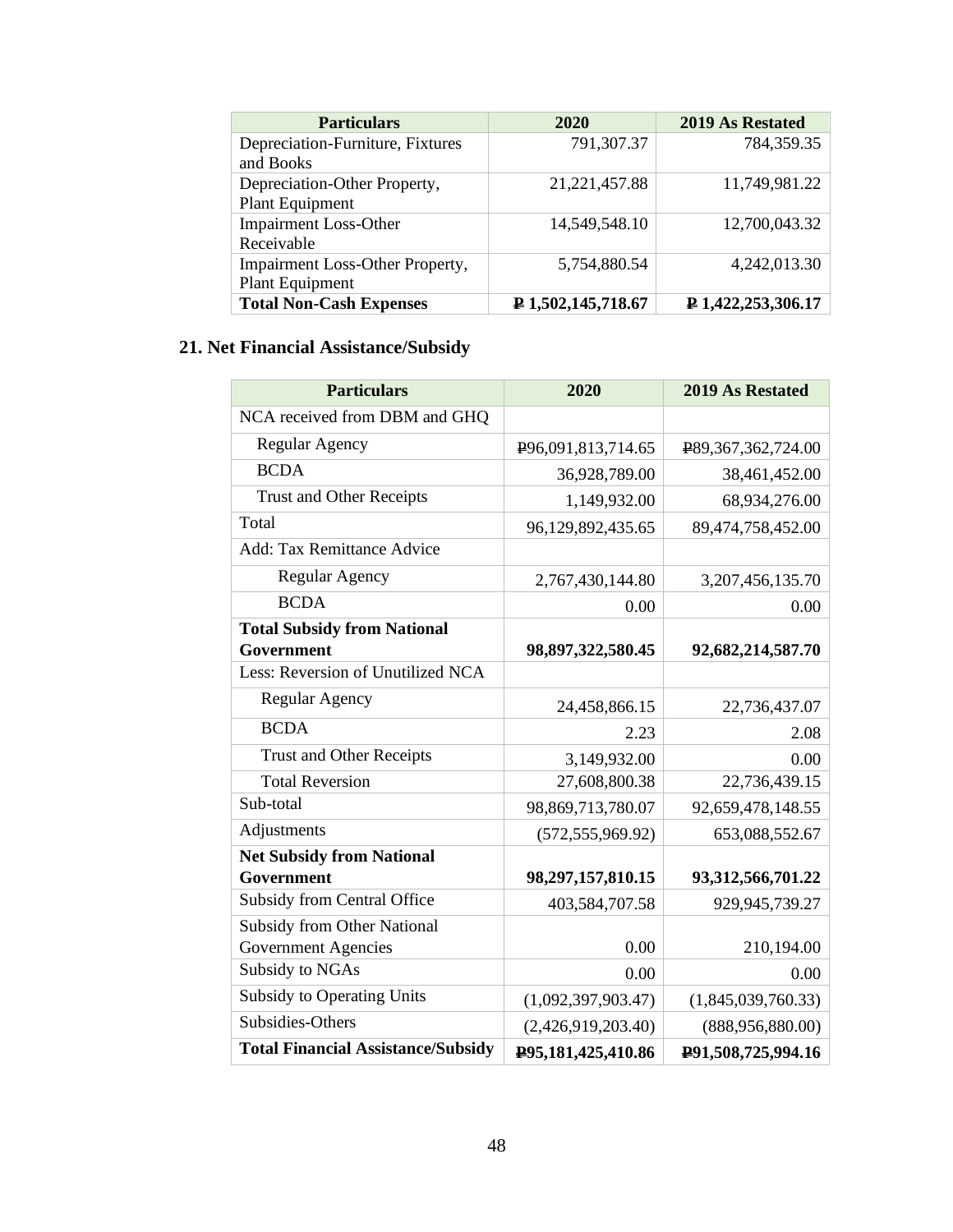# **22. Other Non-Operating Income**

| <b>Particulars</b>                    | 2020 |                   |   |               | 2019 As Restated |
|---------------------------------------|------|-------------------|---|---------------|------------------|
| <b>Sale of Unserviceable Property</b> | ₽    | 524,010.00        | ₽ |               |                  |
| <b>Miscellaneous Income</b>           |      |                   |   |               |                  |
| Miscellaneous Income                  |      | 124,851,442.57    |   | 74,431,405.78 |                  |
| <b>Total</b>                          | ₽    | 125, 375, 452. 57 | ₽ | 74,431,405.78 |                  |

# **23. Gains**

| <b>PA Unit</b> | 2020 |           |   |              | 2019 As Restated |
|----------------|------|-----------|---|--------------|------------------|
| $5th$ ID       | ₽    |           | ₽ | 14.97        |                  |
| $7th$ ID       |      | 45,775.32 |   | 2,228,800.00 |                  |
| MID/TRADOC     |      | 0.00      |   | 2,970.00     |                  |
| Total          | ₽    | 45,775.32 | ₽ | 2,231,784.97 |                  |

# **24. Loss of Asset**

| <b>PA Unit</b>            | 2020        |            |   | 2019 As Restated |
|---------------------------|-------------|------------|---|------------------|
| $1st$ ID                  | ₽           | 279.30     | ₽ |                  |
| $3rd$ ID                  |             | 66,493.63  |   | 25,502.80        |
| $4th$ ID                  |             | 25,000.00  |   | 0.00             |
| $5th$ ID                  |             | 51,168.27  |   | 314,190.82       |
| $6th$ ID                  |             |            |   | 3,471.00         |
| $7th$ ID                  |             | 28,483.81  |   | 18,212.23        |
| $9th$ ID                  |             | 199,108.64 |   | 217,969.86       |
| <b>HPA</b> and Post Units |             | 65,000.00  |   | 0.00             |
| <b>Total</b>              | $\mathbf P$ | 435,533.65 | ₽ | 579,346.71       |

# **25. Adjustments on Accumulated Surplus:**

| <b>Particulars</b>                                                    | <b>Debit</b>   |   | <b>Credit</b>    | <b>Balance</b>     |
|-----------------------------------------------------------------------|----------------|---|------------------|--------------------|
| a. Prior Period Errors                                                |                |   |                  |                    |
| Unrecorded                                                            |                |   |                  |                    |
| Income/Expenses                                                       | 790,391,309.13 | ₽ | 0.00             | (790, 391, 309.13) |
| Other Adjustments                                                     | 123,559,630.01 |   | 0.00             | (913, 950, 939.14) |
| <b>Total</b>                                                          | 913,950,939.14 |   | 0.00             |                    |
| b. Adjustment of Net Revenue recognized Directly in Net Assets/Equity |                |   |                  |                    |
| Closing of                                                            |                |   |                  |                    |
| Treasury/Deposit Accounts                                             | 476,937,918.75 |   |                  | (1,390,888,857.89) |
| Other Adjustments                                                     | 0.00           |   | 24,642,987.30    | (1,366,245,870.59) |
| <b>Total</b>                                                          | 476,937,918.75 |   | 24,642,987.30    |                    |
| Surplus/(Deficit) for the                                             |                |   |                  |                    |
| Period                                                                | 0.00           |   | 7,736,199,185.66 | 6,369,953,315.07   |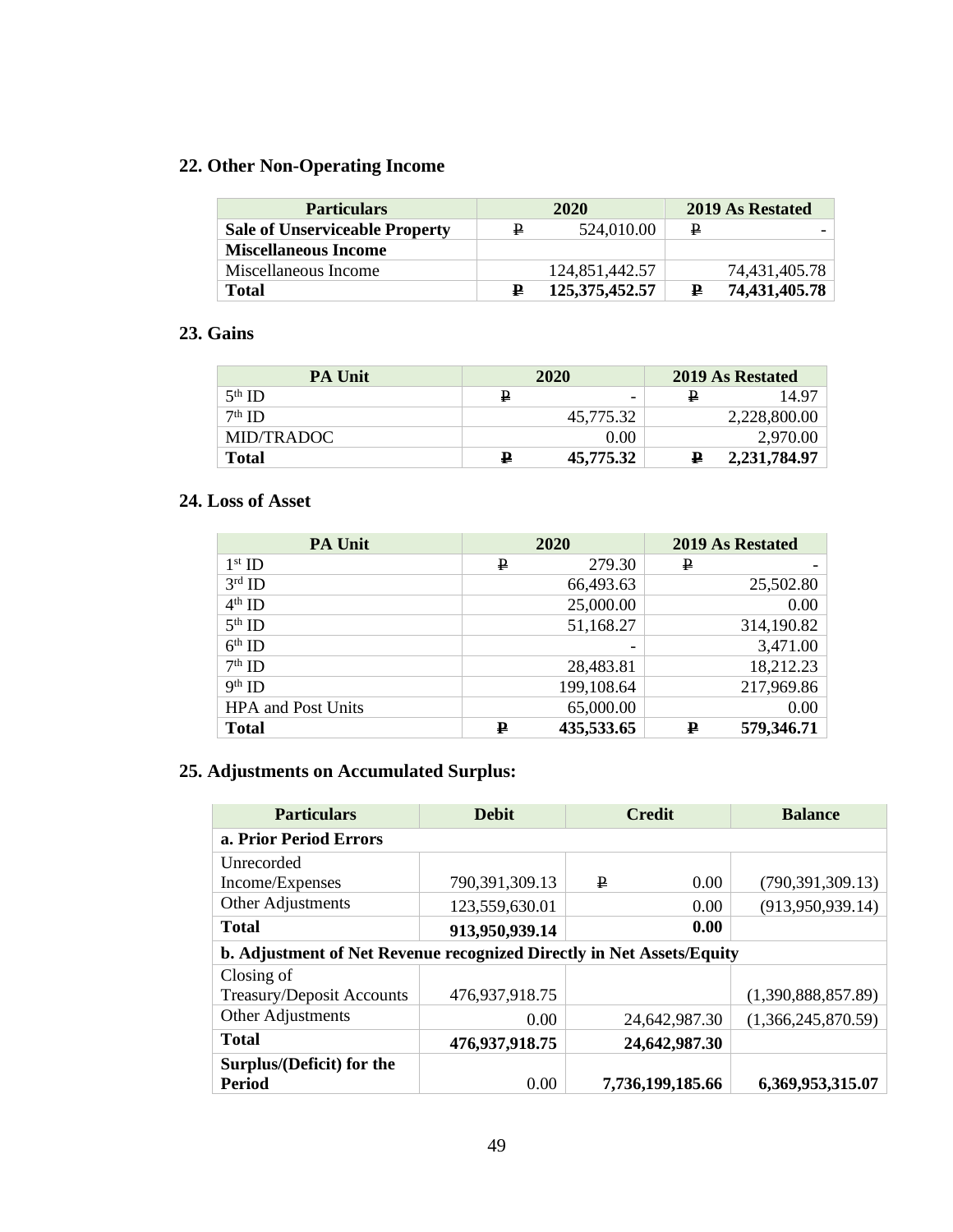| <b>Particulars</b>                                   | <b>Debit</b> | <b>Credit</b>    | <b>Balance</b>   |
|------------------------------------------------------|--------------|------------------|------------------|
| c. Others                                            |              |                  |                  |
| Adjustments of Property,<br>Plant, and Equipment and |              |                  |                  |
| other various adjustments                            | 0.00         | 1,705,349,042.43 | 8,075,302,357.50 |
| <b>Total</b>                                         | 0.00         | 1,705,349,042.43 |                  |

# **26. Adjustments on Cash Flows consist of the following:**

| <b>Particulars</b>                        | 2020                            | 2019 As Restated                |
|-------------------------------------------|---------------------------------|---------------------------------|
| <b>Adjustment on Cash Inflows</b>         |                                 |                                 |
| <b>Restoration of Cash for Unreleased</b> | 729,950.60<br>₽                 | ₽                               |
| <b>Checks</b>                             |                                 |                                 |
| Restoration of Cash for                   | 224,926,822.02                  | 3,508,097.45                    |
| Cancelled/Lost/Stale Checks/ADA           |                                 |                                 |
| Other adjustments-Inflow                  | 19,628,917,095.02               | 17,906,543,955.79               |
| <b>Total Adjustments on Cash Inflows</b>  | 19,854,573,867.64               | 17,910,052,053.24               |
| <b>Adjustment on Cash Outflows</b>        |                                 |                                 |
| Reversing entry for unreleased checks in  | 0.00                            | 273,939.27                      |
| previous year                             |                                 |                                 |
| Closing of Cash-Treasury/Agency           | 448,654,406.74                  | 736,370,082.51                  |
| Deposit Regular                           |                                 |                                 |
| Other adjustments-Outflow                 | 20,278,199,648.58               | 18,877,696,601.77               |
| <b>Total Adjustments on Cash Outflows</b> | P <sub>20</sub> ,726,854,055.32 | P <sub>19</sub> ,614,340,623.55 |

**26.1** The Other adjustments – inflow and outflow pertain to Receipt of Notice of Transfer of Cash Allocation (NTCAs) by the different Army FAUs, Issuance of Notice of Transfer of Allocation (NTAs) to the different FAUs and adjustments on the erroneous usage of Cash Accounts.

# **27. Status of Allotments, Obligations and Balances**

| <b>Expense Class</b>   | <b>Allotment Received</b>       | <b>Obligation</b>               | <b>Unobligated</b><br><b>Balances</b> |
|------------------------|---------------------------------|---------------------------------|---------------------------------------|
| <b>Regular Fund</b>    |                                 |                                 |                                       |
| Personnel              | P <sub>76</sub> ,685,957,000.00 | P <sub>75</sub> ,821,641,061.31 | P864,315,938.69                       |
| <b>Services</b>        |                                 |                                 |                                       |
| Maintenance and        | 13,452,753,000.00               |                                 |                                       |
| <b>Other Operating</b> |                                 | 12,780,115,350.00               | 672,637,650.00                        |
| <b>Expenses</b>        |                                 |                                 |                                       |
| Capital Outlay         | 1,278,438,000.00                | 819,332,097.17                  | 459,105902.83                         |
| <b>Total Regular</b>   | 91,417,148,000.00               | 89,421,088,508.48               | 1,996,059,491.52                      |
| <b>Fund</b>            |                                 |                                 |                                       |
| <b>Automatic</b>       |                                 |                                 |                                       |
| Appropriation          |                                 |                                 |                                       |
| $RLIP$ (PS)            | 9,969,378.00                    | 6,486,289.65                    | 3,483,088.35                          |
| Customs, Duties        |                                 |                                 |                                       |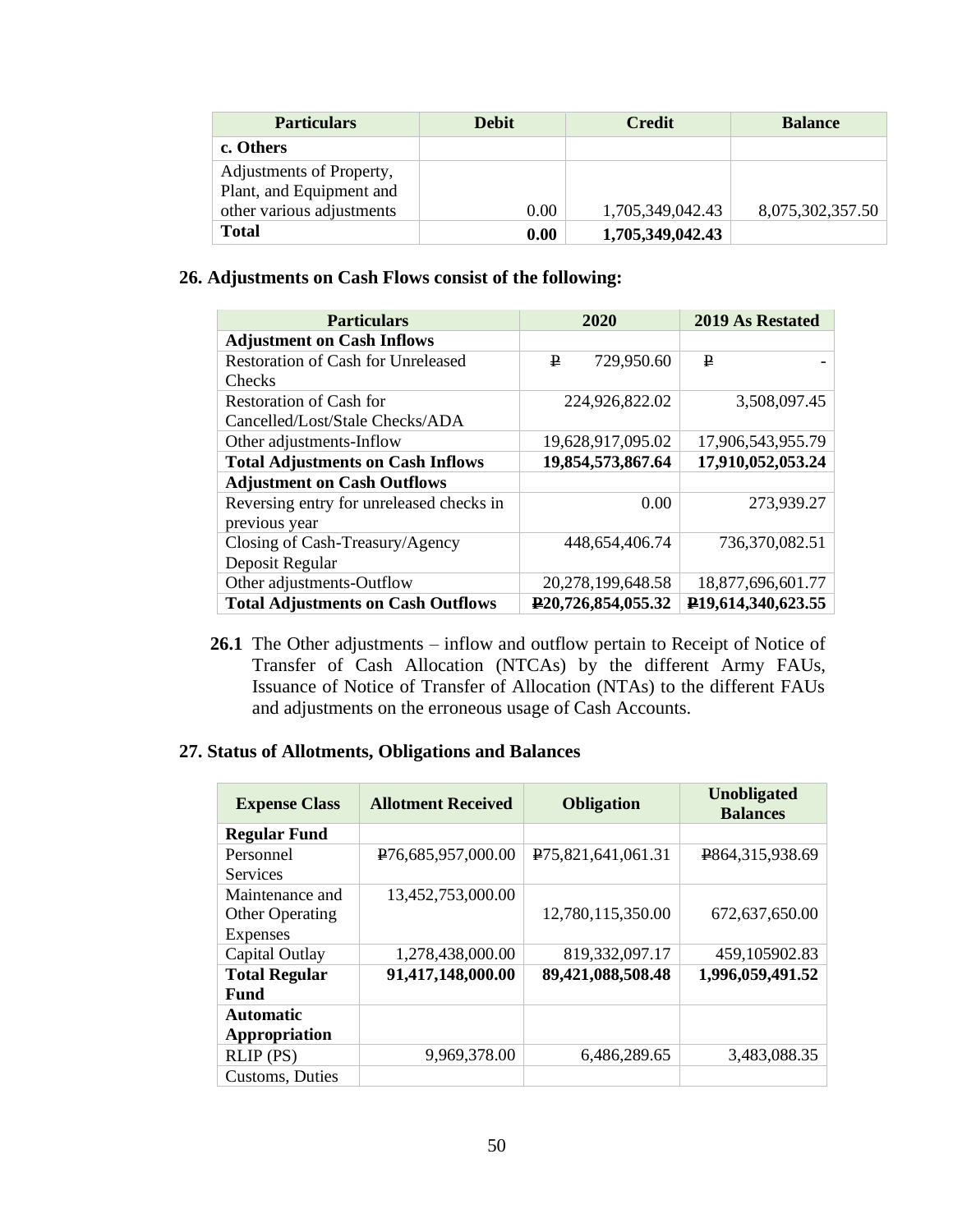| <b>Expense Class</b>                                                  | <b>Allotment Received</b>        | <b>Obligation</b>  | <b>Unobligated</b><br><b>Balances</b> |
|-----------------------------------------------------------------------|----------------------------------|--------------------|---------------------------------------|
| and Taxes<br>(MOOE)                                                   | 675,918,936.00                   | 675,918,936.00     | 0.00                                  |
| <b>Total Automatic</b><br><b>Appropriation</b>                        | 685, 888, 314.00                 | 682,405,225.65     | 3,483,088.35                          |
| <b>Special Purpose</b><br><b>Fund</b>                                 |                                  |                    |                                       |
| Misc. Personnel<br><b>Benefit Fund</b>                                | 2,695,811,256.00                 | 2,401,988,099.46   | 293,823,156.54                        |
| Pension and<br><b>Gratuity Fund</b>                                   | 2,128,772,351.00                 | 2,128,697,565.73   | 74,785.27                             |
| <b>Calamity Fund</b>                                                  | 14,687,371.00                    | 11,255,317.00      | 3,432,054.00                          |
| <b>Total Special</b><br><b>Purpose Fund</b>                           | 4,839,270,978.00                 | 4,541,940,982.19   | 297,329,995.81                        |
| Continuing<br><b>Appropriations</b><br>(RA 11260)                     |                                  |                    |                                       |
| <b>Regular</b><br><b>Appropriations</b>                               |                                  |                    |                                       |
| Maintenance and<br><b>Other Operating</b><br>Expenses                 | 725,314,796.64                   | 710,808,500.71     | 14,506,295.93                         |
| Capital Outlay                                                        | 1,865,414,361.00                 | 1,292,570,521.93   | 572,843,839.07                        |
| <b>Total</b><br>Continuing<br><b>Regular</b><br><b>Appropriations</b> | 2,590,729,157.64                 | 2,003,379,022.64   | 587,350,135.00                        |
| <b>CAA Financial</b><br><b>Support</b>                                | 850,000,000.00                   | 850,000,000.00     | 0.00                                  |
| <b>Additional</b><br><b>Hazardous Duty</b><br>Pay                     | 10,504,020.00                    | 10,504,020.00      | 0.00                                  |
| <b>Total</b><br>Continuing<br><b>Appropriations</b>                   | 3,451,233,177.64                 | 2,863,883,042.64   | 587,350,135.00                        |
| <b>Total BCDA</b><br>Fund                                             | 653, 154, 721.59                 | 84,277,354.32      | 568, 877, 367. 27                     |
| <b>Grand Total</b>                                                    | P <sub>101</sub> ,046,695,191.23 | P97,593,595,113.28 | P3,453,100,077.95                     |

**28.** The Comparative FS for the year 2019-2020 was restated to reflect correction of errors pertaining to recognition in the year of occurrence of unrecognized income for interest earned and expenses for prior year depreciation, setup of prior year (PY) payable accounts for PS and MOOE claims, transfer/issuance of PY inventories, liquidation of PY CAs, PY liquidation/issuance of inventories, and refund of PY overpayment of pay and allowances affecting nominal accounts.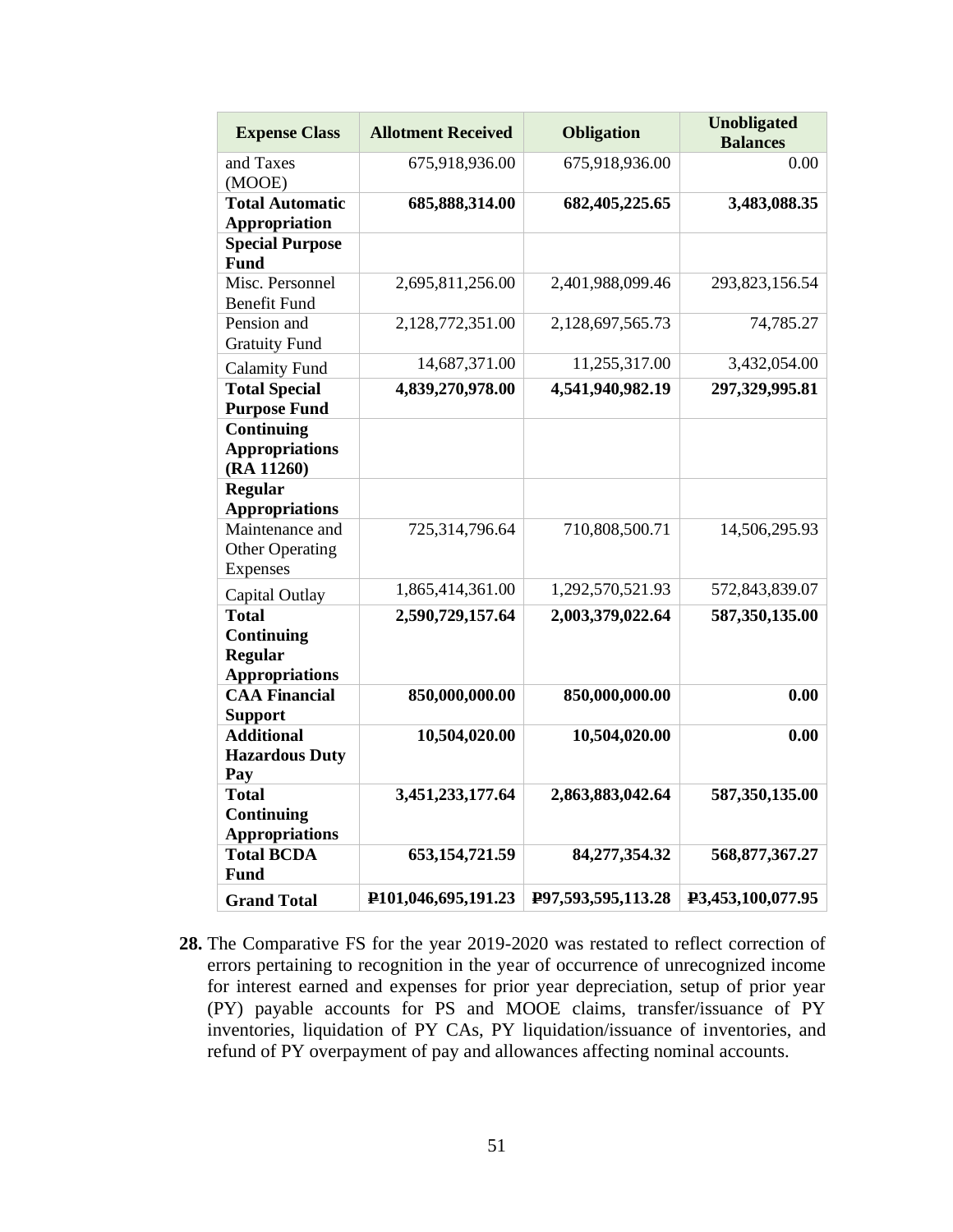The effects of the aforementioned accounting errors in the balances of the 2019 income and expenses are presented in the table below:

|                                                     | (in Philippine Pesos)           |                          |                      |                                 |
|-----------------------------------------------------|---------------------------------|--------------------------|----------------------|---------------------------------|
|                                                     |                                 | <b>Effect of</b>         |                      |                                 |
| <b>ACCOUNTS</b>                                     | <b>2019 Balances</b>            | <b>Errors</b>            | <b>2019 Restated</b> | <b>REMARKS</b>                  |
|                                                     |                                 | (Over) Under             | <b>Balance</b>       |                                 |
| Cash-Collecting Officer                             | $\mathbf{p}$<br>12, 122, 183.54 | $\overline{a}$           | ₽<br>12.122.183.54   |                                 |
| Cash in Bank-Local                                  | 2,073,650,162.71                |                          | 2,073,650,162.71     |                                 |
| Currency, Current                                   |                                 |                          |                      |                                 |
| Account                                             |                                 |                          |                      |                                 |
| Cash-Treasury/Agency                                | 400,665,865.83                  |                          | 400,665,865.83       |                                 |
| Deposit, Trust                                      |                                 |                          |                      |                                 |
| <b>Accounts Receivable</b>                          | 255,438.51                      |                          | 255,438.51           |                                 |
| Due from National                                   | 223.914.235.44                  | 2,929,956.79             | 220,984,278.65       | Receipt of Inventory            |
| Government Agencies                                 |                                 |                          |                      |                                 |
| Due from Government-<br>Owned and/or                | 8,653,552,546.66                |                          | 8,653,552,546.66     |                                 |
| <b>Controlled Corporations</b>                      |                                 |                          |                      |                                 |
| Due from Bureaus                                    | $\overline{a}$                  | $\overline{a}$           | $\overline{a}$       |                                 |
| Due from Operating                                  | 789,240,294.47                  | 453,000.00               | 788, 787, 294. 47    | Liquidation of IATF             |
| Units                                               |                                 |                          |                      |                                 |
| Due from Other Funds                                | 15,974.62                       | $\overline{\phantom{a}}$ | 15,974.62            |                                 |
| Receivables-                                        | 10,407,332.37                   | $\overline{a}$           | 10,407,332.37        |                                 |
| Disallowances/                                      |                                 |                          |                      |                                 |
| Charges                                             |                                 |                          |                      |                                 |
| Due from Officers and                               | 18,461,835.89                   | (42,820,625.53)          | 61,282,461.42        | Set up of<br>accountability for |
| Employees                                           |                                 |                          |                      | overpayment of Pay              |
|                                                     |                                 |                          |                      | and Allowances                  |
| <b>Other Receivables</b>                            | 214,308,659.81                  | (5,085,700.90)           | 219,394,360.71       | Set up of                       |
|                                                     |                                 |                          |                      | accountability                  |
| Allowance for                                       | (48,571,241.06)                 |                          | (48, 571, 241.06)    |                                 |
| Impairment-Other                                    |                                 |                          |                      |                                 |
| Receivables                                         |                                 |                          |                      |                                 |
| Office Supplies<br>Inventory                        | 153,460,189.27                  | 694,218.66               | 152,765,970.61       | Liquidation of<br>Inventory     |
| Accountable Forms,                                  | 4,200.00                        |                          | 4,200.00             |                                 |
| Plates and Stickers                                 |                                 |                          |                      |                                 |
| Inventory                                           |                                 |                          |                      |                                 |
| Drugs and Medicines                                 | 8,613,673.76                    | 215,094.00               | 8,398,579.76         | Liquidation of                  |
| Inventory                                           |                                 |                          |                      | Inventory                       |
| Medical, Dental and                                 | 47,672,261.57                   | 3,112,302.50             | 44,559,959.07        | Liquidation of                  |
| <b>Laboratory Supplies</b><br>Inventory             |                                 |                          |                      | Inventory                       |
| Fuel, Oil and Lubricants                            | 1,342,934,386.59                | 128, 121, 101.81         | 1,214,813,284.78     | Liquidation of                  |
| Inventory                                           |                                 |                          |                      | Inventory                       |
| Military, Police and                                | 6,780,106,877.63                | 92,932,600.67            | 6,687,174,276.96     |                                 |
| <b>Traffic Supplies</b>                             |                                 |                          |                      | Liquidation of<br>Inventory     |
| Inventory                                           |                                 |                          |                      |                                 |
| Chemical and Filtering                              | 11,700.00                       |                          | 11,700.00            |                                 |
| Supplies Inventory<br><b>Construction Materials</b> |                                 |                          |                      | Liquidation of                  |
| Inventory                                           | 19,692,773.88                   | 12,241,643.38            | 7,451,130.50         | Inventory                       |
| Other Supplies and                                  | 1,501,417,492.26                | 19,531,515.00            | 1,481,885,977.26     | Liquidation of                  |
| Materials Inventory                                 |                                 |                          |                      | Inventory                       |
| Semi-Expendable                                     | 342,880.00                      |                          | 342,880.00           |                                 |
| Machinery                                           |                                 |                          |                      |                                 |
| Semi-Expendable Office                              | 1,455,875.00                    | 89,385.00                | 1,366,490.00         | Liquidation of                  |
| Equipment                                           |                                 |                          |                      | Inventory                       |
| Semi-Expendable<br>Information and                  | 1,150,761.18                    | 163,953.00               | 986,808.18           | Liquidation of<br>Inventory     |
| Communication                                       |                                 |                          |                      |                                 |
| <b>Technology Equipment</b>                         |                                 |                          |                      |                                 |
| Semi-Expendable                                     | 1,155,101.05                    | 6,150.50                 | 1,148,950.55         | Liquidation of                  |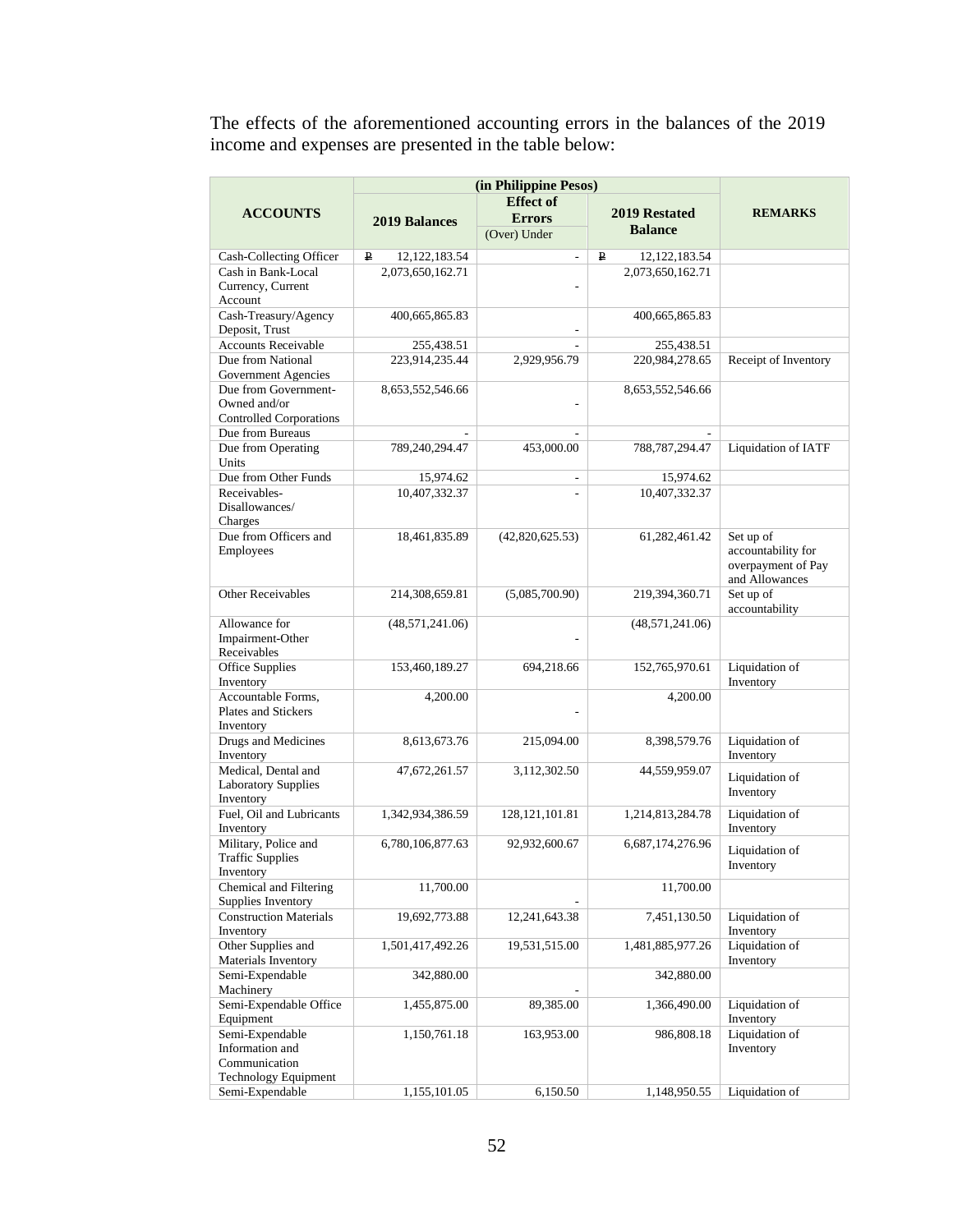|                                       |                      | (in Philippine Pesos)<br><b>Effect of</b> |                    |                      |
|---------------------------------------|----------------------|-------------------------------------------|--------------------|----------------------|
| <b>ACCOUNTS</b>                       | <b>2019 Balances</b> | <b>Errors</b>                             | 2019 Restated      | <b>REMARKS</b>       |
|                                       |                      | (Over) Under                              | <b>Balance</b>     |                      |
|                                       |                      |                                           |                    |                      |
| Communication                         |                      |                                           |                    | Inventory            |
| Equipment                             |                      |                                           |                    |                      |
| Semi-Expendable                       | 1,395,475.00         |                                           | 1,395,475.00       |                      |
| Disaster Response and                 |                      |                                           |                    |                      |
| Rescue Equipment                      |                      |                                           |                    |                      |
| Semi-Expendable                       | 85,000.00            |                                           | 85,000.00          |                      |
| Military, Police and                  |                      |                                           |                    |                      |
| Security Equipment                    |                      |                                           |                    |                      |
| Semi-Expendable                       | 96,075.00            | 15,000.00                                 | 81,075.00          | Liquidation of       |
| <b>Medical Equipment</b>              |                      |                                           |                    | Inventory            |
| Semi-Expendable Sports                | 140,839.00           |                                           | 140,839.00         |                      |
| Equipment                             |                      |                                           |                    |                      |
| Semi-Expendable Other                 | 1,078,412.75         | 121,650.00                                | 956,762.75         | Liquidation of       |
| Machinery and                         |                      |                                           |                    | Inventory            |
| Equipment                             |                      |                                           |                    |                      |
| Semi-Expendable                       | 2,235,253.00         | 16,898.00                                 | 2,218,355.00       | Liquidation of       |
| Furniture and Fixtures                |                      |                                           |                    | Inventory            |
| Semi-Expendable Books                 | 5,750.00             |                                           | 5,750.00           |                      |
| Land                                  | 74,490,112,512.83    |                                           | 74,490,112,512.83  |                      |
| Other Land                            | 782,279,060.48       |                                           | 782,279,060.48     |                      |
| Improvements                          |                      |                                           |                    |                      |
| Accumulated                           | (504, 195, 288.97)   | 1,425.00                                  | (504, 196, 713.97) | Depreciation         |
| Depreciation-Other Land               |                      |                                           |                    | Adjustment           |
| Improvements                          |                      |                                           |                    |                      |
| Road Networks                         | 3,141,588.59         | ÷.                                        | 3,141,588.59       |                      |
| Accumulated                           | (2,836,179.34)       |                                           | (2,836,179.34)     |                      |
| Depreciation-Road                     |                      |                                           |                    |                      |
| Networks                              |                      |                                           |                    |                      |
| Sewerage System                       | 12,264,493.60        | $\overline{\phantom{a}}$                  | 12,264,493.60      |                      |
| Accumulated                           | (645,318.08)         |                                           | (645,318.08)       |                      |
| Depreciation-Sewerage                 |                      | L,                                        |                    |                      |
| System<br><b>Water Supply Systems</b> |                      |                                           |                    |                      |
|                                       | 9,525,758.87         | L,                                        | 9,525,758.87       |                      |
| Accumulated                           | (3,894,985.19)       |                                           | (3,894,985.19)     |                      |
| Depreciation-Water                    |                      | ٠                                         |                    |                      |
| <b>Supply Systems</b>                 |                      |                                           |                    |                      |
| Power Supply Systems                  | 39,805,809.46        |                                           | 39,805,809.46      |                      |
|                                       |                      |                                           |                    |                      |
| Accumulated                           | (23, 156, 848.98)    |                                           | (23, 156, 848.98)  |                      |
| Depreciation-Power                    |                      |                                           |                    |                      |
| <b>Supply Systems</b>                 |                      |                                           |                    |                      |
| Communication                         | 1,196,750.00         |                                           | 1,196,750.00       |                      |
| Networks                              |                      |                                           |                    |                      |
| Accumulated                           | (969, 421.11)        |                                           | (969, 421.11)      |                      |
| Depreciation-                         |                      |                                           |                    |                      |
| Communication                         |                      |                                           |                    |                      |
| Networks                              |                      |                                           |                    |                      |
| Other Infrastructure                  | 5,000,000.00         |                                           | 5,000,000.00       |                      |
| Assets                                |                      |                                           |                    |                      |
| Accumulated                           | (4,500,000.00)       |                                           | (4,500,000.00)     |                      |
| Depreciation-Other                    |                      |                                           |                    |                      |
| <b>Infrastructure Assets</b>          |                      |                                           |                    |                      |
| <b>Buildings</b>                      | 8,043,852,527.51     | (200,000.00)                              | 8,044,052,527.51   | Recognition of asset |
| Accumulated                           | (4,649,670,491.74)   | 81,436.09                                 | (4,649,751,927.83) | Recognition of PY    |
| Depreciation-Buildings                |                      |                                           |                    | Depreciation         |
| Hospitals and Health                  | 347,965,523.95       |                                           | 347,965,523.95     |                      |
| Centers                               |                      |                                           |                    |                      |
| Accumulated                           | (233, 446, 362.61)   |                                           | (233, 446, 362.61) |                      |
| Depreciation-Hospitals                |                      |                                           |                    |                      |
| and Health Centers                    |                      |                                           |                    |                      |
| <b>Other Structures</b>               | 1,574,406,427.61     | (495,000.00)                              | 1,574,901,427.61   | Recognition of asset |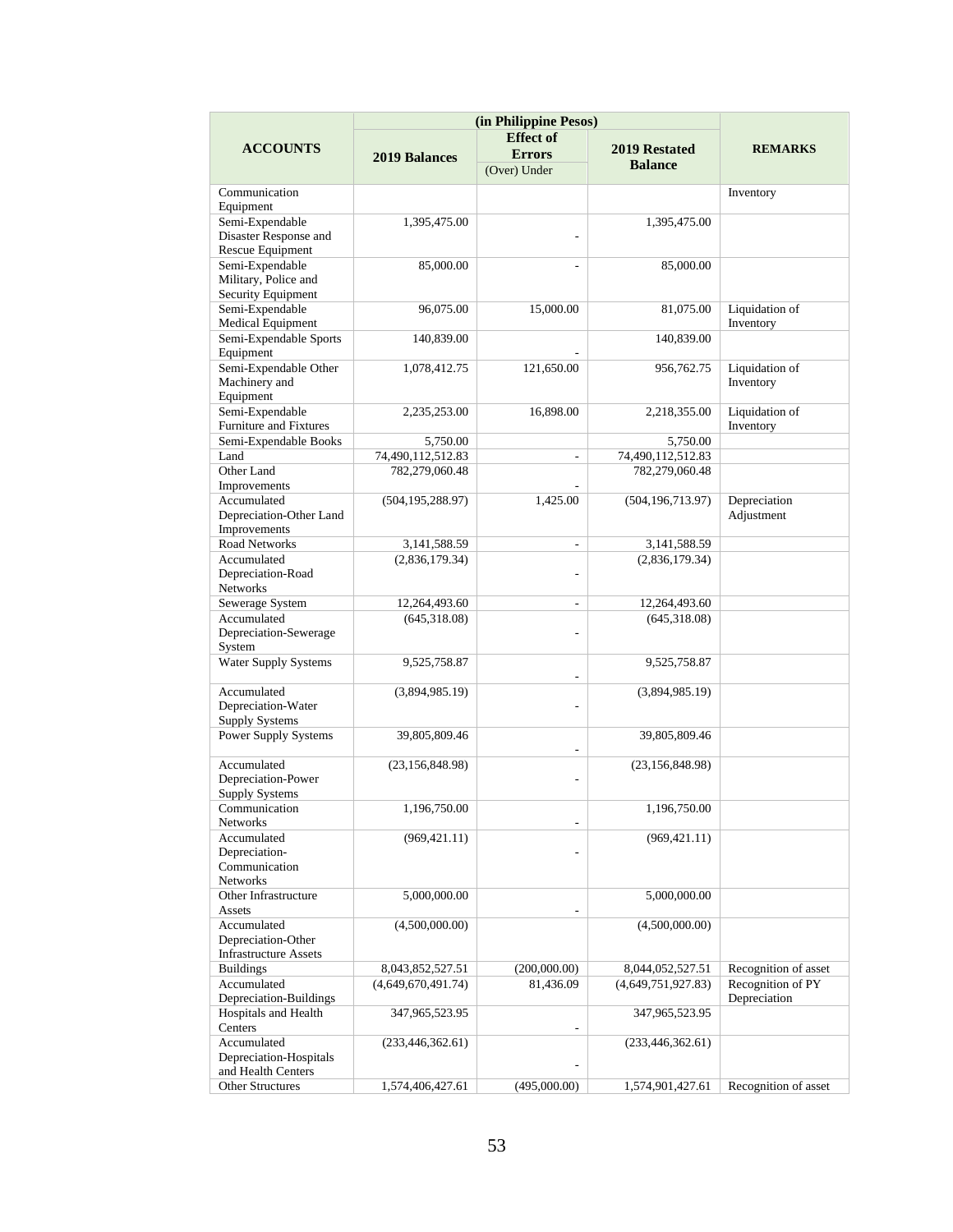|                                        | (in Philippine Pesos) |                          |                    |                   |
|----------------------------------------|-----------------------|--------------------------|--------------------|-------------------|
|                                        |                       | <b>Effect of</b>         |                    |                   |
| <b>ACCOUNTS</b>                        | <b>2019 Balances</b>  | <b>Errors</b>            | 2019 Restated      | <b>REMARKS</b>    |
|                                        |                       | (Over) Under             | <b>Balance</b>     |                   |
| Accumulated                            | (772, 804, 262.47)    | 79,299.18                | (772,883,561.65)   | Recognition of PY |
| Depreciation-Other                     |                       |                          |                    | Depreciation      |
| <b>Structures</b>                      |                       |                          |                    |                   |
| Machinery                              | 158,938,063.13        |                          | 158,938,063.13     |                   |
| Accumulated                            | (92, 349, 446.03)     | (18, 578.14)             | (92, 330, 867.89)  | Depreciation      |
| Depreciation-Machinery                 |                       |                          |                    | Adjustment        |
| Office Equipment                       | 113,739,113.86        |                          | 113,739,113.86     |                   |
| Accumulated                            | (67,094,206.69)       | 214,652.10               | (67,308,858.79)    | Depreciation      |
| Depreciation-Office                    |                       |                          |                    | Adjustment        |
| Equipment                              |                       |                          |                    |                   |
| <b>Impairment Loss-Office</b>          | (191, 515.46)         | (190, 208.96)            | (1,306.50)         | Adjustment        |
| Equipment                              |                       |                          |                    |                   |
| Information and<br>Communication       | 647,259,154.00        |                          | 647,259,154.00     |                   |
| <b>Technology Equipment</b>            |                       |                          |                    |                   |
| Accumulated                            |                       |                          |                    |                   |
| Depreciation-                          |                       |                          |                    |                   |
| Information and                        |                       |                          |                    |                   |
| Communication                          | (416,517,157.30)      | 2, 191, 655. 75          | (418,708,813.05)   | Depreciation      |
| Technology Equipment                   |                       |                          |                    | Adjustment        |
| <b>Impairment Loss-</b>                | (2,149,439.81)        | (2,138,460.58)           | (10,979.23)        | Adjustment        |
| Information and                        |                       |                          |                    |                   |
| Communication                          |                       |                          |                    |                   |
| <b>Technology Equipment</b>            |                       |                          |                    |                   |
| Agricultural and<br>Forestry Equipment | 2,797,000.00          |                          | 2,797,000.00       |                   |
| Accumulated                            |                       |                          |                    |                   |
| Depreciation-                          | (265,715.04)          |                          | (265, 715.04)      |                   |
| Agricultural and                       |                       |                          |                    |                   |
| Forestry Equipment                     |                       |                          |                    |                   |
| Communication                          | 4,528,312,460.96      | $\overline{\phantom{a}}$ | 4,528,312,460.96   |                   |
| Equipment                              |                       |                          |                    |                   |
| Accumulated                            | (3,396,217,647.13)    | 828,673.75               | (3,397,046,320.88) | Depreciation      |
| Depreciation-                          |                       |                          |                    | Adjustment        |
| Communication                          |                       |                          |                    |                   |
| Equipment                              |                       |                          |                    |                   |
| Construction and Heavy                 | 1,825,292,905.06      |                          | 1,825,292,905.06   |                   |
| Equipment<br>Accumulated               | (849, 549, 329.14)    |                          | (849, 549, 329.14) |                   |
| Depreciation-                          |                       | $\overline{a}$           |                    |                   |
| Construction and Heavy                 |                       |                          |                    |                   |
| Equipment                              |                       |                          |                    |                   |
| <b>Impairment Loss-</b>                | (355, 643.29)         |                          | (355, 643.29)      |                   |
| Construction and Heavy                 |                       |                          |                    |                   |
| Equipment                              |                       |                          |                    |                   |
| Firefighting Equipment                 | 28,736,866.85         |                          | 28,736,866.85      |                   |
| and Accessories                        |                       |                          |                    |                   |
| Flood and Rescue                       | 59,001,798.12         |                          | 59,001,798.12      |                   |
| Equipment                              |                       |                          |                    |                   |
| <b>Earthquake Rescue</b>               | 10,162,435.62         |                          | 10,162,435.62      |                   |
| Equipment<br>Landslide Rescue          |                       |                          |                    |                   |
| Equipment                              | 5,538,458.44          |                          | 5,538,458.44       |                   |
| Accumulated                            | (43, 448, 576.08)     |                          | (43, 448, 576.08)  |                   |
| Depreciation-Disaster                  |                       |                          |                    |                   |
| Response and Rescue                    |                       |                          |                    |                   |
| Equipment                              |                       |                          |                    |                   |
| Military, Police and                   | 8,335,510,767.59      |                          | 8,335,510,767.59   |                   |
| Security Equipment                     |                       |                          |                    |                   |
| Accumulated                            | (5,483,920,451.55)    | 1,985,046.12             | (5,485,905,497.67) | Depreciation      |
| Depreciation-Military,                 |                       |                          |                    | Adjustment        |
| Police and Security                    |                       |                          |                    |                   |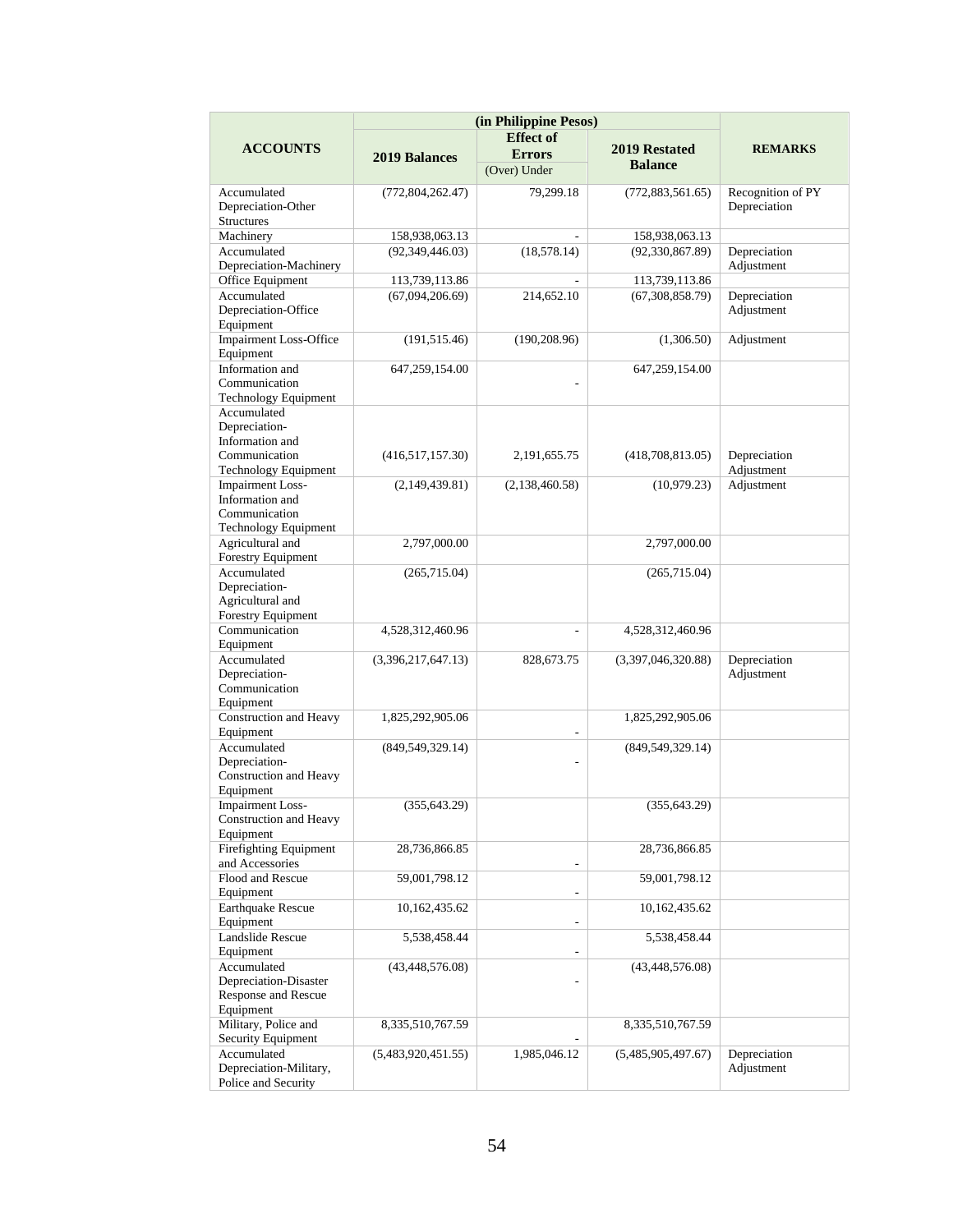|                                       | (in Philippine Pesos) |                          |                      |                      |
|---------------------------------------|-----------------------|--------------------------|----------------------|----------------------|
|                                       |                       | <b>Effect of</b>         |                      |                      |
| <b>ACCOUNTS</b>                       | <b>2019 Balances</b>  | <b>Errors</b>            | 2019 Restated        | <b>REMARKS</b>       |
|                                       |                       | (Over) Under             | <b>Balance</b>       |                      |
|                                       |                       |                          |                      |                      |
| Equipment                             |                       |                          |                      |                      |
| <b>Medical Equipment</b>              | 297,635,789.07        |                          | 297,635,789.07       |                      |
| Accumulated                           | (182, 765, 985.08)    | 144,495.43               | (182,910,480.51)     | Depreciation         |
| Depreciation-Medical                  |                       |                          |                      | Adjustment           |
| Equipment                             |                       |                          |                      |                      |
| Printing Equipment                    | 2,731,260.00          | $\frac{1}{2}$            | 2,731,260.00         |                      |
| Accumulated                           | (2,315,191.02)        |                          | (2,315,191.02)       |                      |
| Depreciation-Printing                 |                       | ٠                        |                      |                      |
| Equipment                             |                       |                          |                      |                      |
| Sports Equipment                      | 79,519,552.64         | ÷.                       | 79,519,552.64        |                      |
| Accumulated                           | (32, 111, 054.41)     |                          | (32, 111, 054.41)    |                      |
| Depreciation-Sports                   |                       |                          |                      |                      |
| Equipment                             |                       |                          |                      |                      |
| Technical and Scientific<br>Equipment | 53,286,411.53         | ٠                        | 53,286,411.53        |                      |
| Accumulated                           |                       |                          |                      |                      |
| Depreciation-Technical                | (36,512,548.11)       |                          | (36,512,548.11)      |                      |
| and Scientific                        |                       |                          |                      |                      |
| Equipment                             |                       |                          |                      |                      |
| Other Machinery and                   | 86, 834, 375. 96      |                          | 86,834,375.96        |                      |
| Equipment                             |                       |                          |                      |                      |
| Accumulated                           | (43,622,460.27)       | 481.33                   | (43,622,941.60)      | Depreciation         |
| Depreciation-Other                    |                       |                          |                      | Adjustment           |
| Machinery and                         |                       |                          |                      |                      |
| Equipment                             |                       |                          |                      |                      |
| <b>Motor Vehicles</b>                 | 4,568,111,583.98      | (549,000.00)             | 4,568,660,583.98     | Recognition of asset |
| Accumulated                           | (3,222,281,855.31)    | 23,012,664.75            | (3,245,294,520.06)   | Depreciation         |
| Depreciation-Motor                    |                       |                          |                      | Adjustment           |
| Vehicles                              |                       |                          |                      |                      |
| <b>Impairment Loss-Motor</b>          | (224, 943.54)         |                          | (224, 943.54)        |                      |
| Vehicles                              |                       |                          |                      |                      |
| Aircrafts and Aircrafts               | 17,640,000.00         |                          | 17,640,000.00        |                      |
| Ground Equipment                      |                       |                          |                      |                      |
| Accumulated                           | (16,712,083.24)       |                          | (16,712,083.24)      |                      |
| Depreciation-Aircrafts                |                       |                          |                      |                      |
| and Aircrafts Ground                  |                       |                          |                      |                      |
| Equipment                             |                       |                          |                      |                      |
| Watercrafts                           | 366,774,106.58        | $\overline{\phantom{a}}$ | 366,774,106.58       |                      |
| Accumulated                           |                       |                          |                      |                      |
| Depreciation-                         | (248,005,774.32)      | L.                       | (248,005,774.32)     |                      |
| Watercrafts                           |                       |                          |                      |                      |
| Other Transportation                  | 25,803,342.13         |                          | 25,803,342.13        |                      |
| Equipment                             |                       |                          |                      |                      |
| Accumulated                           | (13, 384, 218.73)     | 10,687.50                | (13,394,906.23)      | Depreciation         |
| Depreciation-Other                    |                       |                          |                      | Adjustment           |
| Transportation                        |                       |                          |                      |                      |
| Equipment                             |                       |                          |                      |                      |
| Furniture and Fixtures                | 22,038,264.68         | $\frac{1}{2}$            | 22,038,264.68        |                      |
| Accumulated                           | (9,994,702.20)        |                          | (9,994,702.20)       |                      |
| Depreciation-Furniture                |                       |                          |                      |                      |
| and Fixtures                          |                       |                          |                      |                      |
| <b>Books</b>                          | 536,429.46            | $\overline{\phantom{0}}$ | 536,429.46           |                      |
| Accumulated                           | (504, 574.90)         |                          | (504, 574.90)        |                      |
| Depreciation-Books                    |                       | ÷.                       |                      |                      |
| Construction in                       | 220,642,717.63        |                          | 220, 642, 717. 63    |                      |
| Progress-Land                         |                       |                          |                      |                      |
| Improvements                          |                       |                          |                      |                      |
| Construction in                       | 1, 105, 225, 689. 87  |                          | 1, 105, 225, 689. 87 |                      |
| Progress-Infrastructure<br>Assets     |                       |                          |                      |                      |
| Construction in                       | 427,972,763.19        |                          | 427,972,763.19       |                      |
| Progress-Buildings and                |                       |                          |                      |                      |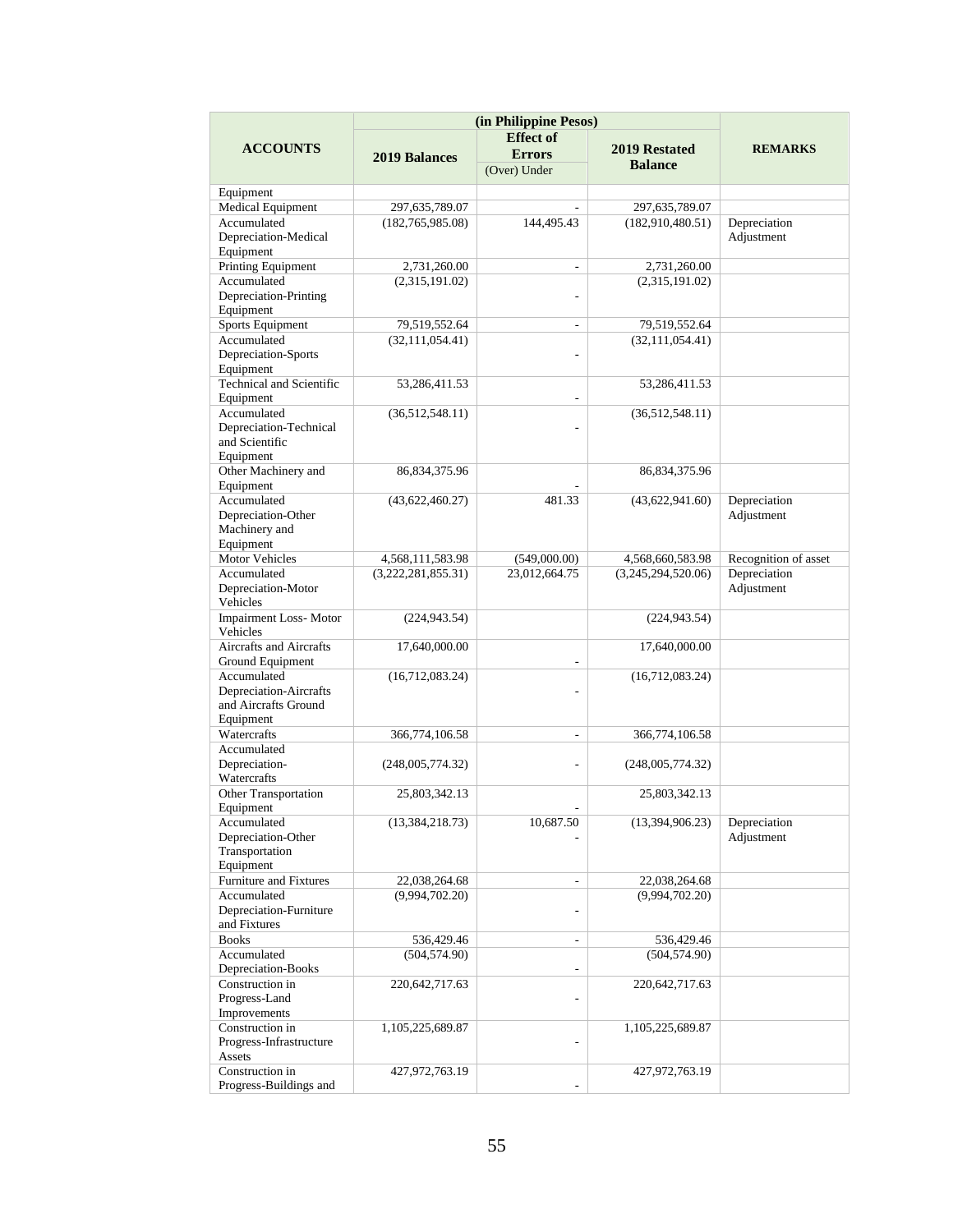|                                       |                         | (in Philippine Pesos)<br><b>Effect</b> of |                         |                           |
|---------------------------------------|-------------------------|-------------------------------------------|-------------------------|---------------------------|
| <b>ACCOUNTS</b>                       | <b>2019 Balances</b>    | <b>Errors</b>                             | <b>2019 Restated</b>    | <b>REMARKS</b>            |
|                                       |                         | (Over) Under                              | <b>Balance</b>          |                           |
| <b>Other Structures</b>               |                         |                                           |                         |                           |
| Work/Zoo Animals                      | 3,235,000.00            | L.                                        | 3,235,000.00            |                           |
| Other Property, Plant                 | 176,969,528.55          |                                           | 176,969,528.55          |                           |
| and Equipment                         |                         |                                           |                         |                           |
| Accumulated                           | (86,008,754.42)         |                                           | (86,008,754.42)         |                           |
| Depreciation-Other                    |                         |                                           |                         |                           |
| Property, Plant and                   |                         |                                           |                         |                           |
| Equipment                             |                         |                                           |                         |                           |
| Tree                                  |                         |                                           |                         |                           |
| <b>Advances for Operating</b>         | 3,875,745.78            | 187,641.00                                | 3,688,104.78            | Liquidation of            |
| <b>Expenses</b>                       |                         |                                           |                         | advances                  |
| Advances for Payroll                  | 96,299,446.07           | 34,290,152.54                             | 62,009,293.53           | Liquidation of            |
|                                       |                         |                                           |                         | advances                  |
| Advances to Special                   | 15,041,136.96           | 14,581,725.23                             | 459,411.73              | Liquidation of            |
| Disbursing Officer                    |                         |                                           |                         | advances                  |
| <b>Advances to Officers</b>           | 771,252.25              | 695,283.09                                | 75,969.16               | Liquidation of            |
| and Employees                         |                         |                                           |                         | advances                  |
| <b>Advances to Contractors</b>        | 90,447,355.40           |                                           | 90,447,355.40           |                           |
|                                       |                         |                                           |                         |                           |
| Other Prepayments                     | 104,132.51              | ÷.                                        | 104,132.51              |                           |
| Deposits on Letters of                | 4,964,580,173.32        | ÷                                         | 4,964,580,173.32        |                           |
| Credit                                |                         |                                           |                         |                           |
| <b>Other Deposits</b>                 | 584, 349, 875.50        | 3,435.00                                  | 584,346,440.50          | Adjustment                |
| <b>Other Assets</b>                   | 133,714,696.08          |                                           | 133,714,696.08          |                           |
| <b>Accounts Payable</b>               | (676, 913, 143.39)      | 131,300,389.13                            | (808, 213, 532.52)      | Set up of payable         |
| Due to Officers and                   | (2,005,635,933.12)      | 513,870,445.76                            | (2,519,506,378.88)      | Set up of payable         |
| Employees                             |                         |                                           |                         |                           |
| Due to BIR<br>Due to GSIS-Life and    | (85,894,502.03)         | (0.02)                                    | (85,894,502.01)         | Adjustment                |
| <b>Retirement Premium</b>             | (21,955,690.14)         | 7,751.54                                  | (21,963,441.68)         | Set up of payable         |
| Due to GSIS-ECC                       | (549,600.00)            | $\overline{\phantom{0}}$                  | (549,600.00)            |                           |
| Due to GSIS-Salary                    | (2,500.00)              |                                           | (2,500.00)              |                           |
| Loan                                  |                         |                                           |                         |                           |
| Due to GSIS-Policy                    | (26,063.76)             |                                           | (26,063.76)             |                           |
| Loan                                  |                         |                                           |                         |                           |
| Pag-IBIG Premium                      | (19,701,385.65)         | 4,870.52                                  | (19,706,256.17)         | Set up of payable         |
| Pag-IBIG Multi-Purpose                | (4, 124, 153, 77)       |                                           | (4, 124, 153.77)        |                           |
| Loan                                  |                         |                                           |                         |                           |
| Due to PhilHealth                     | (1,288,057.67)          | 20.674.80                                 | (1,308,732.47)          | Set up of payable         |
| Due to NGAs                           | (1,336,399,751.37)      | (13, 238, 462.75)                         | (1,323,161,288.62)      | Liquidation to source     |
|                                       |                         |                                           |                         | agency of Inter-          |
|                                       |                         |                                           |                         | <b>Agency Transferred</b> |
|                                       |                         |                                           |                         | Funds                     |
| Due to GOCCs                          | (2,215,911.21)          | (2,132,000.00)                            | (83,911.21)             | Liquidation to source     |
|                                       |                         |                                           |                         | agency of Inter-          |
|                                       |                         |                                           |                         | Agency Transferred        |
|                                       |                         |                                           |                         | Funds                     |
| Due to LGUs                           | (24,064.67)             |                                           | (24,064.67)             |                           |
| Due to Central Office                 | (636, 182, 680.42)      | ÷,                                        | (636, 182, 680.42)      |                           |
| Due to Bureaus                        | (1,200,000.00)          | $\overline{\phantom{0}}$                  | (1,200,000.00)          |                           |
| <b>Trust Liabilities</b>              | (266, 279, 969.68)      |                                           | (266, 279, 969.68)      |                           |
| Guaranty/Security<br>Deposits Payable | (205, 802, 181.14)      | 134,674.90                                | (205,936,856.04)        | Set up of payable         |
| Other Deferred Credits                | (24,053,265.92)         |                                           | (24,053,265.92)         |                           |
| Other Payables                        | (83,216,546.01)         | 2,666.42                                  | (83, 219, 212.43)       | Set up of payable         |
| Accumulated                           | (104, 963, 261, 873.12) | (574, 202, 175.62)                        | (104, 389, 059, 697.50) | <b>Restated Amount</b>    |
| Surplus/(Deficit)                     |                         |                                           |                         |                           |
| Fines and Penalties-                  | (94, 163.62)            |                                           | (94, 163.62)            |                           |
| Service Income                        |                         |                                           |                         |                           |
|                                       | (86, 431, 235.14)       | 304,393.15                                | (86, 735, 628.29)       | Unrecorded Income         |
| Other Service Income                  |                         |                                           |                         |                           |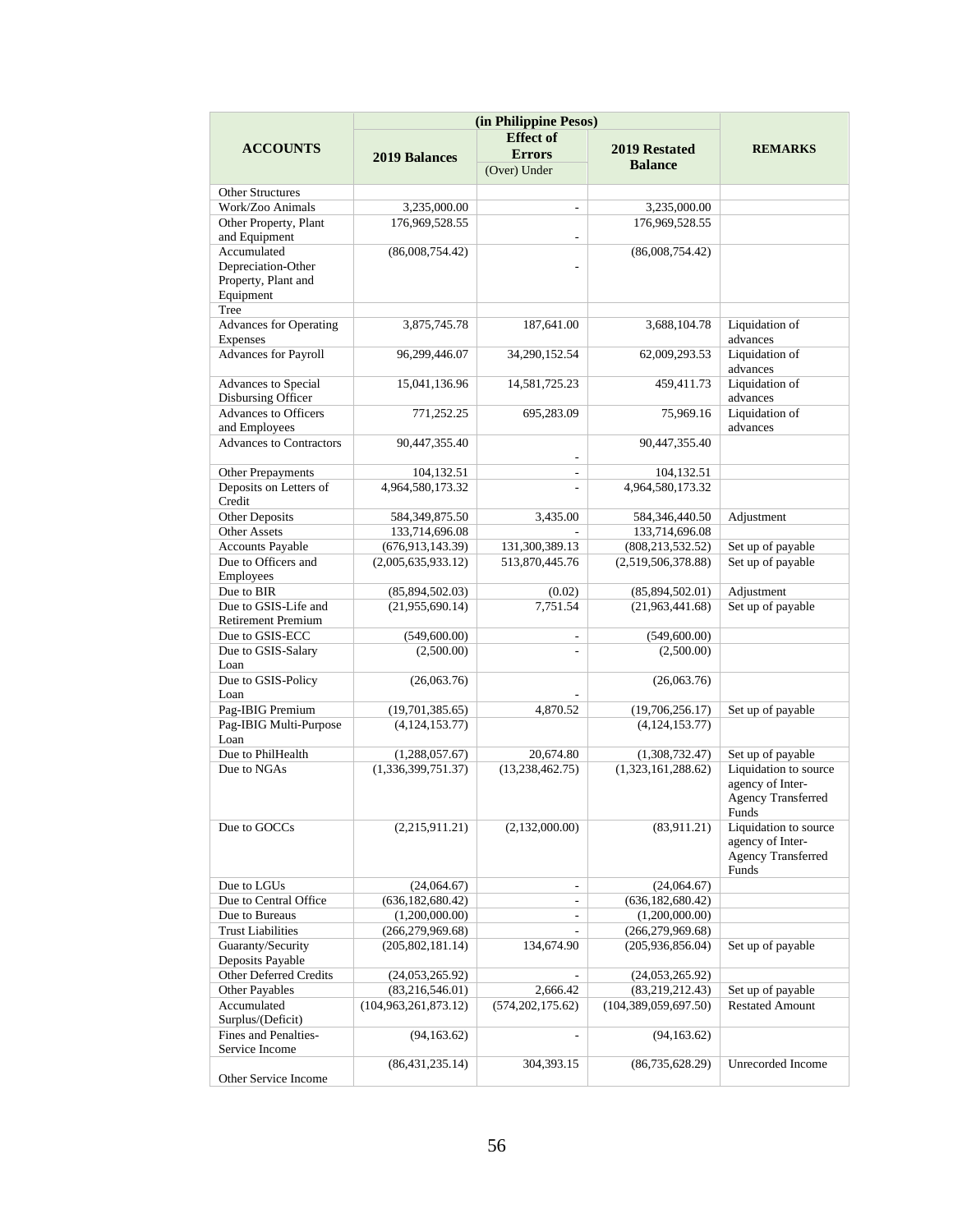|                                                                           | (in Philippine Pesos) |                          |                                 |                                                                                                     |
|---------------------------------------------------------------------------|-----------------------|--------------------------|---------------------------------|-----------------------------------------------------------------------------------------------------|
|                                                                           |                       | <b>Effect</b> of         |                                 |                                                                                                     |
| <b>ACCOUNTS</b>                                                           | <b>2019 Balances</b>  | <b>Errors</b>            | 2019 Restated<br><b>Balance</b> | <b>REMARKS</b>                                                                                      |
|                                                                           |                       | (Over) Under             |                                 |                                                                                                     |
| Rent/Lease Income                                                         | (10,640,111.97)       | ÷.                       | (10,640,111.97)                 |                                                                                                     |
| <b>Hospital Fees</b>                                                      | (6,251,941.00)        | 22,890.00                | (6,274,831.00)                  | Unrecorded Income                                                                                   |
| Interest Income - Interest<br>on NG Deposits                              | (81, 165.99)          | $\overline{\phantom{a}}$ | (81, 165.99)                    |                                                                                                     |
| Interest Income - Others                                                  | (1,378,072.01)        | 236,993.31               | (1,615,065.32)                  | Unrecorded Income                                                                                   |
| Subsidy from National<br>Government                                       | (93,036,747,402.70)   | 275,819,298.52           | (93,312,566,701.22)             | Adjustment                                                                                          |
| Subsidy from Other<br>National Government                                 | (210, 194.00)         |                          | (210, 194.00)                   |                                                                                                     |
| Subsidy from Central<br>Office                                            | (928, 460, 739.27)    | 1,485,000.00             | (929, 945, 739.27)              | Adjustment                                                                                          |
| Donations in Cash                                                         |                       | 1,106,850.00             | (1,106,850.00)                  | <b>Liquidation of IATF</b><br>to Source Agency<br>wherein PPE was<br>retained by Philippine<br>Army |
| Donations in Kind                                                         | (2,865,549.00)        | $\overline{\phantom{a}}$ | (2,865,549.00)                  |                                                                                                     |
| <b>Other Gains</b>                                                        | (2, 231, 784.97)      |                          | (2,231,784.97)                  |                                                                                                     |
| Miscellaneous Income                                                      | (71,700,481.86)       | 2,730,923.92             | (74, 431, 405.78)               | Recognition of PY<br>Income                                                                         |
| Basic Salary-Civilian                                                     | 327, 325, 653. 94     | (363, 586.49)            | 327,689,240.43                  | Net effect of set up of<br>PY PS claim and<br>Overpayment of Pay<br>and Allowances                  |
| Base Pay-<br>Military/Uniformed<br>Personnel                              | 38, 237, 387, 468. 76 | (9,731,800.50)           | 38, 247, 119, 269. 26           | Set up PY PS Claim                                                                                  |
| PERA-Civilian                                                             | 32,554,238.34         | 18,000.00                | 32,536,238.34                   | Overpayment of Pay<br>and Allowances                                                                |
| PERA-<br>Military/Uniformed<br>Personnel                                  | 2,278,571,874.06      | (2,740,599.04)           | 2,281,312,473.10                | Set up PY PS Claim                                                                                  |
| Representation<br>Allowance                                               | 197,666.67            | $\overline{\phantom{a}}$ | 197,666.67                      |                                                                                                     |
| Transportation<br>Allowance                                               | 197,666.66            | L.                       | 197,666.66                      |                                                                                                     |
| Clothing/Uniform<br>Allowance-Civilian                                    | 7,860,000.00          | (6,000.00)               | 7,866,000.00                    | Set up PY PS Claim                                                                                  |
| Clothing/Uniform<br>Allowance-<br>Military/Uniformed<br>Personnel         | 232,022,407.05        | (260,079.17)             | 232, 282, 486. 22               | Set up PY PS Claim                                                                                  |
| Clothing/Uniform<br>Allowance-Initial-<br>Military/Uniformed<br>Personnel | 1,896,108.62          |                          | 1,896,108.62                    |                                                                                                     |
| Clothing/Uniform<br>Allowance-Special-<br>Military/Uniformed<br>Personnel | 29,069,908.20         | (25,290,751.00)          | 54,360,659.20                   | Liquidation of<br>advances and set up<br>PY PS Claim                                                |
| Clothing/Uniform<br>Allowance-Cold<br>Weather-<br>Military/Uniformed      | 3,108,814.00          | (23, 161.00)             | 3,131,975.00                    |                                                                                                     |
| Clothing/Uniform<br>Allowance-<br>Reenlistment-<br>Military/Uniformed     | 114, 153, 293. 30     | (11,791,316.30)          | 125,944,609.60                  |                                                                                                     |
| Personnel<br>Personnel                                                    |                       |                          |                                 | Set up PY PS Claim<br>Set up PY PS Claim                                                            |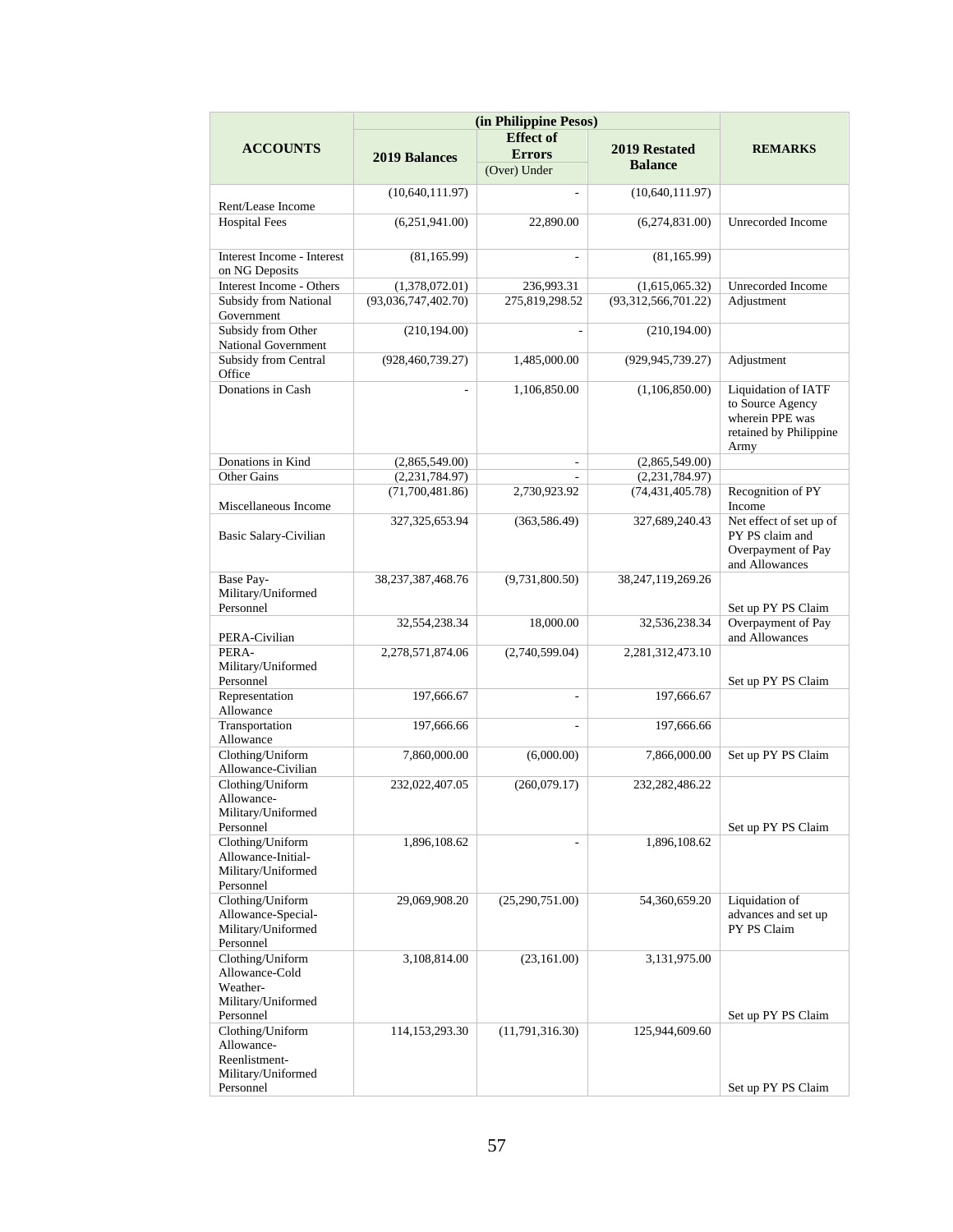|                                                                                               | (in Philippine Pesos) |                          |                   |                                     |
|-----------------------------------------------------------------------------------------------|-----------------------|--------------------------|-------------------|-------------------------------------|
|                                                                                               |                       | <b>Effect</b> of         |                   |                                     |
| <b>ACCOUNTS</b>                                                                               | <b>2019 Balances</b>  | <b>Errors</b>            | 2019 Restated     | <b>REMARKS</b>                      |
|                                                                                               |                       | (Over) Under             | <b>Balance</b>    |                                     |
|                                                                                               |                       |                          |                   |                                     |
| Clothing/Uniform<br>Allowance-Maintenance<br>Cold Weather-<br>Military/Uniformed<br>Personnel | 594,300.00            | (1,200.00)               | 595,500.00        | Set up PY PS Claim                  |
| Subsistence Allowance-                                                                        | 8,862,393,028.50      | (5,697,060.00)           | 8,868,090,088.50  | Liquidation of                      |
| Military/Uniformed<br>Personnel                                                               |                       |                          |                   | advances and set up<br>PY PS Claim  |
| Subsistence Allowance-                                                                        | 11,752,211.70         | (39,250.00)              | 11,791,461.70     | Set up PY PS Claim                  |
| Magna Carta Benefits<br>for Public Health                                                     |                       |                          |                   |                                     |
| Workers under RA 7305<br>Laundry Allowance-<br>Civilian                                       | 3,169,707.30          | $\overline{\phantom{a}}$ | 3,169,707.30      |                                     |
| Laundry Allowance-                                                                            | 33,674,176.89         | (203, 587.03)            | 33,877,763.92     |                                     |
| Military/Uniformed<br>Personnel                                                               |                       |                          |                   | Set up PY PS Claim                  |
| Laundry Allowance-<br>Magna Carta Benefits<br>for Public Health                               | 1,402,068.15          | 24,900.00                | 1,377,168.15      | Overpayment of Pay                  |
| Workers under RA 7305                                                                         |                       |                          |                   | and Allowances                      |
| Quarters Allowance-<br>Military/Uniformed<br>Personnel                                        | 503,125,285.40        | (556, 588.32)            | 503,681,873.72    | Set up PY PS Claim                  |
| Honoraria-Civilian                                                                            | 10,627.88             |                          | 10,627.88         |                                     |
| Honoraria-                                                                                    | 722,168.92            | .02                      | 722,168.90        | Adjustment of set-up                |
| Military/Uniformed<br>Personnel                                                               |                       |                          |                   | of Due to Officers<br>and Employees |
| <b>Hazard Pay</b>                                                                             | 614,493,127.31        | (815, 195.27)            | 615,308,322.58    | Set up PY PS Claim                  |
| Hazard Pay-Civilian                                                                           | 11,000.00             | (2,854.28)               | 13,854.28         | Set up PY PS Claim                  |
| Hazard Pay-                                                                                   | 36,507,821.57         | (24, 389, 413.35)        | 60,897,234.92     | Set up PY PS Claim                  |
| Military/Uniformed<br>Personnel                                                               |                       |                          |                   |                                     |
| Hazard Pay-Magna<br>Carta Benefits for Public<br>Health Workers under<br>RA 7305              | 25,153,972.59         | (240, 639.67)            | 25,394,612.26     | Set up PY PS Claim                  |
| Hazardous Duty Pay                                                                            | 598,592,979.00        | (63,520,565.07)          | 662, 113, 544. 07 | Set up PY PS Claim                  |
| Longevity Pay-Civilian                                                                        | 2,768,050.09          | (140, 062.91)            | 2,908,113.00      | Set up PY PS Claim                  |
| Longevity Pay-<br>Military/Uniformed<br>Personnel                                             | 7,284,057,867.33      | (2,994,437.43)           | 7,287,052,304.76  | Set up PY PS Claim                  |
| Overtime Pay                                                                                  | 1,580,104.91          | (317, 052.49)            | 1,897,157.40      | Set up PY PS Claim                  |
| Bonus-Civilian                                                                                | 53,532,724.60         | (429, 552.00)            | 53,962,276.60     | Set up PY PS Claim                  |
| Bonus-<br>Military/Uniformed<br>Personnel                                                     | 6,301,526,530.46      | (8,736,750.11)           | 6,310,263,280.57  | Set up PY PS Claim                  |
| Cash Gift-Civilian                                                                            | 6,724,750.00          |                          | 6,724,750.00      |                                     |
| Cash Gift-                                                                                    | 491,821,750.00        | (25,000.00)              | 491,846,750.00    | Set up PY PS Claim                  |
| Military/Uniformed<br>Personnel                                                               |                       |                          |                   |                                     |
| Productivity<br>Enhancement Incentive-<br>Civilian                                            | 6,711,500.00          | (22,500.00)              | 6,734,000.00      | Set up PY PS Claim                  |
| Productivity<br><b>Enhancement Incentive-</b><br>Military/Uniformed<br>Personnel              | 491,291,177.64        | (80,000.00)              | 491, 371, 177. 64 | Set up PY PS Claim                  |
| Performance Based<br>Bonus-<br>Military/Uniformed<br>Personnel                                |                       | (294, 778.42)            | 294,778.42        | Set up PY PS Claim                  |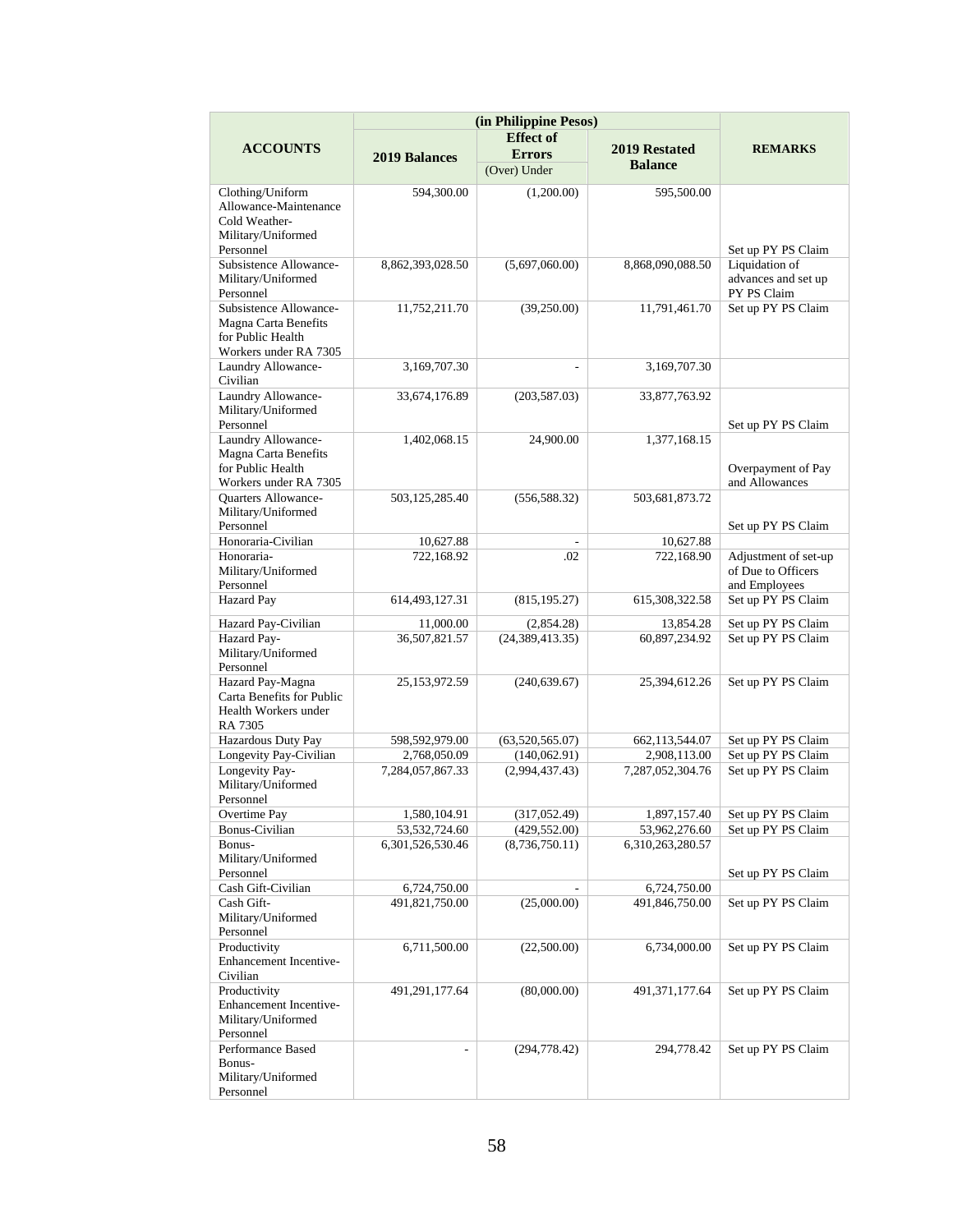|                                                                | (in Philippine Pesos)              |                                   |                                    |                                                                                               |
|----------------------------------------------------------------|------------------------------------|-----------------------------------|------------------------------------|-----------------------------------------------------------------------------------------------|
|                                                                |                                    | <b>Effect of</b>                  |                                    |                                                                                               |
| <b>ACCOUNTS</b>                                                | <b>2019 Balances</b>               | <b>Errors</b>                     | <b>2019 Restated</b>               | <b>REMARKS</b>                                                                                |
|                                                                |                                    | (Over) Under                      | <b>Balance</b>                     |                                                                                               |
| Flying Pay-Duty Based                                          | 27,064,875.00                      | (1,558,930.50)                    | 28,623,805.50                      |                                                                                               |
| Allowance                                                      |                                    |                                   |                                    | Set up PY PS Claim                                                                            |
| Special Group Team<br>Insurance-DBA-MUP                        | 50,409,164.64                      |                                   | 50,409,164.64                      |                                                                                               |
| Hardship Allowance-<br>DBA-MUP                                 | 2,335,695.88                       |                                   | 2,335,695.88                       |                                                                                               |
| Combat Duty Pay-DBA-<br><b>MUP</b>                             | 3,008,534,778.62                   | (2,654,819.85)                    | 3,011,189,598.47                   | Set up PY PS Claim                                                                            |
| <b>Instructor's Duty Pay-</b><br><b>DBA-MUP</b>                | 197, 364, 276.08                   | (30,327,136.42)                   | 227,691,412.50                     | Set up PY PS Claim                                                                            |
| Reservist's Pay-DBA-<br>MUP                                    | 142,196,260.62                     | (2,572,057.05)                    | 144,768,317.67                     | Set up PY PS Claim                                                                            |
| Medal of Valor Award-<br><b>DBA-MUP</b>                        | 19,800,000.00                      |                                   | 19,800,000.00                      |                                                                                               |
| Hospitalization Expense-<br>DBA-MUP                            | 91,697,954.52                      | (4,558,533.61)                    | 96,256,488.13                      | Set up PY PS Claim                                                                            |
| Parachutist Pay-DBA-<br><b>MUP</b>                             | 166,761,708.50                     | (1,964,500.78)                    | 168,726,209.28                     | Set up PY PS Claim                                                                            |
| Retirement and Life<br><b>Insurance Premiums</b>               | 39,120,865.71                      | L,                                | 39,120,865.71                      |                                                                                               |
| Pag-IBIG-Civilian                                              | 1,629,300.00                       | $\overline{\phantom{0}}$          | 1,629,300.00                       |                                                                                               |
| Pag-IBIG-                                                      | 114,021,857.10                     |                                   | 114,021,857.10                     |                                                                                               |
| Military/Uniformed<br>Personnel                                |                                    |                                   |                                    |                                                                                               |
| Philhealth-Civilian                                            | 4,374,701.13                       | $\overline{\phantom{a}}$          | 4,374,701.13                       |                                                                                               |
| Philhealth-                                                    | 503,555,656.31                     | ٠                                 | 503,555,656.31                     |                                                                                               |
| Military/Uniformed<br>Personnel                                |                                    |                                   |                                    |                                                                                               |
| <b>ECIP-Civilian</b>                                           | 2,111,406.05                       | $\overline{\phantom{a}}$          | 2,111,406.05                       |                                                                                               |
| ECIP-                                                          | 116,190,113.69                     |                                   | 116,190,113.69                     |                                                                                               |
| Military/Uniformed<br>Personnel                                |                                    |                                   |                                    |                                                                                               |
| Provident/Welfare Fund<br>Contributions                        | 29,833,912.00                      | ä,                                | 29,833,912.00                      |                                                                                               |
| <b>Retirement Gratuity-</b><br>Civilian                        | 10,200,885.90                      | L.                                | 10,200,885.90                      |                                                                                               |
| <b>Retirement Gratuity-</b><br>Military/Uniformed<br>Personnel | 48,088,210.39                      | $\overline{a}$                    | 48,088,210.39                      |                                                                                               |
| <b>Terminal Leave</b><br>Benefits-Civilian                     | 25,651,508.21                      |                                   | 25,651,508.21                      |                                                                                               |
| <b>Terminal Leave</b><br>Benefits-                             | 4,584,493,533.98                   | 479,904.74                        | 4,584,013,629.24                   |                                                                                               |
| Military/Uniformed                                             |                                    |                                   |                                    | Overpayment of Pay                                                                            |
| Personnel                                                      |                                    |                                   |                                    | and Allowances                                                                                |
| Other Personnel Benefits<br>Traveling Expenses -               | 1,147,272,094.02<br>213,015,358.06 | (14,520,187.24)<br>(2,219,195.13) | 1,161,792,281.26<br>215,234,553.19 | Setup PY PS Claim<br>Setup PY MOOE                                                            |
| Local                                                          |                                    |                                   |                                    | Claim                                                                                         |
| Traveling Expenses -<br>Foreign                                | 55, 555, 905. 24                   | 1,261,476.02                      | 54,294,429.22                      | Net effect of Setup of<br>PY MOOE Claim and<br><b>Liquidation of IATF</b><br>to Source Agency |
| <b>Training Expenses</b>                                       | 415,084,048.87                     | (6,962,649.40)                    | 422,046,698.27                     | Net effect of Setup of<br>PY MOOE Claim and<br><b>Liquidation of IATF</b><br>to Source Agency |
| Scholarship<br>Grants/Expenses                                 | 707,187.51                         | (565, 346.23)                     | 1,272,533.74                       | Setup PY MOOE<br>Claim                                                                        |
| Office Supplies<br>Expenses                                    | 123,414,711.33                     | (7,238,201.89)                    | 130,652,913.22                     | Net effect of Setup of<br>PY MOOE Claim and<br>Liquidation of IATF<br>to Source Agency        |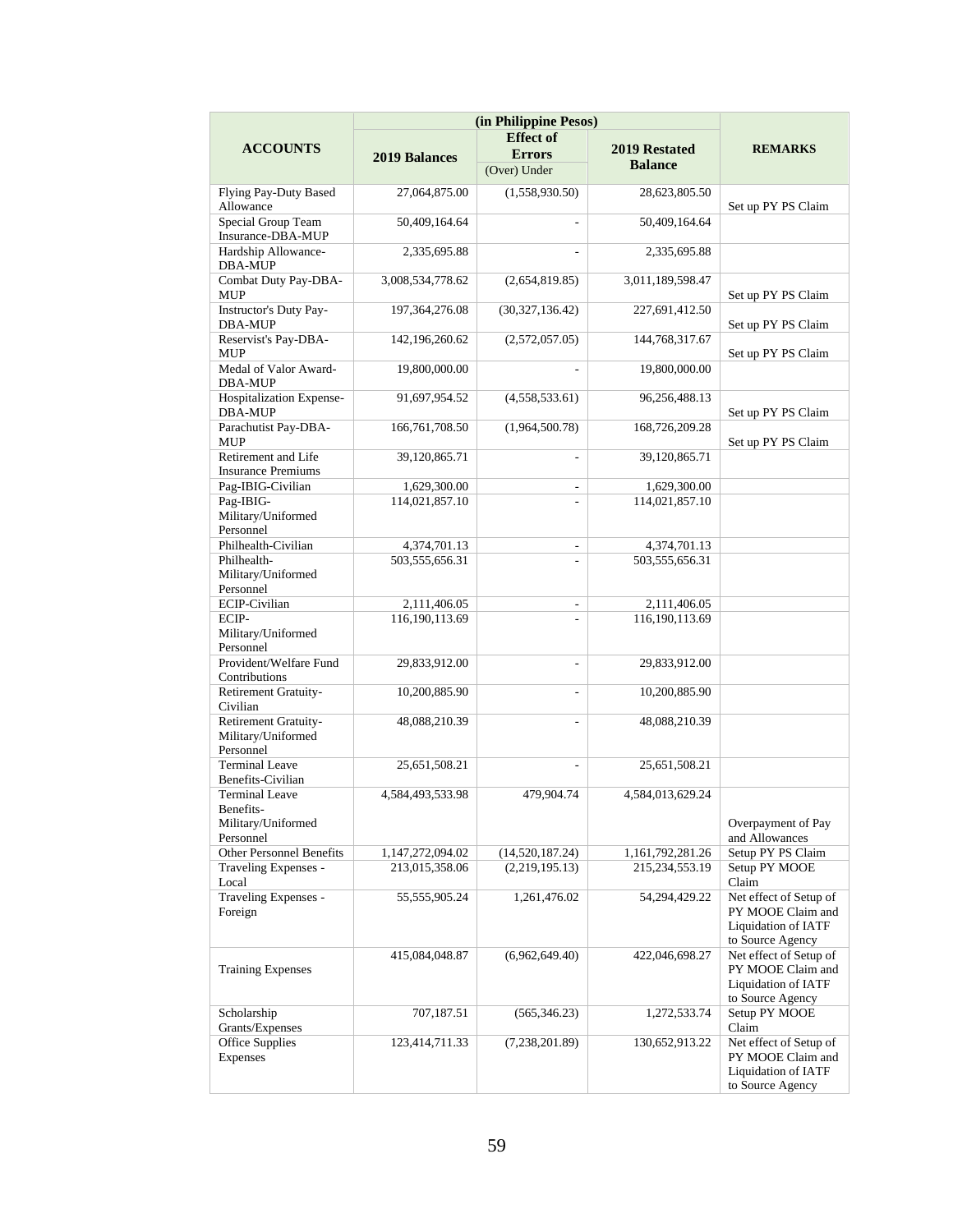|                                                                                               | (in Philippine Pesos) |                    |                   |                                                                                                                               |
|-----------------------------------------------------------------------------------------------|-----------------------|--------------------|-------------------|-------------------------------------------------------------------------------------------------------------------------------|
|                                                                                               |                       | <b>Effect of</b>   |                   |                                                                                                                               |
| <b>ACCOUNTS</b>                                                                               | <b>2019 Balances</b>  | <b>Errors</b>      | 2019 Restated     | <b>REMARKS</b>                                                                                                                |
|                                                                                               |                       | (Over) Under       | <b>Balance</b>    |                                                                                                                               |
| <b>Accountable Forms</b><br>Expenses                                                          | 388,440.00            | ÷.                 | 388,440.00        |                                                                                                                               |
| Non-Accountable Forms<br><b>Expenses</b>                                                      | 3,002,710.00          | ÷.                 | 3,002,710.00      |                                                                                                                               |
| Animal/Zoological<br><b>Supplies Expenses</b>                                                 | 5,491,643.00          | 195,435.00         | 5,296,208.00      | <b>Liquidation of IATF</b><br>to Source Agency                                                                                |
| Food Supplies Expenses                                                                        | 295,210.00            |                    | 295,210.00        |                                                                                                                               |
| <b>Welfare Goods Expenses</b>                                                                 | 250,162,823.77        |                    | 250, 162, 823. 77 |                                                                                                                               |
| Drug and Medicines<br>Expenses                                                                | 51,792,202.92         | (1,527,396.75)     | 53,319,599.67     | Net effect of Setup of<br>PY MOOE Claim,<br>Liquidation of<br>Inventory and<br><b>Liquidation of IATF</b><br>to Source Agency |
| Medical, Dental and<br><b>Laboratory Supplies</b><br>Expenses                                 | 74,529,940.78         | (5,460,782.30)     | 79,990,723.08     | Setup of PY MOOE<br>Claim, Liquidation of<br>Inventory                                                                        |
| Fuel, Oil and Lubricants<br>Expenses                                                          | 875,460,341.45        | (134, 855, 798.41) | 1,010,316,139.86  | Setup of PY MOOE<br>Claim, Liquidation of<br>Inventory                                                                        |
| Military, Police and<br><b>Traffic Supplies</b><br>Expenses                                   | 52,966,757.60         | (84,950,580.67)    | 137,917,338.27    | Net effect of Setup of<br>PY MOOE Claim,<br>Liquidation of<br>Inventory and<br>Liquidation of IATF<br>to Source Agency        |
| Chemical and Filtering<br><b>Supplies Expenses</b>                                            | 2,525,862.50          | (15,980.00)        | 2,541,842.50      | Setup of PY MOOE<br>Claim, Liquidation of<br>Inventory                                                                        |
| Semi-Expendable<br><b>Machinery Expense</b>                                                   | 559,489.25            | (2,556,563.96)     | 3,116,053.21      | Set-up of PY MOOE<br>Claim, Liquidation of<br>Inventory                                                                       |
| Semi-Expendable Office<br><b>Equipment Expense</b>                                            | 2,798,352.00          | 4,867.00           | 2,793,485.00      | Adjustment                                                                                                                    |
| Semi-Expendable<br>Information and<br>Communication<br><b>Technology Equipment</b><br>Expense | 22,069,011.23         | 1,024,353.00       | 21,044,658.23     | Adjustment                                                                                                                    |
| Semi-Expendable<br>Communication<br><b>Equipment Expense</b>                                  | 4,006,073.56          | 832,359.46         | 3,173,714.10      | Net Effect of<br>Adjustment and<br>Liquidation of IATF<br>to Source Agency                                                    |
| Semi-Expendable<br>Disaster Response and<br>Rescue Equipment<br>Expense                       | 1,305,996.00          | 218,238.00         | 1,087,758.00      | Adjustment                                                                                                                    |
| Semi-Expendable<br>Military, Police and<br>Security Equipment<br>Expense                      | 636,222.75            | 3,080.00           | 633,142.75        | Adjustment                                                                                                                    |
| Semi-Expendable<br>Medical Equipment<br>Expense                                               | 114,077.00            | (15,000.00)        | 129,077.00        | Setup of PY MOOE<br>Claim and<br>Liquidation of<br>Inventory                                                                  |
| Semi-Expendable<br>Printing Equipment<br>Expense                                              | 51,340.00             | $\overline{a}$     | 51,340.00         |                                                                                                                               |
| Semi-Expendable Sports<br><b>Equipment Expense</b>                                            | 281,512.00            | 41,044.00          | 240,468.00        | Adjustment                                                                                                                    |
| Semi-Expendable Other<br>Machinery and                                                        | 2,775,010.00          | (31,890.00)        | 2,806,900.00      | Setup of PY MOOE<br>Claim and                                                                                                 |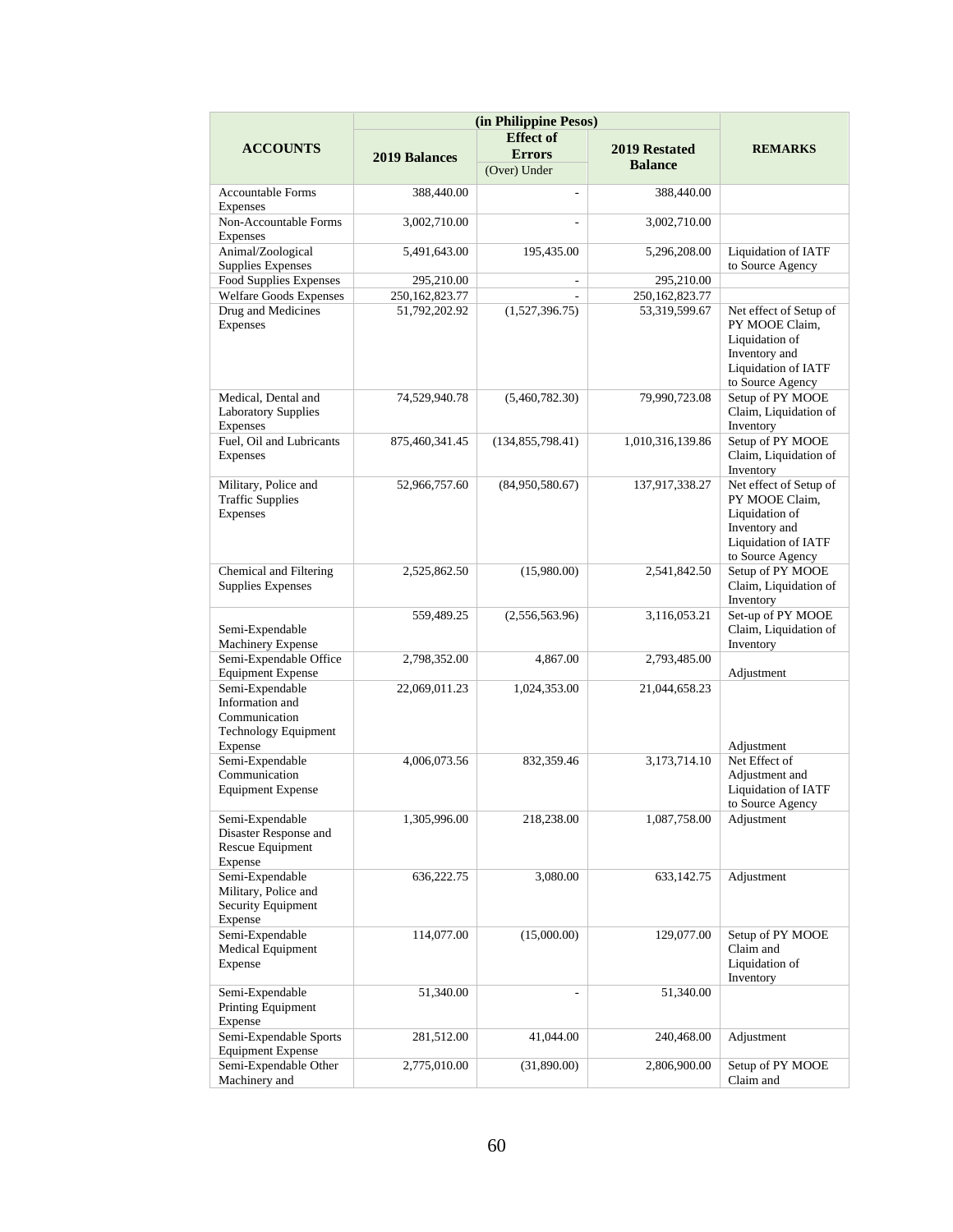|                                            |                      | (in Philippine Pesos)<br><b>Effect of</b> |                  |                             |
|--------------------------------------------|----------------------|-------------------------------------------|------------------|-----------------------------|
| <b>ACCOUNTS</b>                            | <b>2019 Balances</b> | <b>Errors</b>                             | 2019 Restated    | <b>REMARKS</b>              |
|                                            |                      | (Over) Under                              | <b>Balance</b>   |                             |
|                                            |                      |                                           |                  |                             |
| <b>Equipment Expense</b>                   |                      |                                           |                  | Liquidation of<br>Inventory |
| Semi-Expendable                            | 3,816,061.60         | (985, 113.81)                             | 4,801,175.41     | Setup of PY MOOE            |
| Furniture and Fixtures                     |                      |                                           |                  | Claim and                   |
| Expense                                    |                      |                                           |                  | Liquidation of              |
|                                            |                      |                                           |                  | Inventory                   |
| Semi-Expendable Books<br>Expense           | 17,900.00            |                                           | 17,900.00        |                             |
| Other Supplies and                         | 1,410,347,783.54     | (37,713,697.15)                           | 1,448,061,480.69 | Net effect of Setup of      |
| <b>Materials Expenses</b>                  |                      |                                           |                  | PY MOOE Claim,              |
|                                            |                      |                                           |                  | Liquidation of              |
|                                            |                      |                                           |                  | Inventory and               |
|                                            |                      |                                           |                  | Liquidation of IATF         |
|                                            |                      |                                           |                  | to Source Agency            |
| Water Expenses                             | 134,791,480.41       |                                           | 134,791,480.41   |                             |
| <b>Electricity Expenses</b>                | 453,484,352.54       | (2,717.90)                                | 453,487,070.44   | Adjustment                  |
| Postage and Courier                        | 1,462,011.59         | (22,200.00)                               | 1,484,211.59     | Setup of PY MOOE            |
| Services<br>Telephone Expenses-            | 68,415,504.36        | (116, 463.74)                             | 68,531,968.10    | Claim<br>Adjustment and     |
| Mobile                                     |                      |                                           |                  | Liquidation of IATF         |
|                                            |                      |                                           |                  | to Source Agency            |
| Telephone Expenses-                        | 2,280,785.67         | (475, 624.19)                             | 2,756,409.86     | Setup of PY MOOE            |
| Landline                                   |                      |                                           |                  | Claim                       |
| <b>Internet Subscription</b>               | 27,391,575.45        | (39, 599.29)                              | 27,431,174.74    | Setup of PY MOOE            |
| Expenses                                   |                      |                                           |                  | Claim                       |
| Cable, Satellite,                          | 22,326,647.20        | (1,378,623.37)                            | 23,705,270.57    |                             |
| Telegraph & Radio                          |                      |                                           |                  | Setup of PY MOOE            |
| Expenses                                   |                      |                                           |                  | Claim                       |
| Awards/Rewards                             | 1,267,274.00         | ÷                                         | 1,267,274.00     |                             |
| Expenses<br>Prizes                         | 620,495.00           | 45,226.33                                 | 575,268.67       | Adjustment                  |
| <b>Survey Expenses</b>                     | 2,095,000.00         | (238,000.00)                              | 2,333,000.00     | Setup of PY MOOE            |
|                                            |                      |                                           |                  | Claim                       |
| <b>Intelligence Expenses</b>               | 444,000,000.00       |                                           | 444,000,000.00   |                             |
| <b>Legal Services</b>                      | 1,576,045.89         | 49,000.00                                 | 1,527,045.89     | Adjustment                  |
| <b>Auditing Services</b>                   | 2,708,479.70         |                                           | 2,708,479.70     |                             |
| <b>Consultancy Services</b>                | 56,120.00            | (460,000.00)                              | 516,120.00       | Setup of PY MOOE            |
|                                            |                      |                                           |                  | Claim                       |
| Other Professional<br>Services             | 21,777,183.65        | 21,750.00                                 | 21,755,433.65    | Adjustment                  |
| Environment/Sanitary                       | 35,245.00            |                                           | 35,245.00        |                             |
| Services                                   |                      |                                           |                  |                             |
| Janitorial Services                        | 4,537,142.86         | (2,900,047.85)                            | 7,437,190.71     | Setup of PY MOOE            |
|                                            |                      |                                           |                  | Claim                       |
| Other General Services                     | 1,160,999.98         |                                           | 1,160,999.98     |                             |
| Repairs and                                | 4,973,160.15         | (125,000.00)                              | 5,098,160.15     | Setup of PY MOOE            |
| Maintenance-Other Land<br>Improvements     |                      |                                           |                  | Claim and<br>Liquidation of |
|                                            |                      |                                           |                  | Inventory                   |
| Repairs and                                | 1,003,085.45         | 26,966.00                                 | 976,119.45       | Adjustment                  |
| Maintenance-Road                           |                      |                                           |                  |                             |
| Networks                                   |                      |                                           |                  |                             |
| Repairs and                                | 10,428,756.95        | (106, 542.78)                             | 10,535,299.73    | Setup of PY MOOE            |
| Maintenance-Water                          |                      |                                           |                  | Claim and                   |
| <b>Supply Systems</b>                      |                      |                                           |                  | Liquidation of              |
|                                            |                      |                                           |                  | Inventory                   |
| Repairs and                                | 5,916,807.82         | (154,907.00)                              | 6,071,714.82     | Setup of PY MOOE            |
| Maintenance-Power<br><b>Supply Systems</b> |                      |                                           |                  | Claim and<br>Liquidation of |
|                                            |                      |                                           |                  | Inventory                   |
| Repairs and                                | 1,993,156.00         | ÷.                                        | 1,993,156.00     |                             |
| Maintenance-Other                          |                      |                                           |                  |                             |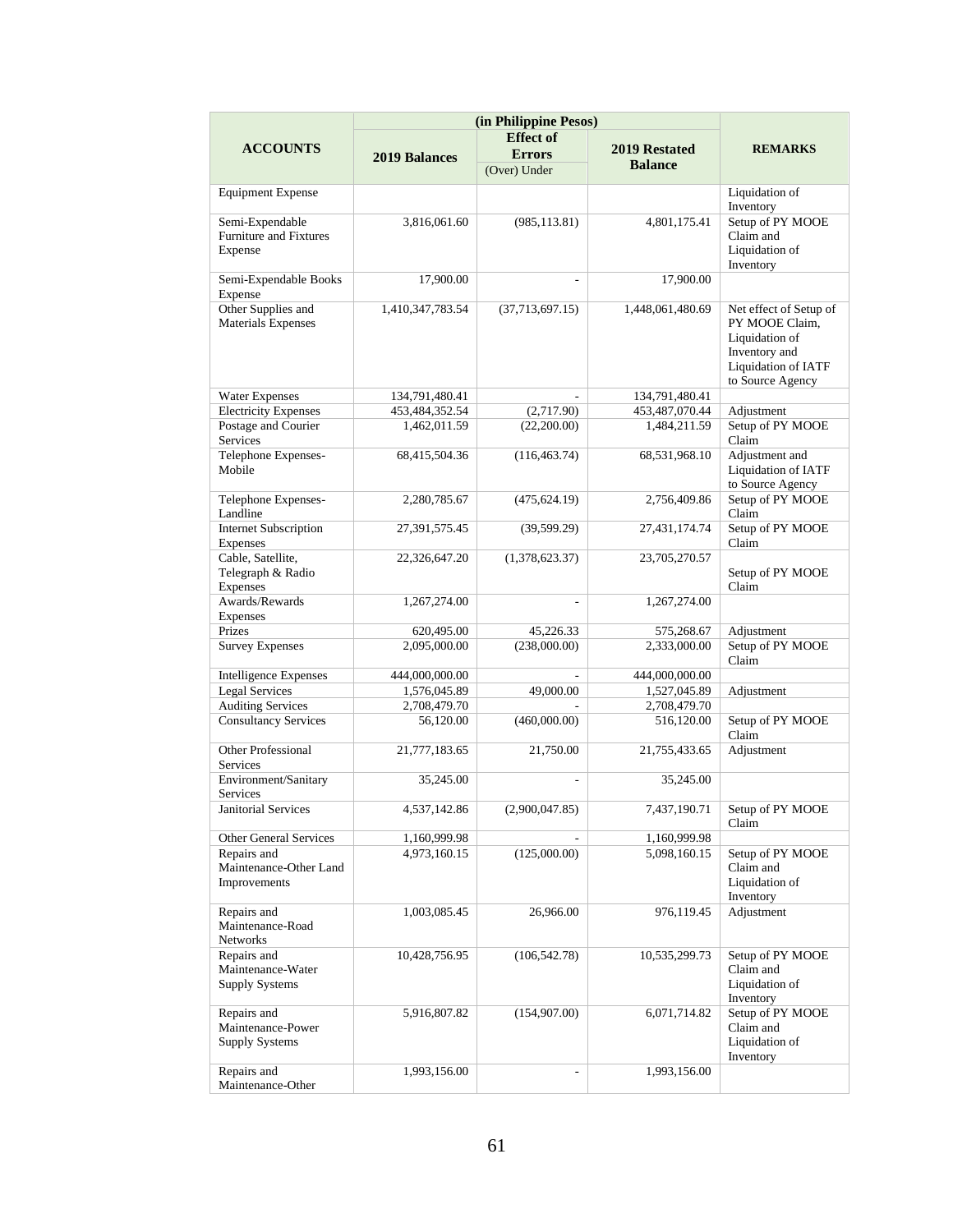|                                                                                         | (in Philippine Pesos) |                                                   |                                 |                                                                                           |
|-----------------------------------------------------------------------------------------|-----------------------|---------------------------------------------------|---------------------------------|-------------------------------------------------------------------------------------------|
| <b>ACCOUNTS</b>                                                                         | <b>2019 Balances</b>  | <b>Effect of</b><br><b>Errors</b><br>(Over) Under | 2019 Restated<br><b>Balance</b> | <b>REMARKS</b>                                                                            |
| <b>Infrastructure Assets</b>                                                            |                       |                                                   |                                 |                                                                                           |
| Repairs and<br>Maintenance-Buildings                                                    | 497,568,698.86        | (39,929,220.96)                                   | 537,497,919.82                  | Setup of PY MOOE<br>Claim and<br>Liquidation of<br>Inventory                              |
| Repairs and<br>Maintenance-Hospitals<br>and Health Centers                              | 5,395,677.58          | (898, 942.00)                                     | 6,294,619.58                    | Setup of PY MOOE<br>Claim and<br>Liquidation of<br>Inventory                              |
| Repairs and<br>Maintenance-Other<br><b>Structures</b>                                   | 115, 196, 657. 27     | (2,744,612.40)                                    | 117,941,269.67                  | Net effect of Setup of<br>PY MOOE Claim,<br>Liquidation of<br>Inventory and<br>Adjustment |
| Repairs and<br>Maintenance-Machinery                                                    | 5,477,567.00          | (932, 558.71)                                     | 6,410,125.71                    | Setup of PY MOOE<br>Claim and<br>Liquidation of<br>Inventory                              |
| Repairs and<br>Maintenance-Office<br>Equipment                                          | 15,251,343.19         | (3,714,619.72)                                    | 18,965,962.91                   | Setup of PY MOOE<br>Claim and<br>Liquidation of<br>Inventory                              |
| Repairs and<br>Maintenance-<br>Information and<br>Communication<br>Technology Equipment | 72,895,109.11         | (3,486,177,43)                                    | 76, 381, 286. 54                | Setup of PY MOOE<br>Claim and<br>Liquidation of<br>Inventory                              |
| Repairs and<br>Maintenance-<br>Communication<br>Equipment                               | 22,612,743.50         | (523, 432.00)                                     | 23, 136, 175.50                 | Setup of PY MOOE<br>Claim and<br>Liquidation of<br>Inventory                              |
| Repairs and<br>Maintenance-<br>Construction and Heavy<br>Equipment                      | 30,623,786.25         | (3,199,137.50)                                    | 33,822,923.75                   | Setup of PY MOOE<br>Claim and<br>Liquidation of<br>Inventory                              |
| Repairs and<br>Maintenance-Disaster<br>Response and Rescue<br>Equipment                 | 1,220,162.00          | (344,300.00)                                      | 1,564,462.00                    | Setup of PY MOOE<br>Claim and<br>Liquidation of<br>Inventory                              |
| Repairs and<br>Maintenance-Military,<br>Police and Security<br>Equipment                | 178, 168, 243. 70     | 3,344,166.50                                      | 174,824,077.20                  | Adjustment                                                                                |
| Repairs and<br>Maintenance-Medical<br>Equipment                                         | 3,272,176.00          | (1,031,385.00)                                    | 4,303,561.00                    | Setup of PY MOOE<br>Claim and<br>Liquidation of<br>Inventory                              |
| Repairs and<br>Maintenance-Printing<br>Equipment                                        | 114,520.00            | $\overline{\phantom{a}}$                          | 114,520.00                      |                                                                                           |
| Repairs and<br>Maintenance-Sports<br>Equipment                                          | 538,706.00            | $\overline{\phantom{a}}$                          | 538,706.00                      |                                                                                           |
| Repairs and<br>Maintenance-Technical<br>and Scientific<br>Equipment                     | 90,600.00             |                                                   | 90,600.00                       |                                                                                           |
| Repairs and<br>Maintenance-Other<br>Machinery and<br>Equipment                          | 4,620,272.18          | (624, 853.00)                                     | 5, 245, 125. 18                 | Setup of PY MOOE<br>Claim and<br>Liquidation of<br>Inventory                              |
| Repairs and                                                                             | 261,058,457.07        | (16, 426, 316.22)                                 | 277,484,773.29                  | Setup of PY MOOE                                                                          |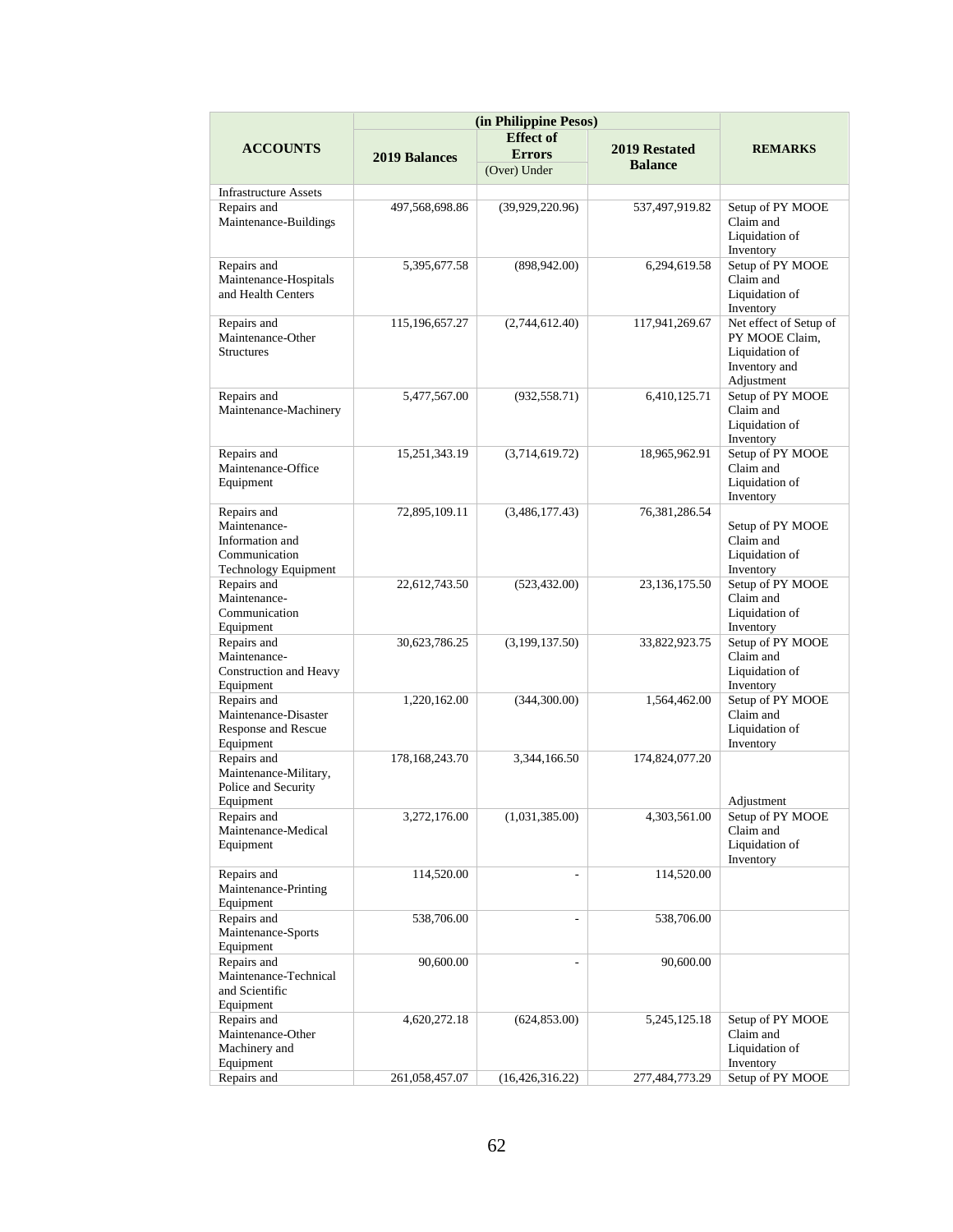|                                                                                                                | (in Philippine Pesos) |                          |                                        |                                                              |
|----------------------------------------------------------------------------------------------------------------|-----------------------|--------------------------|----------------------------------------|--------------------------------------------------------------|
|                                                                                                                |                       | <b>Effect of</b>         |                                        |                                                              |
| <b>ACCOUNTS</b>                                                                                                | 2019 Balances         | <b>Errors</b>            | <b>2019 Restated</b><br><b>Balance</b> | <b>REMARKS</b>                                               |
|                                                                                                                |                       | (Over) Under             |                                        |                                                              |
| Maintenance-Motor<br>Vehicles                                                                                  |                       |                          |                                        | Claim and<br>Liquidation of<br>Inventory                     |
| Repairs and<br><b>Maintenance Aircrafts</b><br>and Aircrafts Ground<br>Equipment                               | 5,223,985.05          | $\overline{\phantom{a}}$ | 5,223,985.05                           |                                                              |
| Repairs and<br>Maintenance-<br>Watercrafts                                                                     | 13,597,035.00         | $\frac{1}{2}$            | 13,597,035.00                          |                                                              |
| Repairs and<br>Maintenance-Other<br>Transportation<br>Equipment                                                | 250,432.00            | (24,850.00)              | 275,282.00                             | Setup of PY MOOE<br>Claim and<br>Liquidation of<br>Inventory |
| Repairs and<br>Maintenance-Furniture<br>and Fixtures                                                           | 2,584,542.56          | (616, 810.00)            | 3,201,352.56                           | Setup of PY MOOE<br>Claim and<br>Liquidation of<br>Inventory |
| Repairs and<br>Maintenance-Semi-<br><b>Expendable Machinery</b>                                                | 57,156.00             | ٠                        | 57,156.00                              |                                                              |
| Repairs and<br>Maintenance-Semi-<br><b>Expendable Office</b><br>Equipment                                      | 783,590.00            | (84, 532.00)             | 868,122.00                             | Setup of PY MOOE<br>Claim and<br>Liquidation of<br>Inventory |
| Repairs and<br>Maintenance-Semi-<br><b>Expendable Information</b><br>and Communication<br>Technology Equipment | 3,154,165.50          | (147, 785.00)            | 3,301,950.50                           | Setup of PY MOOE<br>Claim and<br>Liquidation of<br>Inventory |
| Repairs and<br>Maintenance-Semi-<br>Expendable<br>Communication<br>Equipment                                   | 996,704.50            | $\overline{a}$           | 996,704.50                             |                                                              |
| Repairs and<br>Maintenance-Semi-<br><b>Expendable Disaster</b><br>Response and Rescue<br>Equipment             | 66,639.00             |                          | 66,639.00                              |                                                              |
| Repairs and<br>Maintenance-Semi-<br>Expendable Military,<br>Police and Security<br>Equipment                   | 59,385.00             | ÷.                       | 59,385.00                              |                                                              |
| Repairs and<br>Maintenance-Semi-<br><b>Expendable Medical</b><br>Equipment                                     | 158,330.00            |                          | 158,330.00                             |                                                              |
| Repairs and<br>Maintenance-Semi-<br><b>Expendable Sports</b><br>Equipment                                      | 20,820.00             | L.                       | 20,820.00                              |                                                              |
| Repairs and<br>Maintenance-Semi-<br><b>Expendable Technical</b><br>and Scientific<br>Equipment                 | 65,590.00             |                          | 65,590.00                              |                                                              |
| Repairs and<br>Maintenance-Semi-<br><b>Expendable Other</b><br>Machinery and<br>Equipment                      | 100,575.00            | $\overline{\phantom{0}}$ | 100,575.00                             |                                                              |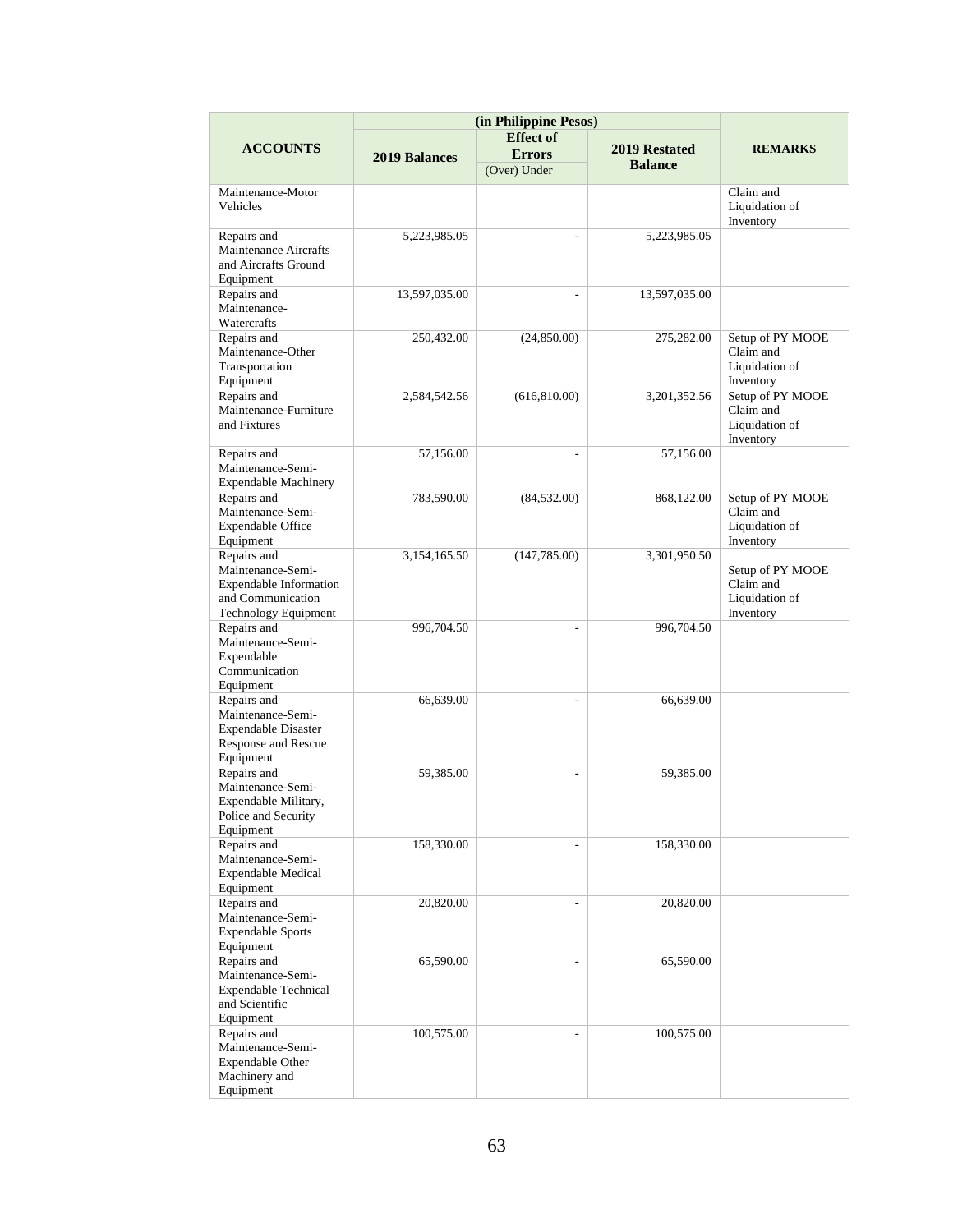|                                                                                 | (in Philippine Pesos) |                   |                  |                                                                                               |
|---------------------------------------------------------------------------------|-----------------------|-------------------|------------------|-----------------------------------------------------------------------------------------------|
|                                                                                 |                       | <b>Effect of</b>  |                  |                                                                                               |
| <b>ACCOUNTS</b>                                                                 | <b>2019 Balances</b>  | <b>Errors</b>     | 2019 Restated    | <b>REMARKS</b>                                                                                |
|                                                                                 |                       | (Over) Under      | <b>Balance</b>   |                                                                                               |
| Repairs and<br>Maintenance-Semi-<br><b>Expendable Furniture</b><br>and Fixtures | 258,526.89            | ٠                 | 258,526.89       |                                                                                               |
| Repairs and<br>Maintenance-Other<br>Property, Plant and<br>Equipment            | 5,000.00              |                   | 5,000.00         |                                                                                               |
| Subsidy to Operating<br>Units                                                   | 1,845,039,760.33      |                   | 1,845,039,760.33 |                                                                                               |
| Subsidy-Others                                                                  | 888,921,780.00        | (35,100.00)       | 888,956,880.00   | Liquidation of PY<br>cash advance                                                             |
| Taxes, Duties and<br>Licenses                                                   | 665,792,606.11        | 67,517.57         | 665,725,088.54   | Adjustment                                                                                    |
| <b>Fidelity Bond Premiums</b>                                                   | 8,155,020.00          | 4,500.00          | 8,150,520.00     | Adjustment                                                                                    |
| <b>Insurance Expenses</b>                                                       | 34, 387, 078. 15      |                   | 34, 387, 078. 15 |                                                                                               |
| Labor and Wages                                                                 | 64,168,202.89         | (210,902.31)      | 64,379,105.20    | Setup of PY MOOE<br>Claim                                                                     |
| <b>Advertising Expenses</b>                                                     | 6,000.00              |                   | 6,000.00         |                                                                                               |
| Printing and Publication<br>Expenses                                            | 11,057,425.91         | (2,627,260.74)    | 13,684,686.65    | Setup of PY MOOE<br>Claim                                                                     |
| <b>Representation Expenses</b>                                                  | 425,568,558.94        | (16,926,918.72)   | 442,495,477.66   | Net effect of Setup of<br>PY MOOE Claim and<br><b>Liquidation of IATF</b><br>to Source Agency |
| Transportation and<br><b>Delivery Expenses</b>                                  | 32,316,623.12         | (795, 950.00)     | 33,112,573.12    | Setup of PY MOOE<br>Claim                                                                     |
| Rents-Land                                                                      | 366,000.00            |                   | 366,000.00       |                                                                                               |
| <b>Rents-Motor Vehicles</b>                                                     | 1,912,126.00          | (27,000.00)       | 1,939,126.00     | Setup of PY MOOE<br>Claim                                                                     |
| Rents-Equipment                                                                 | 9,747,247.58          | 1,245,270.00      | 8,501,977.58     | Adjustment                                                                                    |
| <b>Rents-Living Quarters</b>                                                    | 168,000.00            |                   | 168,000.00       |                                                                                               |
| <b>Operating Lease</b>                                                          |                       | (1,200,600.00)    | 1,200,600.00     | Setup of PY MOOE<br>Claim                                                                     |
| Membership Dues and<br>Contributions to<br>Organizations                        | 63,795.00             | $\overline{a}$    | 63,795.00        |                                                                                               |
| <b>Subscription Expenses</b>                                                    | 1,670,531.02          | (256, 015.00)     | 1,926,546.02     | Setup of PY MOOE<br>Claim                                                                     |
| Other Maintenance and<br><b>Operating Expenses</b>                              | 3,559,791.50          | (60, 470.00)      | 3,620,261.50     | Setup of PY MOOE<br>Claim                                                                     |
| <b>Bank Charges</b>                                                             | 979.75                |                   | 979.75           |                                                                                               |
| Depreciation-Other Land<br>Improvements                                         | 36,700,758.21         | (32,706.99)       | 36,733,465.20    | Adjustment in<br>depreciation/PY<br>Depreciation                                              |
| Depreciation-<br><b>Infrastructure Assets</b>                                   | 4,900,718.05          |                   | 4,900,718.05     |                                                                                               |
| Depreciation-Buildings<br>and Other Structures                                  | 279,494,085.17        | (162, 118.14)     | 279,656,203.31   | Adjustment in<br>depreciation/PY<br>Depreciation                                              |
| Depreciation-Machinery<br>and Equipment                                         | 740,144,738.24        | (6,482,909.9)     | 746,627,648.14   | Adjustment in<br>depreciation/PY<br>Depreciation                                              |
| Depreciation-<br>Transportation<br>Equipment                                    | 302,592,797.42        | (22, 266, 076.86) | 324,858,874.28   | Adjustment in<br>depreciation/PY<br>Depreciation                                              |
| Depreciation-Furniture,<br>Fixture and Books                                    | 799,910.64            | 15,551.29         | 784,359.35       | Adjustment in<br>depreciation                                                                 |
| Depreciation-Other<br>Property, Plant and<br>Equipment                          | 11,696,971.37         | (53,009.85)       | 11,749,981.22    | Adjustment in<br>depreciation/PY<br>Depreciation                                              |